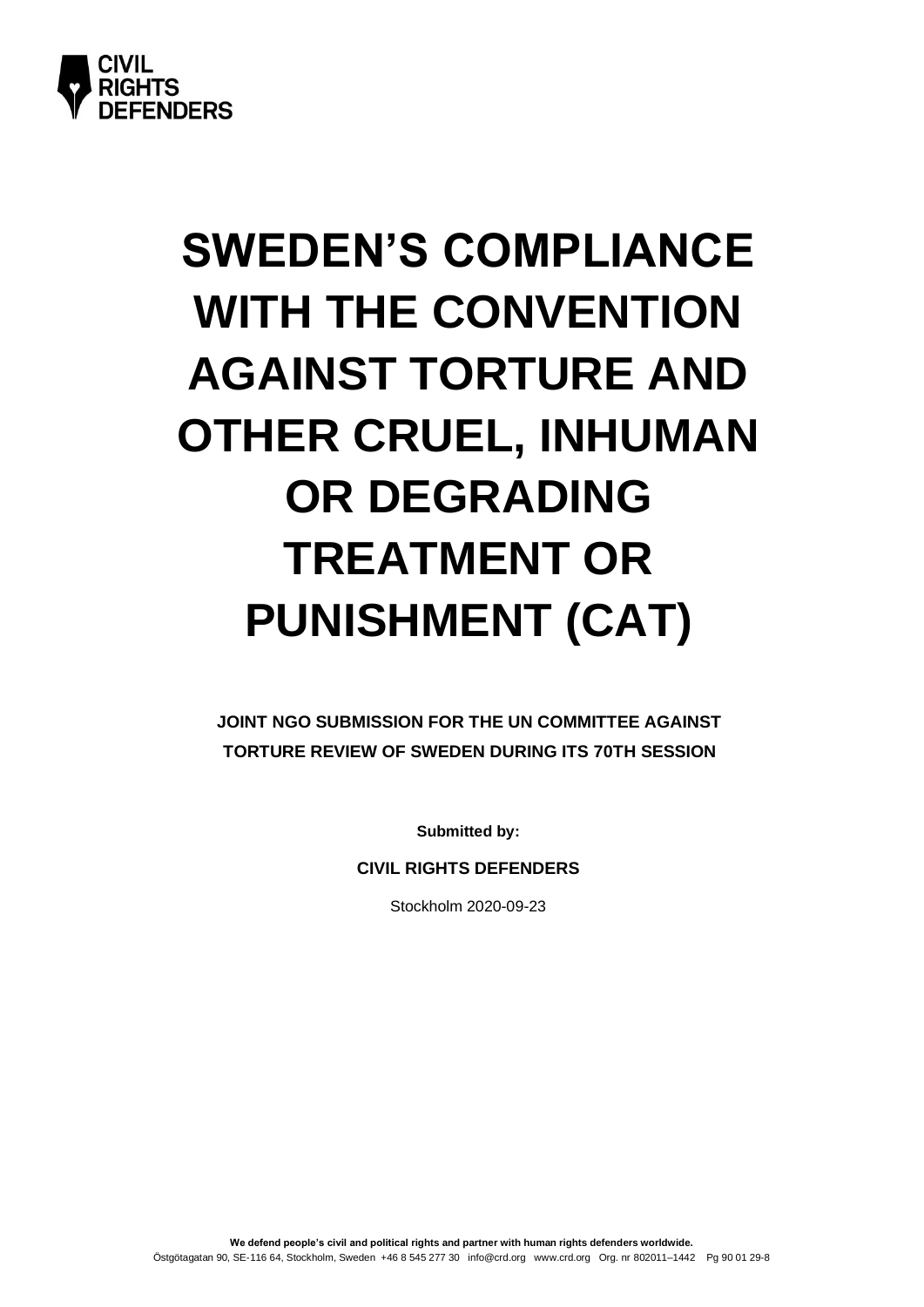

# **CONTRIBUTORS**

Advokatfirman Asylbyrån Anti-discrimination Agency Stockholm North Antidiskrimineringsbyrån Väst (Göteborgs rättighetscenter mot diskriminering) Centre for Equal Rights in Dalecarlia Diskrimineringsbyrån Gävleborg Folkets Juristbyrå Fridh Advokatbyrå i Göteborg Independent Living Institute Örebro Rättighetscenter Romainstitutet SIOS - Cooperation Body for Ethnicity-based NGOs in Sweden Swedish Section of the International Commission of Jurists The Association for Self-Harm and Eating Disorders The Autism and Asperger Association The Swedish Association for Sexuality Education The Swedish Disability Rights Federation The Swedish Foundation for Human Rights The Swedish National Association for People with Intellectual Disability The Swedish National Association for Social and Mental Health United Nations Association of Sweden Uppsala Antidiscrimination Office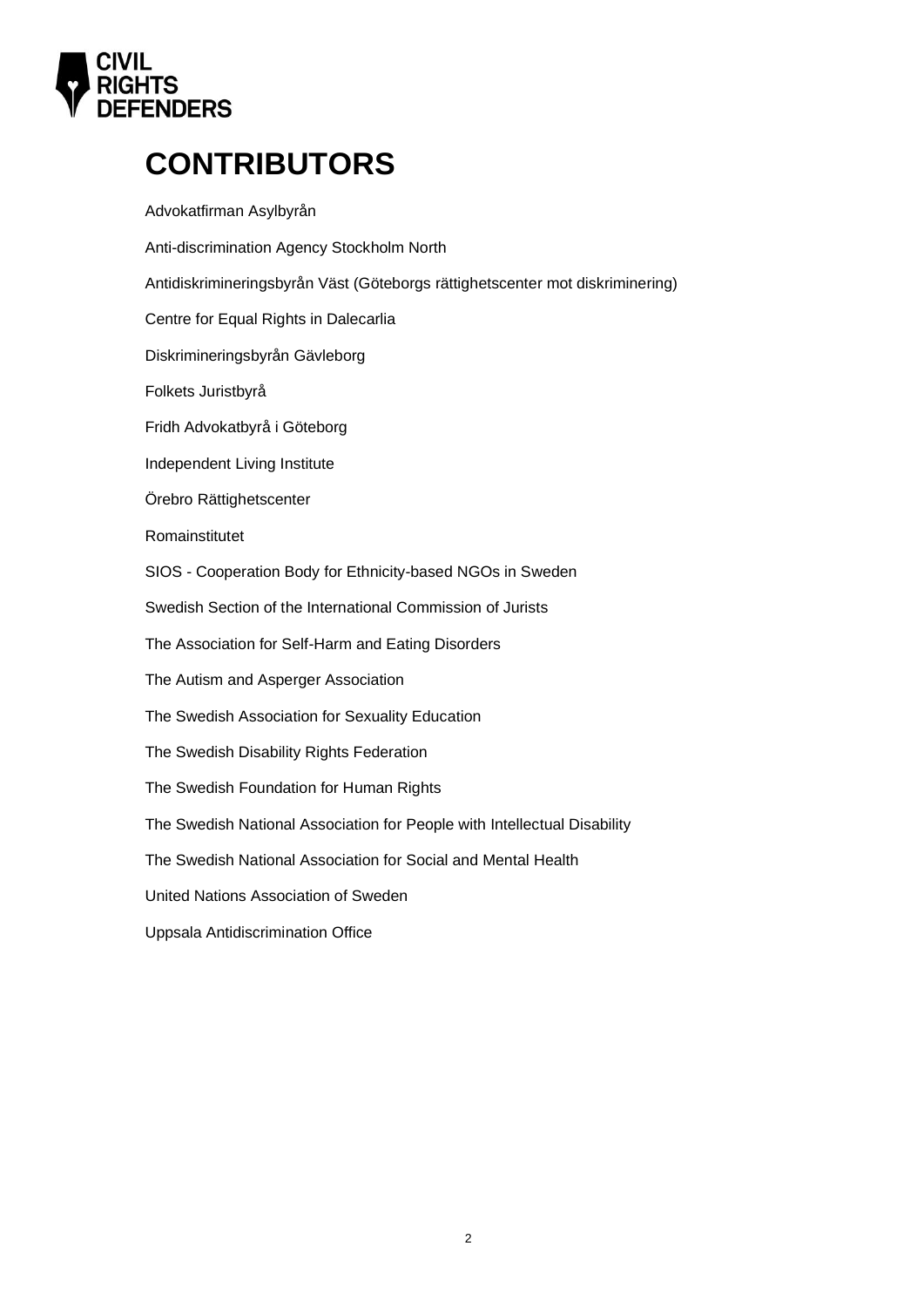

# **FOR FURTHER INFORMATION, PLEASE CONTACT**

Annika Jyrwall Åkerberg Senior Legal Adviser, Civil Rights Defenders [annika.akerberg@crd.org](mailto:annika.akerberg@crd.org) +46 (0) 70 48 49 825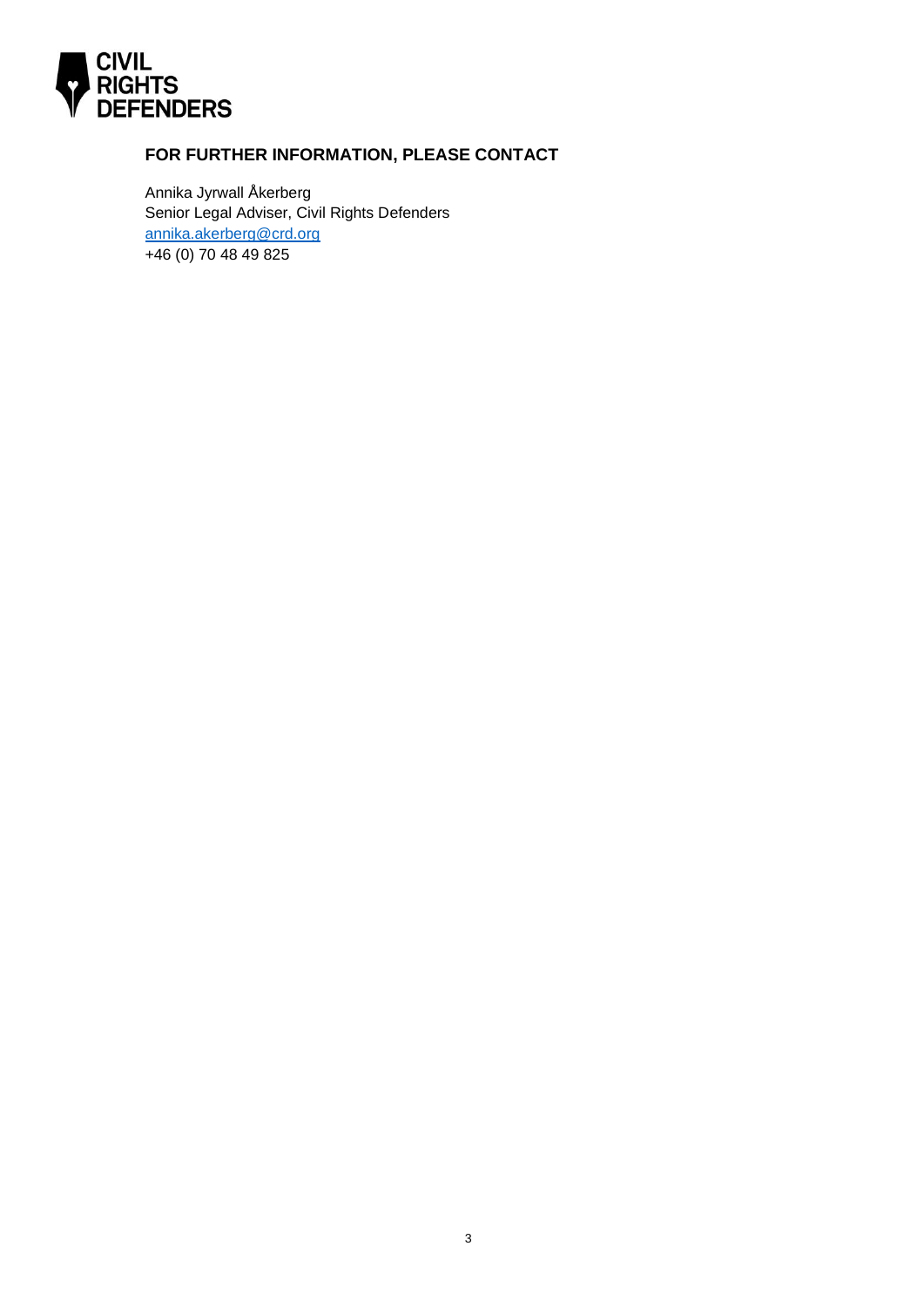

# **TABLE OF CONTENTS**

| SUGGESTED RECOMMENDATIONS, QUESTIONS 18 AND 19  22 |  |
|----------------------------------------------------|--|
|                                                    |  |
|                                                    |  |
|                                                    |  |
|                                                    |  |
|                                                    |  |
|                                                    |  |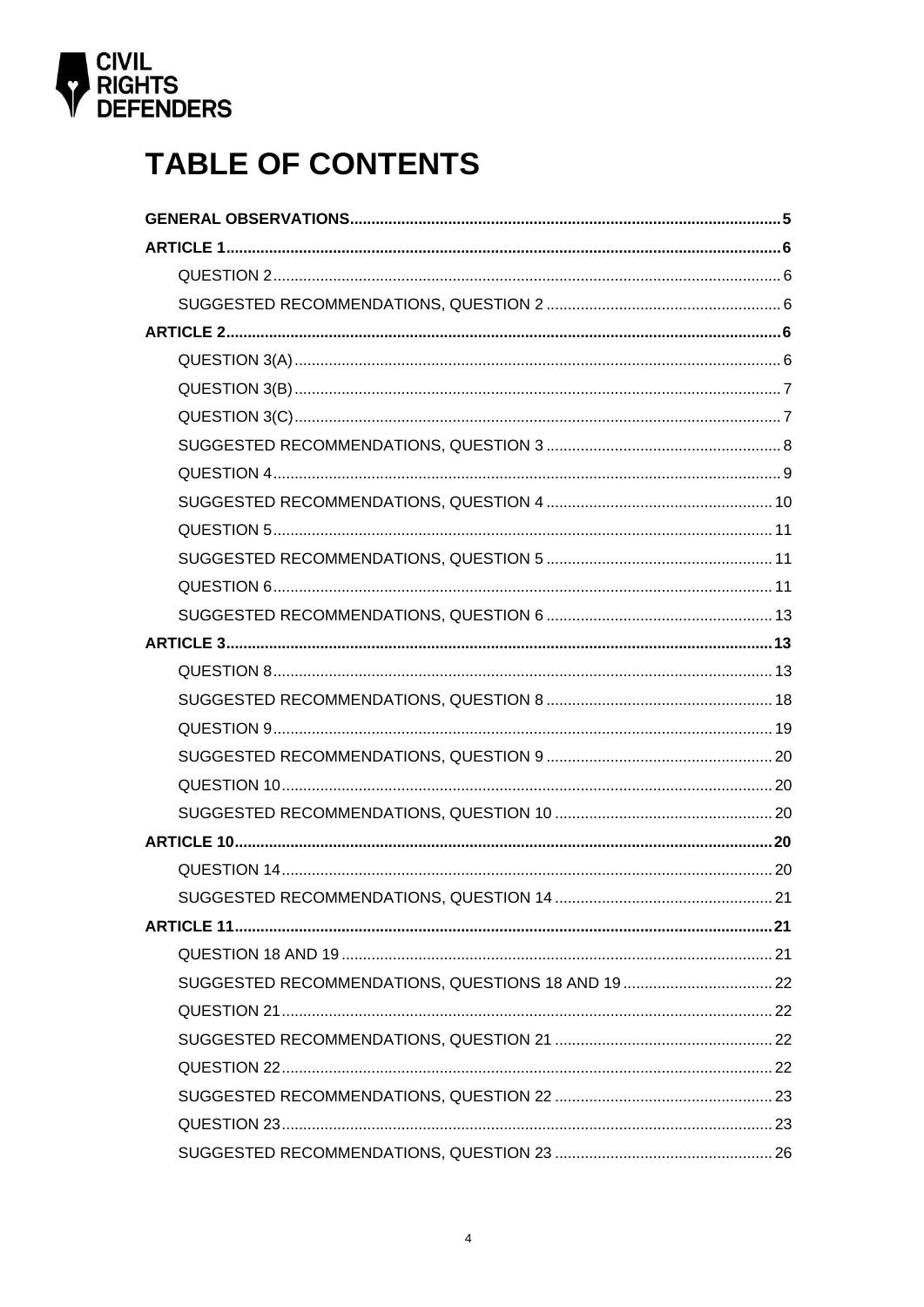

# **INTRODUCTION**

1. The following report is submitted by Civil Rights Defenders, a Sweden-based international human rights organisation, with contribution from 21 civil society organisations in Sweden. The purpose is to provide the UN Committee Against Torture (the Committee) with input regarding Sweden's compliance with the Convention Against Torture and Other Cruel, Inhuman or Degrading Treatment or Punishment, for the Committee's review of Sweden during its 70th session in November 2020.

# <span id="page-4-0"></span>**GENERAL OBSERVATIONS**

2. Overall, the human right situation in Sweden is viewed positively in comparison with many other countries. There are, for example, oversight mechanisms safeguarding the freedoms of opinion, assembly, speech and religion. Sweden has also acted on earlier the criticism from the Committee by taking measures to address many of its previous recommendations. For example, Sweden has strengthened its efforts to safeguard fundamental legal rights at the very outset of deprivation of liberty, in particular, the use of pretrial detention as a measure of last resort (including the consideration of alternative measures to its use). At the same time, significant human rights concerns persist in Sweden, in particular with regards to the use of human rights-based working institutions or a human rights-based interpretation of national law, as well as ensuring that victims of human rights violations have access to legal remedies. A more pressing issue is that Sweden has totally ignored a number of the Committee's previous recommendations. Among those are the recommendations to include torture as a separate and specific crime in Swedish legislation, and to limit the length of pretrial detention. This report aims at directing the Committee's attention to some of these concerns in the hopes of highlighting their importance. The report does not claim to be exhaustive. As such, Civil Rights Defenders and the undersigned organisations (the signatory organisations) do not contend that the issues addressed below include all human rights concerns under the Convention in Sweden. The issues addressed in this report have been selected because these are areas in which the signatory organisations possess specific expertise.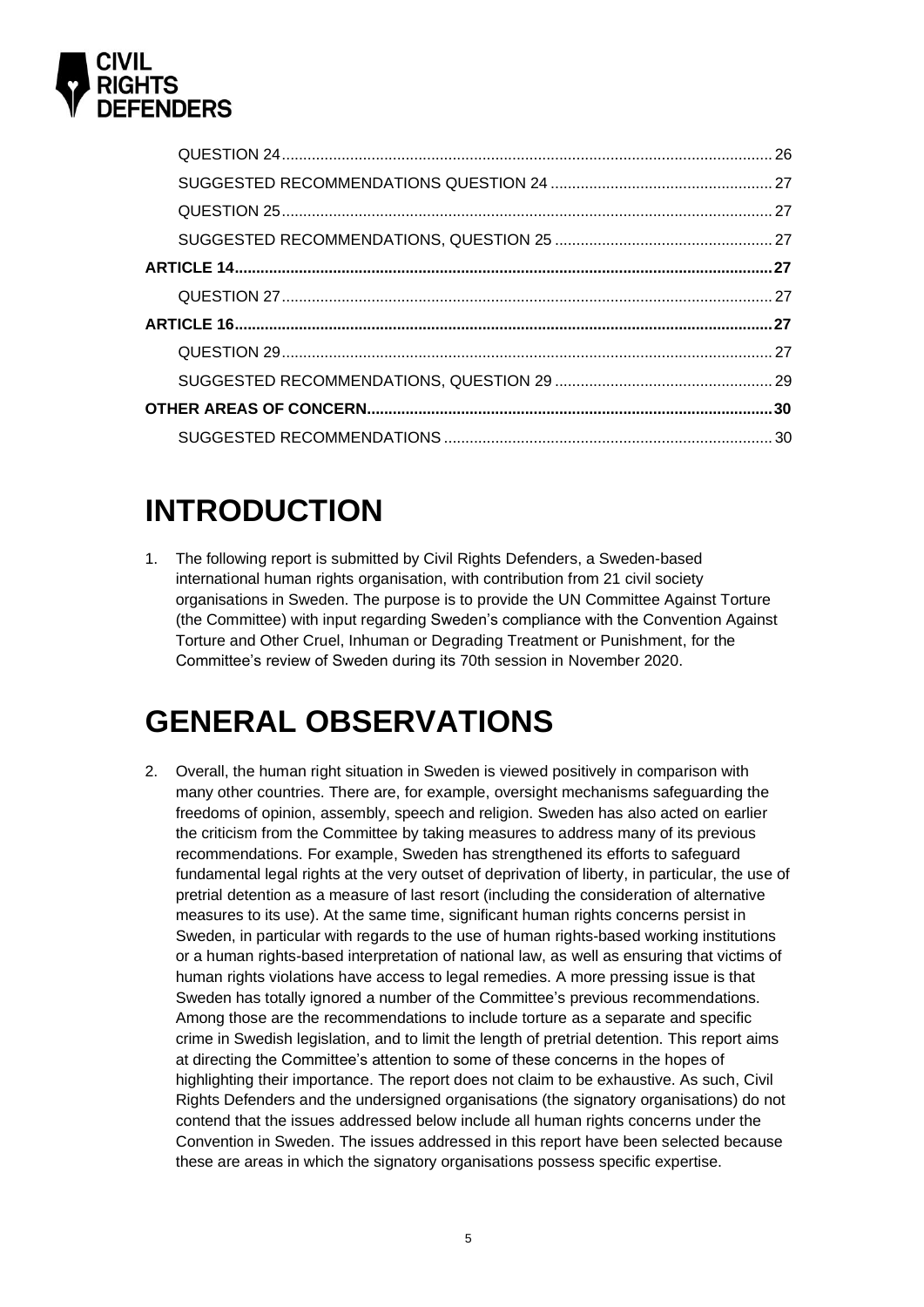

# <span id="page-5-0"></span>**ARTICLE 1**

# <span id="page-5-1"></span>**QUESTION 2**

- 3. The signatory organisations confirm that a memorandum is currently being considered by the Swedish Government. The memorandum proposes that torture should be defined as a specific crime. Notwithstanding the proposal, Sweden still lacks such legislation. The Government argues that the existing laws are sufficient for Sweden to fulfil its international commitments, but the memorandum clearly lays out strong reasons for adding a specific torture crime. 1
- 4. The signatory organisations contend that the existing legislation does not sufficiently fulfil Sweden's international obligations. The enactment of a law criminalising torture as a separate and specific crime would also create an opportunity to address related issues, such as expanding the elements relating to complicity, participation, and responsibility of perpetrators of torture. The establishment of such a definition and separate legislation will allow for a more thorough implementation of the Convention and fairer restitution for victims.

# <span id="page-5-2"></span>**SUGGESTED RECOMMENDATIONS, QUESTION 2**

#### **The Government must:**

- Strengthen its efforts to criminalise torture and to define torture as a separate and specific crime, consistent with Article 1 of the Convention.
- Include an in-depth intersectional analysis addressing gender- and disability-specific forms of torture in the preparatory works to the proposal of legislation criminalising torture, as a means of ensuring better legal protection for particularly vulnerable victims of torture.

# <span id="page-5-3"></span>**ARTICLE 2**

# <span id="page-5-4"></span>**QUESTION 3(A)**

- 5. The signatory organisations are pleased to see that the Government has addressed the criticism from the Committee and amended the Swedish Code of Judicial Procedure (1942:740), resulting in clarifications of a suspect's rights to a lawyer and to converse with the lawyer in a separate room, as well as to contact the lawyer and to have the lawyer present during hearings. The changes make clear that the rights apply to the suspect and not the lawyer, and that the rights also apply to persons under arrest.
- 6. In November 2019, the Government introduced further amendments regarding access to a lawyer outside of office hours. The new rules stipulate that a lawyer must be on call in the evenings between 5 p.m. and midnight every day of the year. This rule is intended for particularly urgent situations where a public lawyer must be immediately appointed. A decisive factor in determining whether a situation is particularly urgent is if the prosecutors on duty believe that it is necessary for the police to interview a suspect during the evening, and that waiting until the morning would be an unreasonable delay. Circumstances that would likely fall into this category of "urgent' situations include cases where the suspect is a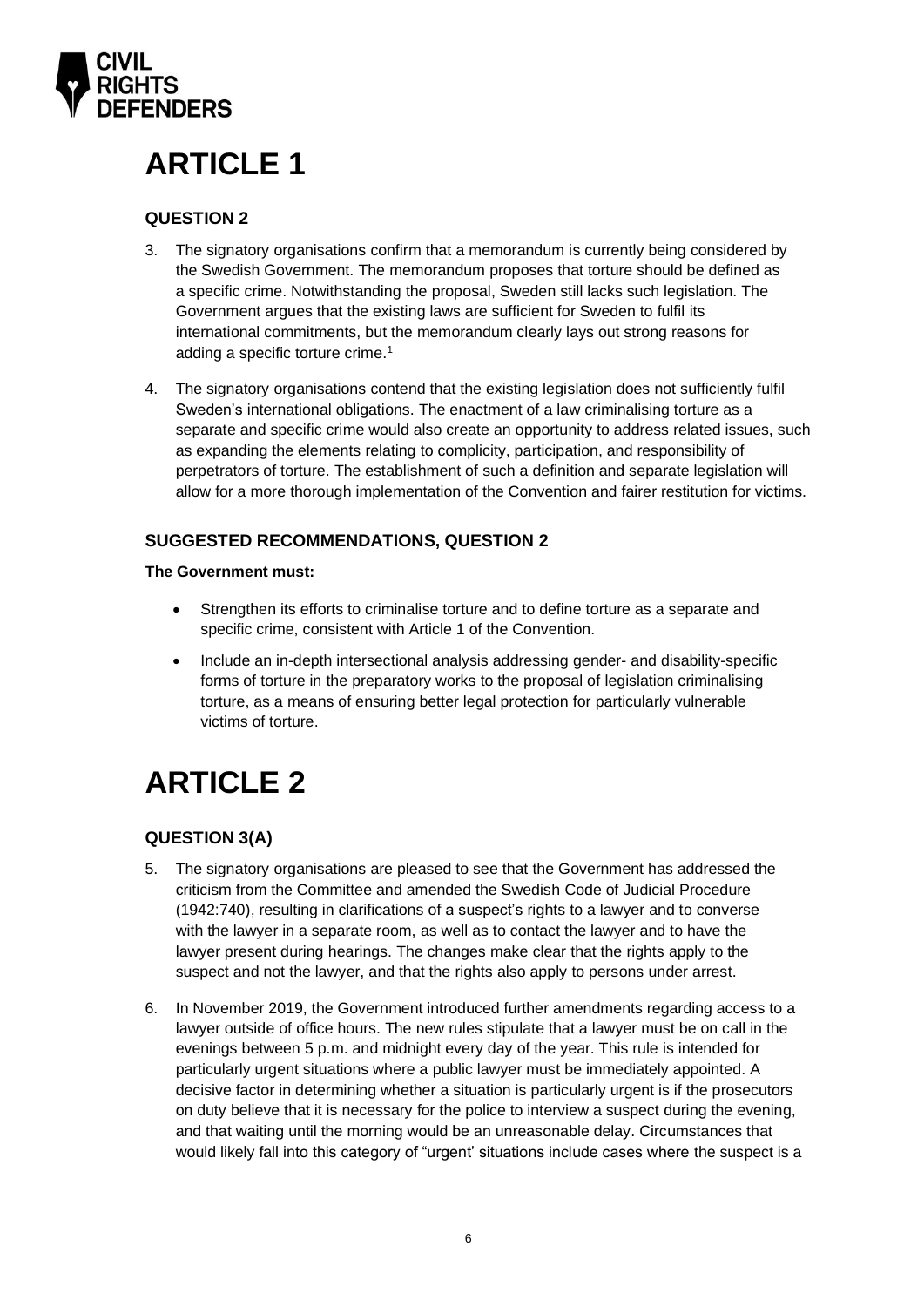

child, hearings to determine whether detention shall continue or not, or if a critical hearing wherein a decision likely to impact the outcome of a case will be made.<sup>2</sup>

- 7. However, individuals have the right to waive access to a lawyer. This means that "vulnerable persons" are not explicitly protected by law from being able to waive their right to a lawyer as recommended by the EU Commission<sup>3</sup> A related challenge is that the Swedish judicial system has not established a way to assess whether a person is unable to understand and to effectively participate in criminal proceedings due to their mental or physical condition or disabilities. Such a finding would prevent the person from being able to waive the right to a lawyer, and also ensure that they receive necessary reasonable accommodation related to the criminal procedure, something which is essential to be guaranteed the right to a fair trial. See further items 12 -13.
- 8. It is more difficult for minors to waive the right to a lawyer. According to paragraph 24 of the Swedish Young Offenders Act (1964:167), a public lawyer shall automatically be appointed for a suspect who has not reached the age of eighteen years, but the law also stipulates that it is not necessary if it is obvious that the child does not need one.<sup>4</sup> The same protection does not exist for elderly persons or persons who may be in need of reasonable accommodation or other forms of support.
- 9. To be able to guarantee every individual the right of access to a lawyer, there is a need to better understand situations in which suspects, whether minors or adults, waive their right to a lawyer and why they have done so. Furthermore, the signatory organisations agree with the Swedish Parliamentary Ombudsman that in situations where, objectively, an interrogation should not take place without a lawyer present, the suspect or his/her relatives should not make the assessment of the need for legal assistance. Rather, this assessment should be made by the police and prosecutors. The ultimate responsibility for the decision, and to ensure the suspect's right to a fair trial, lie with the interrogators and investigators, not the suspect.<sup>5</sup>

# <span id="page-6-0"></span>**QUESTION 3(B)**

- 10. The legal requirements are fulfilled as access to a medical examination is guaranteed by national law. In practice, however, access to medical resources is often limited and individuals in pre-trial institutions are at risk of having to wait longer than acceptable to receive a medical assessment. This is noteworthy not least because many persons in prison have psychiatric difficulties and mental illness. 6
- 11. One reason cited for this undue delay is that medical personnel are only available during office hours. Another is the staff are over-burdened. 7 In some detention centers, the oncall doctor's agreement did not cover emergency medical assessments. Instead, the staff were advised to contact the Swedish health care guide 1177, which should not be considered a substitute for a medical examination. The limited access to medical resources has also led to situations where an unreasonably long time elapsed before a medical examination could be carried out.<sup>8</sup> (see also the response to question 21).

### <span id="page-6-1"></span>**QUESTION 3(C)**

12. In general, the laws in Sweden are satisfactory in that they guarantee to persons who have been deprived of their liberty the right to information and the right to be informed of the charges against them. One concern, however, is the system's ability (or inability) to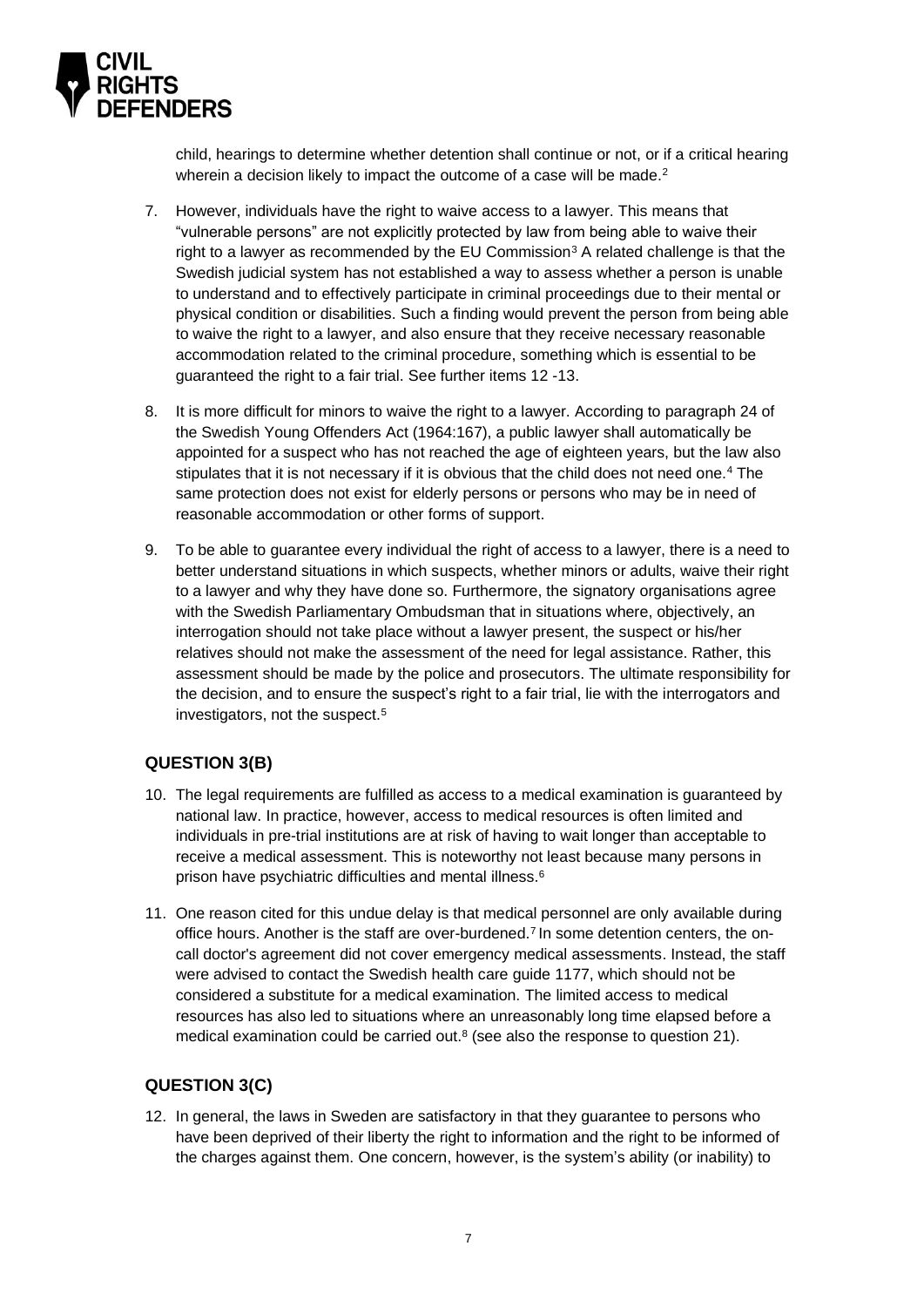

identify whether suspected or accused persons are in need of reasonable accommodations while in detention. Such knowledge is essential to ensuring that individuals receive information about their rights and the charges against them in a way that they can understand, as well as to ensure the right to a fair and objective trial. Following CPT's visit to Sweden in 2015, CPT stated that the procedure for screening newly arrived persons at police detention facilities continued to leave much to be desired.<sup>9</sup> Although there is an initial security assessment in police custody, this is only a basic and routine procedure which is more useful in identifying acute health conditions rather than identifying needs in relation to the criminal procedure. In the case of pre-trial detention, the subsequent medical examination is much more thorough and includes a review of the detainee's health care history and test results, as well as an evaluation on further contact with a physician and co-ordination of medical documents and measures.<sup>10</sup> The examination conducted during pre-trial detention is carried out by a nurse, though a doctor, psychiatrist or psychologist can be consulted during a subsequent examination.<sup>11</sup> However, because the medical examination available to individuals in police custody or in pre-trial detention has no relation to the criminal proceedings, it does not in fact safeguard the detainee's procedural rights as recommended by the EU Commission.

- 13. In past years, some institutions screened and assessed convicted prisoners for ADHD. The results were positive, showing a lower rate of recidivism. Despite this, few such screenings are carried out today <sup>12</sup> The signatory organisations believe it could be possible to utilise and further develop existing screenings to identify individuals in need of reasonable accommodations.
- 14. With regards to the right to information, the signatory organisations would like to see information on rights or local institutional procedures made available in more places of detention. The Parliamentary Ombudsmen have on various occasions criticised the Swedish Migration Agency's detention centers for not providing such information in written format to detainees. Even though written materials in multiple languages are available, these are not always used by staff.<sup>13</sup> The Swedish Prison and Probation Service has also been criticised for not providing information to detainees regarding their rights. For example, a number of shortcomings in the staff instructions on how information should be provided were discovered, as was the fact that the available information booklet was not being used and there were no special information available for immigration detainees held in pre-trial detention.<sup>14</sup>

### <span id="page-7-0"></span>**SUGGESTED RECOMMENDATIONS, QUESTION 3**

#### **The Government must:**

- Establish a method to identify if a person needs special support to be guaranteed the right to a fair trial,
- Establish routines to ensure that each individual who has been deprived of their liberty receives information on their rights and the charges against them in a format they can understand and are also held in humane conditions when they are deprived their freedom of liberty.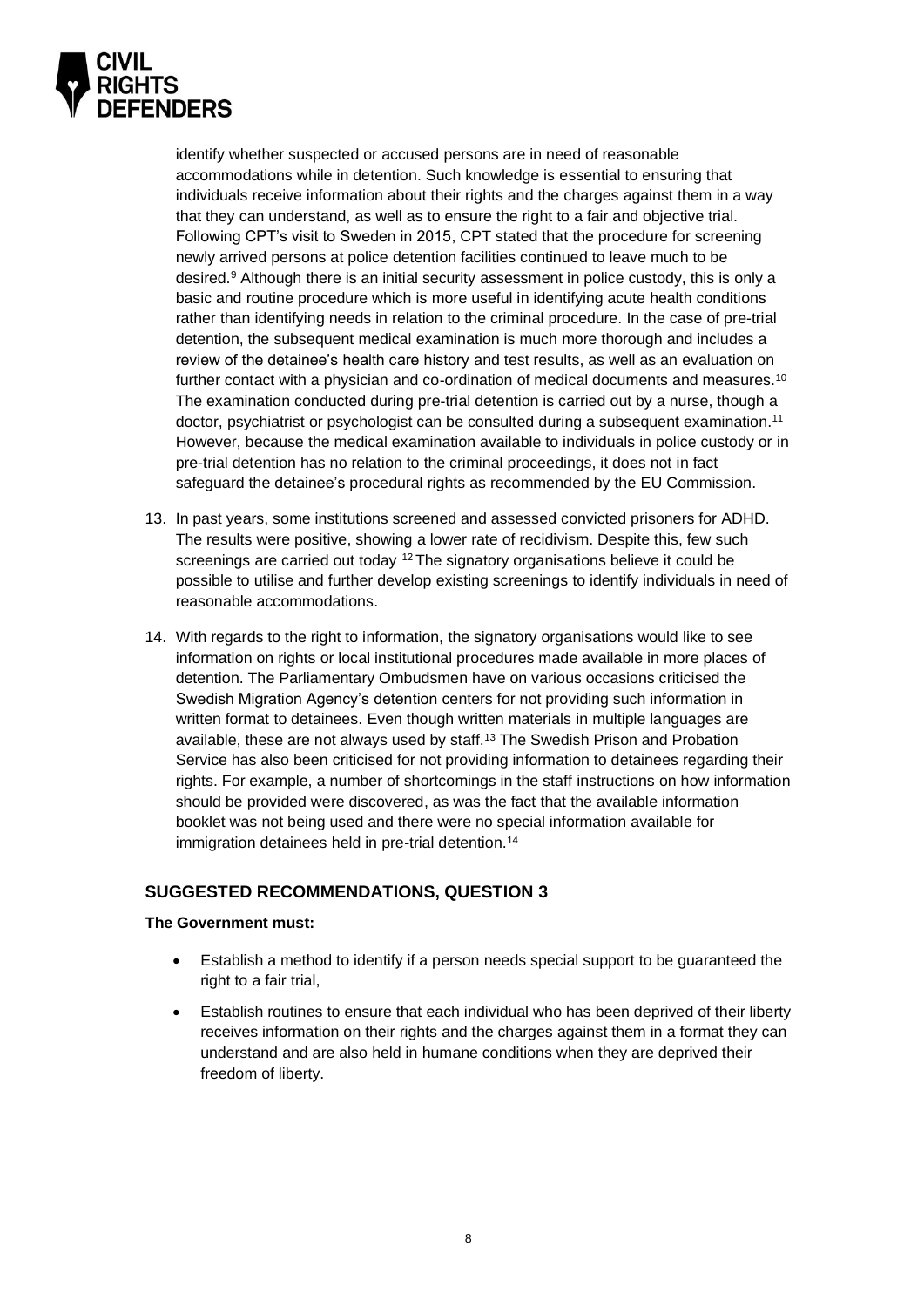

### <span id="page-8-0"></span>**QUESTION 4**

- 15. The Equality Ombudsman (DO) was introduced to ensure the effective enforcement of the Discrimination Act. However, we believe that the work of the DO has developed in a way that limits the impact of its authority. Most notably, the number of cases investigated and taken to court by the DO has decreased significantly since the merger of multiple ombudsmen into one in 2009. This development has also resulted in a lack of trust in the DO among groups in society that are particularly vulnerable to discrimination.
- 16. The Ombudsman has chosen not to use the most powerful tool at its disposal, i.e., litigation in individual cases. Very few complaints from individuals are dealt with at all: seven cases resulted in court decisions, while the Ombudsman decided to support the complainant in only five additional cases.<sup>15</sup> These figures should be compared with those from the first years of the Equality Ombudsman office (2009 and 2010), with twelve judgments (eleven in 2010) and 36 (38 in 2010) cases that were settled.<sup>16</sup> This development has been met with massive criticism from civil society organisations as it leaves individuals facing discrimination without protection and redress, and subverts the importance of the legislation against discrimination. As a new director of the DO was appointed in August 2020, we want to emphasise that a new director should be a new start for the authority, one that puts application of the law at the forefront and understand that laws must be seen to be effective in order to increase trust in the authority.
- 17. The need for the Swedish Government to address the issue of racial/ethnic profiling has been raised by the Committee on the Elimination of Racial Discrimination, which in 2018 recommended that the Government ensure that fundamental legal safeguards are effectively applied to prevent and combat racial/ethnic profiling by police of all vulnerable groups, particularly Afro-Swedes, persons of African descent, Muslims, and Roma.<sup>17</sup> During the Universal Periodic Review of Sweden in 2020, several states also recommended that the Swedish government take measures to combat ethnic and racial profiling through, e.g., the adoption of efficient policies.<sup>18</sup>
- 18. Racial/ethnic profiling in police work has received increased attention in Sweden over the past few years. While the Government has highlighted the police as a key stake holder in combatting hate crimes, and the Equality Ombudsman in the fight against discrimination, discriminatory practices by the police themselves is a matter of great concern. In December 2017, Civil Rights Defenders, in cooperation with the Department of Criminology at the University of Stockholm, published an academic study<sup>19</sup> highlighting racial/ethnic profiling as a structural problem that affects minority groups and their trust in the law enforcement.
- 19. However, the Government is not taking any measures to counteract racial/ethnic profiling, nor is it taking measures to prevent discrimination in the administration of justice, as previously recommended by the Committee on the Elimination of Racial Discrimination.
- 20. Swedish law on paper prohibits discrimination by public authorities. However, due to the limited scope of the relevant provision in the Discrimination Act and the manner in which the legislative materials have been interpreted, it is unlikely that the provision covers discriminatory acts committed by the police or other judicial officers during the course of duty. In practice, though, the law has yet to be tested. This means that acts and negligence committed by the police and other actors within the judicial system still fall outside of the scope of the Discrimination  $Act^{20}$ . It makes it difficult to investigate police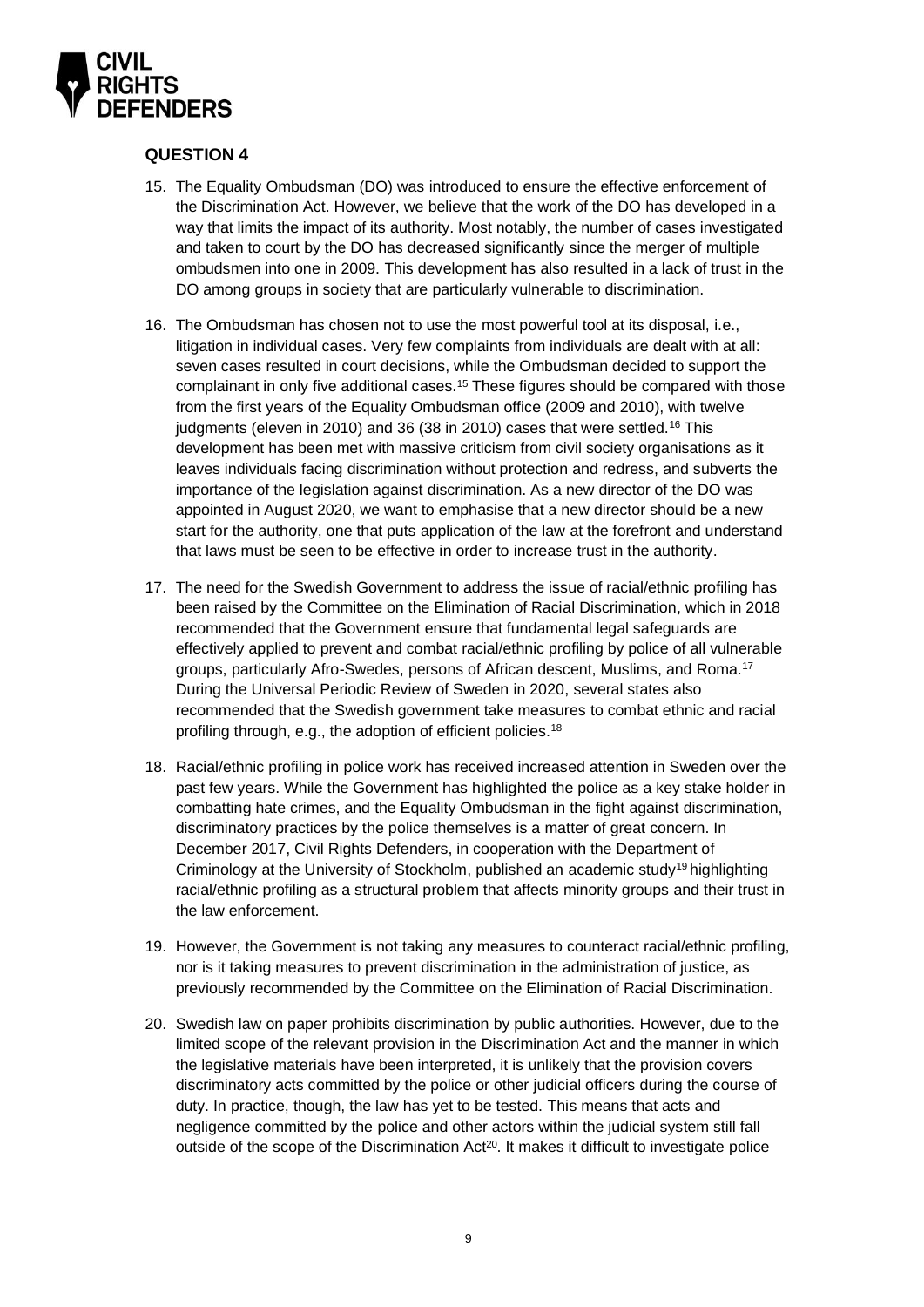

racial/ethnic profiling and other discriminatory practices, or to provide redress for victims. It also makes it more difficult to investigate and provide redress for other forms of discrimination, such as discrimination based on gender, disability, age, and sexual orientation.

21. Sweden has still not established an independent national human rights institution (NHRI) despite accepted recommendations from the recent UPR review in 2015, and from the UN human rights Committees.<sup>21</sup> Sweden ratified the UN Convention on the Rights of Persons with Disabilities (CRPD) in 2008, and as such also has a legal obligation to implement an independent NHRI according to CPRD Article 33 (2). In the Government declarations from 10 September 2019, the Swedish Prime Minister stated that an Independent Institution for Human Rights will be set up in 2021. During the UPR review in Geneva on 27 January 2020, Åsa Lindhagen confirmed that the institution would be put in place the next year. Nevertheless, as of the date of production of this alternative report, neither a governmental bill nor the budget for 2021 have been presented to the public. It is of utmost importance that the institution secures its independent mandate and is allocated sufficient resources, including financial resources, to carry out its work in accordance with the UN Paris principles.

### <span id="page-9-0"></span>**SUGGESTED RECOMMENDATIONS, QUESTION 4**

#### **The Government must:**

- Ensure the Equality Ombudsman works to ensure that individuals who have been discriminated against can obtain redress.
- Address requirements regarding police accountability to review and make efforts to transform the working methods of the police, with the aim of effectively eradicating methods that constitute racial/ethnic profiling.
- Develop the use of social justice markers within the judicial system in order to monitor disparate outcomes for ethnic, national, and religious minorities within the judicial system and counteract racial/ethnic profiling.
- Extend the scope of the Discrimination Act to also include the judicial system, including the police, or otherwise create the possibility of obtaining redress in cases of discrimination to ensure each and every individual can exercise the right to a fair trial and their rights to an effective remedy on equal terms.
- Establish an NHRI in accordance with the UN Paris Principles and secure its independence by placing it under the Parliament 's jurisdiction.
- Establish the NHRI by law and promptly enact measures to ensure that it is constitutionally protected. Ensure the NHRI is allocated sufficient resources to carry out its mandate in an efficient manner.
- Include in the NHRI's mandate the possibility for it to intervene in national legal proceedings that concern human rights violations, and to represent individuals in international legal proceedings.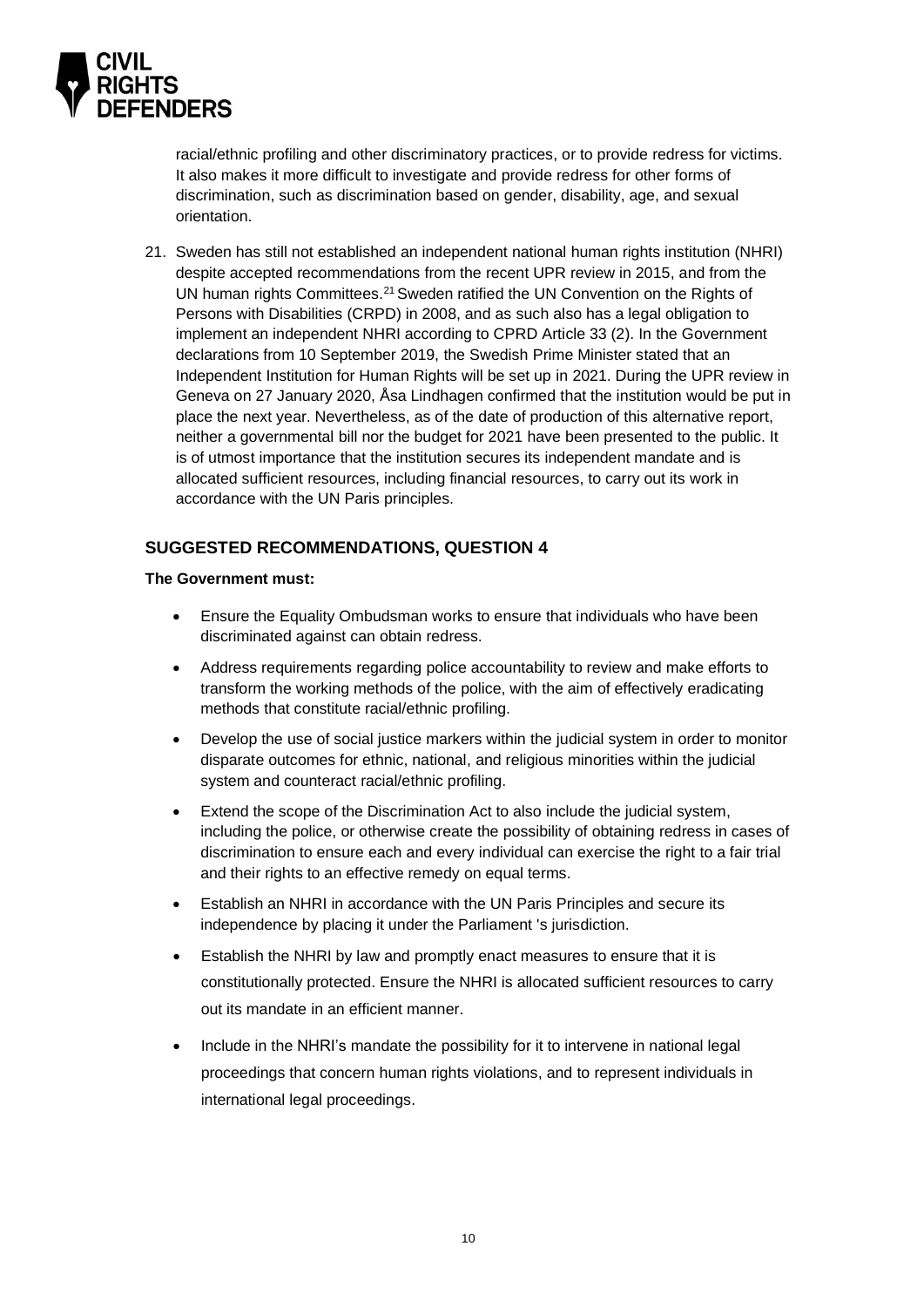

### <span id="page-10-0"></span>**QUESTION 5**

- 22. Since 2011, the Office of the Parliamentary Ombudsmen has had a unit that functions as the National Preventive Mechanism (NPM), in accordance with the Optional Protocol to the UN Torture Convention (OPCAT). All inspections are documented with a protocol. The inspections can lead to the Ombudsman making a special statement in the minutes or taking their own initiative, such as opening a new case to further investigate within the Office of the Parliamentary Ombudsmen. The activities are then summarised in reports.<sup>22</sup> The inspections executed by the Office of the Parliamentary Ombudsmen are very welcomed by the signatory organisations as they enable a more transparent insight into the various institutions, and their work pushes for further improvements.
- 23. There is currently a new dialogue forum between the Office of the Parliamentary Ombudsmen, specifically the OPCAT unit, and civil society organisations regarding the situation and rights of people deprived of their liberty in various institutions. The signatory organisations are very positive toward this initiative, which invites various organisations to share their perspectives on these matters, enabling greater control of the state's actions and in the long run, ensuring that the work carried out within these institutions is done in accordance with human rights standards. This is a vital exchange of knowledge for both the Office of the Parliamentary Ombudsmen and the organisations. It provides the Office of the Parliamentary Ombudsmen with new perspectives in order for them to carry out their mandate as the national preventive mechanism under OPCAT in the most optimal way possible, and it allows the organisations to have greater insight into the institutions and to influence the work in question.
- 24. During 2019 the OPCAT unit carried out a total of 35 inspections of different institutions. However, to ensure the possibility of further inspections and the involvement of civil society, it is vital to secure financing for these initiatives.<sup>23</sup> The signatory organisations welcome the additional financial support received by the Parliamentary Ombudsmen as of 2018, while at the same time emphasise that sufficient means are necessary to enable more effective and extensive controls of institutions in Sweden.

### <span id="page-10-1"></span>**SUGGESTED RECOMMENDATIONS, QUESTION 5**

#### **The Government must:**

• Ensure that the Office of the Parliamentary Ombudsmen, including the OPCAT-unit, receive sufficient resources and fulfil the necessary preconditions in order to continue enabling effective and extensive controls of institutions in Sweden.

### <span id="page-10-2"></span>**QUESTION 6**

25. Women and children with disabilities are more likely to be subjected to violence and abuse than those without disabilities.<sup>24</sup> Support material has been developed to raise awareness among staff who encounter people with disabilities in their work. However, the fact that this group is at greater risk of exploitation and violence remains.<sup>25 26</sup> Systematic collected and divided data needed to conduct an intersectional analysis is also lacking, as is data about sexual and reproductive rights, and in-depth information regarding the prevalence of sexual abuse.<sup>27</sup> It is not possible to analyse the occurrence, or follow the development, of violence against women with disabilities based on the equality indicators that exist. 28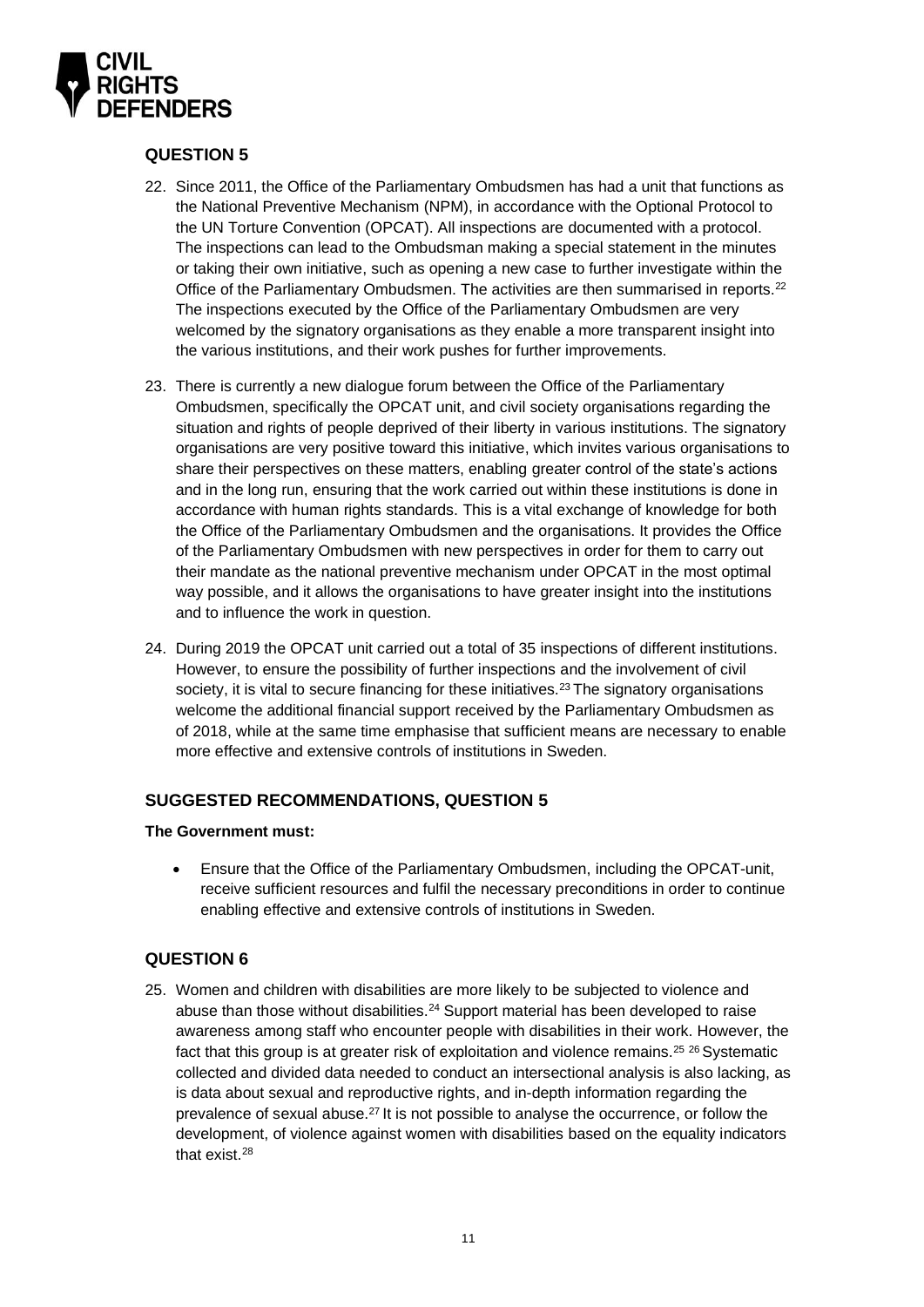

- 26. One situation in which disabled children and women are at risk of being exposed to abuse is when they use mobility services (färdtjänst). In several cases, sexual violations were reported but the travel service personnel who perpetrated the abuse were able to continue working because their license to drive for mobility services had not been retracted. In some cases, the perpetrator (the driver) continued to work with the abuse victim after changing employers. $29$  The police authority and the courts are under an extended obligation to notify the Swedish Transport Agency of persons convicted of crimes such as sexual offenses to prevent such situations from occurring. <sup>30</sup> However, the problem remains that alleged perpetrators who have been reported but not yet convicted can continue to work as drivers in mobility services, and thereby continue to work with their victims during the course of the investigation.
- 27. Another area of risk is in group homes for persons with severe disabilities. The National Board of Health and Welfare has highlighted information indicating that violence or threats of violence against individuals has occurred in at least 40 percent of housing for adults with severe disabilities, and that many municipalities lack routines for how to handle such situations. 31
- 28. In 2017 it was reported that an absolute majority of psychiatric compulsory care institutions did not have routines for how to deal with situations when patients have been subjected to sexual abuse or harassment. <sup>32</sup> As of August 2020, the signatory organisations have not been able to find any updated information regarding the existence of such routines or plans. Sweden also lacks data on the frequency of such abuse and harassment in closed institutions.
- 29. With regard to youth care institutions, the organisation Skyddsvärnet has interviewed children and juveniles housed in youth care institutions who have been exposed to sexual abuse in these institutions. The interview report does not describe how common such abuse is, but does show that:
	- The abuse occurs when the perpetrator is alone with the young person, for example, on outings or when the youth is placed in a single room;
	- Both boys and girls are exposed to sexual abuse; and
	- The State Institution Board, the Inspection for Care and Care and the Ombudsman for Justice have been unsuccessful in detecting cases of abuse by staff, which is why it is also extremely difficult for children and young people to receive support;
	- Although institutions for juveniles have routines for how to deal with sexual crimes and other forms of abuse against the children in their care, the children who have been interviewed have given examples of situations where the routines have not been followed in practice;
	- Many of the staff lack a post-secondary education. Many have no experience of working with vulnerable young people. As a result, the staff tend to have little knowledge of how to deal with girls who have experienced or been exposed to sexual abuse prior to being placed in the institution, and who therefore are likely to be experiencing trauma and difficulties in having positive relationships with males.<sup>33</sup>
- 30. Despite support for local women's shelters, many municipalities lack solutions for women with disabilities who are exposed to domestic violence, or who are otherwise in need of protection. <sup>34</sup> The women's shelters are often inaccessible to people with special needs,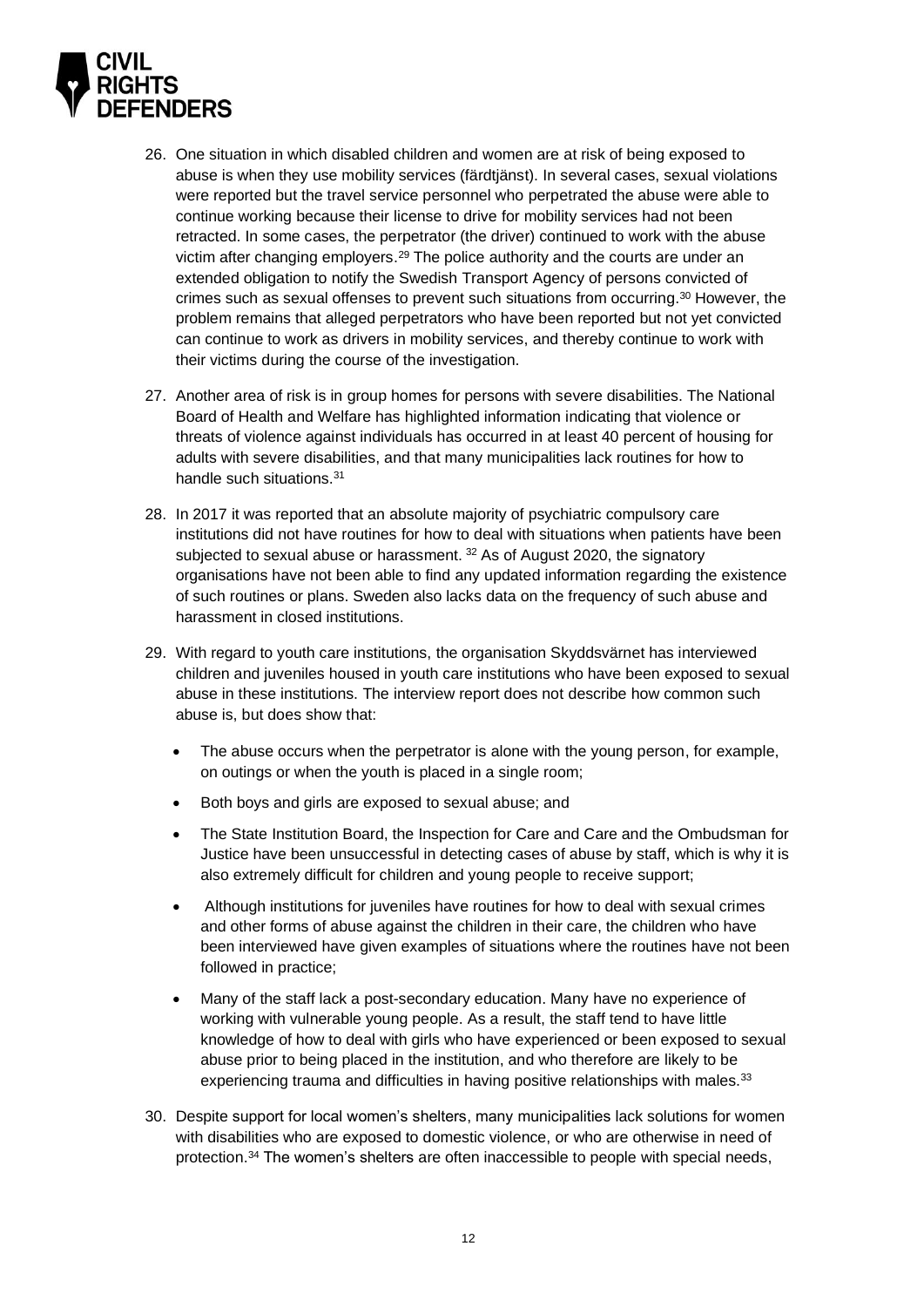

such as the need for an interpreter or a physical aid such as a wheelchair, or to women with psychosocial disabilities. According to the shelters, it is hard to ensure appropriate accessibility due to lack of competence, education, and resources, which results in women with such specialised needs being denied room in the shelter and the help they need<sup>35</sup>

31. The Swedish Agency for Participation identified areas of development for the national strategy to prevent and combat male violence against women with disabilities in 2017. The areas are: increased and effective prevention of violence, improved detection of violence and stronger protection and support for vulnerable women and children, more effective law enforcement, and improved knowledge and methodology development.<sup>36</sup> Within these areas, specific recommendations were made, some directly to the government. The Government has taken steps in the right direction, but the perspectives of women with disabilities are often overlooked.

### <span id="page-12-0"></span>**SUGGESTED RECOMMENDATIONS, QUESTION 6**

#### **The Government must:**

- Ensure every institution, including special homes for persons with disabilities, have routines and plans to ensure support and protection for persons who have been exposed to a crime, but also to prevent such crimes.
- Ensure all staff in compulsory care institutions receive training about rights and risk factors for sexual abuse, and the variety of related trauma.
- Consider all the recommendations from the Swedish Agency for Participation to ensure that all necessary measures are taken to combat violence against women with disabilities.
- Ensure that the necessary data and statistics are gathered in order to make it possible to further study these issues and develop an intersectional analysis of the risk of exposure to violence and abuse.

# <span id="page-12-1"></span>**ARTICLE 3**

# <span id="page-12-2"></span>**QUESTION 8**

- 32. The Temporary Aliens Act (*lag (2016:752) om tillfälliga begränsningar av möjligheten att få uppehållstillstånd i Sverige*) has been extended until July 2021, at which point it will have been in force for a total of five years. It was passed with the explicit purpose of decreasing the number of asylum seekers in Sweden after 2015, when more people fled grave human rights violations in countries such as Syria and Afghanistan.<sup>37</sup> In June 2019, a Parliamentarian Committee was established in order to investigate and make proposals on Sweden's future migration politics (see further below). The plan is that the result of the investigation, including the Committee's proposals, will be publicly presented in September 2020.<sup>38</sup>
- 33. Before the Temporary Aliens Act was passed, and throughout the whole time the law has been in force, a broad alliance of civil society actors<sup>39</sup>, academics<sup>40</sup> and lawyers<sup>41</sup> has consistently pointed out a number of serious flaws that altogether question the Act's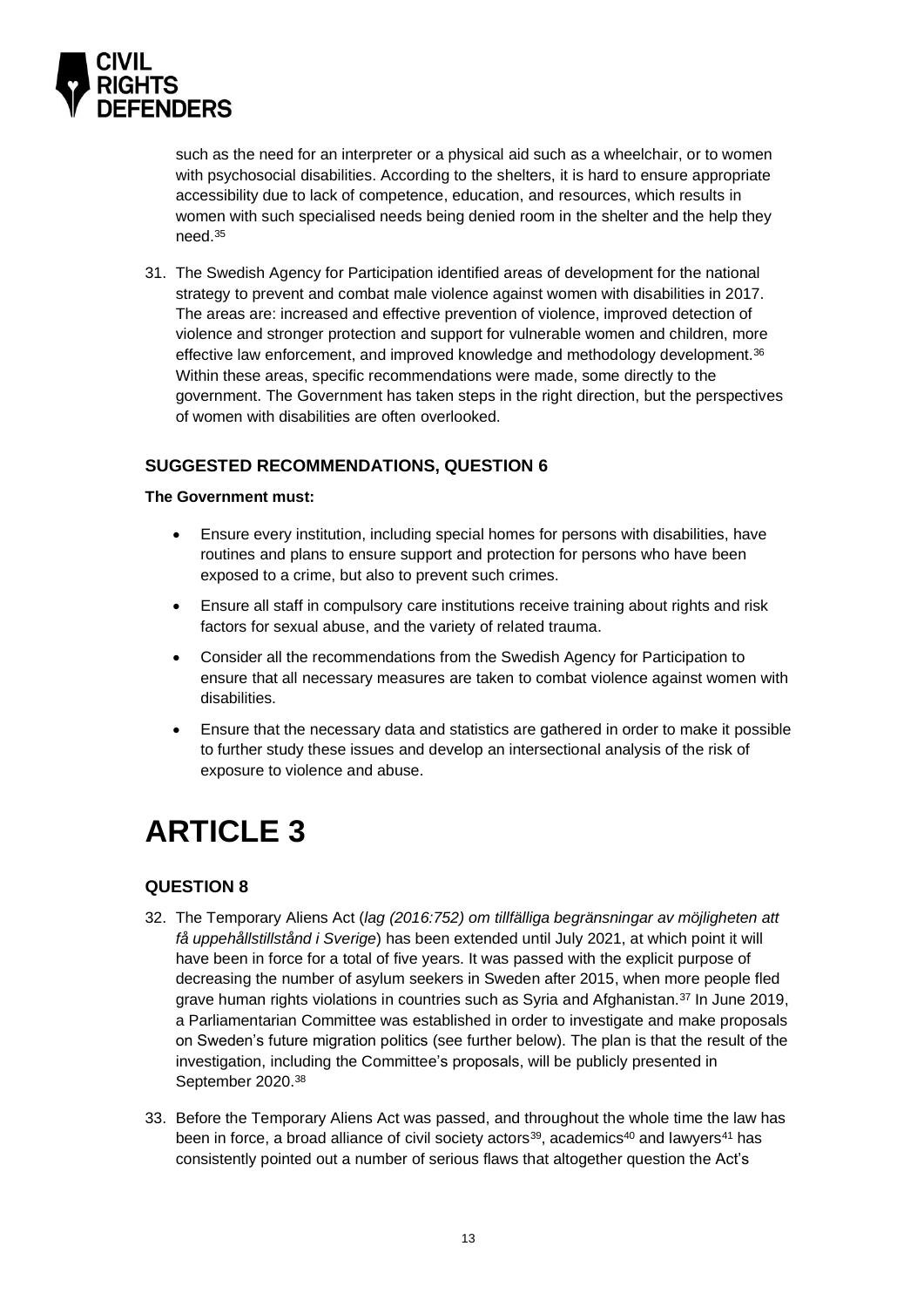

legitimacy. To increase the Committee's overall understanding of Sweden's relation to its absolute international obligation not to remove persons to situations where there is a real risk of ill-treatment, it is relevant for us to broaden the context by commenting on the Temporary Aliens Act, which was part of a general change in Sweden's legislative landscape within migration law and related legislation on economic and social rights for asylum seekers.

- 34. A few examples of these flaws concern the overall technically complicated, and in some respects incomplete, legislation that in combination with the unclear guidance provided to the Swedish Migration Agency (SMA) and courts on its implementation, has resulted in increasingly unpredictable and arbitrary outcomes in individual cases.<sup>42</sup> Furthermore, the Temporary Aliens Act is not based available knowledge, including empirical knowledge about reasons for migration, inclusion of migrants in society, and trauma rehabilitation (also relevant for Article 14).<sup>43</sup> Also, there has been an insufficient human rights analysis of the Temporary Aliens Act and its implementation by the Government, including adequate impact analysis on the situation of persons with migrant backgrounds in Sweden. Since the Temporary Aliens Act negatively affects fundamental human rights in connection to family reunification and children, for example, this is especially serious. In the context of family reunification, it also carries discriminatory effects against LGBTIQ+ persons, as well as groups that tend to have difficulties meeting high income and housing requirements due to age or disability (including severe PTSD), and that have work contracts that do not provide sufficient income. Other legal amendments have led to lost economic benefits and housing rights. According to the Swedish Red Cross, the Temporary Aliens Act and other legislative amendments have led to a humanitarian deterioration for individuals with experience from the Swedish asylum process, which hinders inclusion in society, trauma rehabilitation, medical care in some instances, and increased exploitation in the work market and by criminal networks.<sup>44</sup> Another humanitarian consequence is the increased expulsion of seriously sick asylum seekers, including children, which raises concerns about ill-treatment in connection to health.
- 35. The Swedish Government's statement that Swedish legislation substantially prohibits non-refoulement is correct. However, there are several issues, primarily due to flaws in the procedure, that lead to non-compliance with non-refoulement in practice in individual cases, and which conflicts with the right to an individualised assessment.<sup>45</sup> Consequently, Sweden has been found to have violated basic human rights in individual complaints tried before the European Court of Human Rights and UN committees.<sup>46</sup> However, as described below, these flaws are to be considered structural within the Swedish asylum system.
- 36. Asylum seekers who identify as LGBTIQ+ are one of the most vulnerable groups in the asylum process, especially those identifying as transsexual. Asylum seekers with claims based on sexual orientation, gender identity, and/or gender expression often experience difficulties due to the arbitrary and generally high requirements of the SMA and courts, which seriously calls into question Sweden's compliance with non-refoulement and rule of law principles. The investigations and credibility assessments of the identity of LGBTIQ+ asylum seekers, and those seeking asylum reasons for reasons connected to their LGBTIQ+ identity, are, in practice, often based on Westernised definitions of being LGBTIQ+, together with subjective and stereotypical expectations of LGBTIQ+ personalities, lives, and relationships.<sup>47</sup> One core example of this is the de facto =requirement of the credibility assessment to have the asylum seeker identify and describe an inner emotional process of identity development leading to the realisation of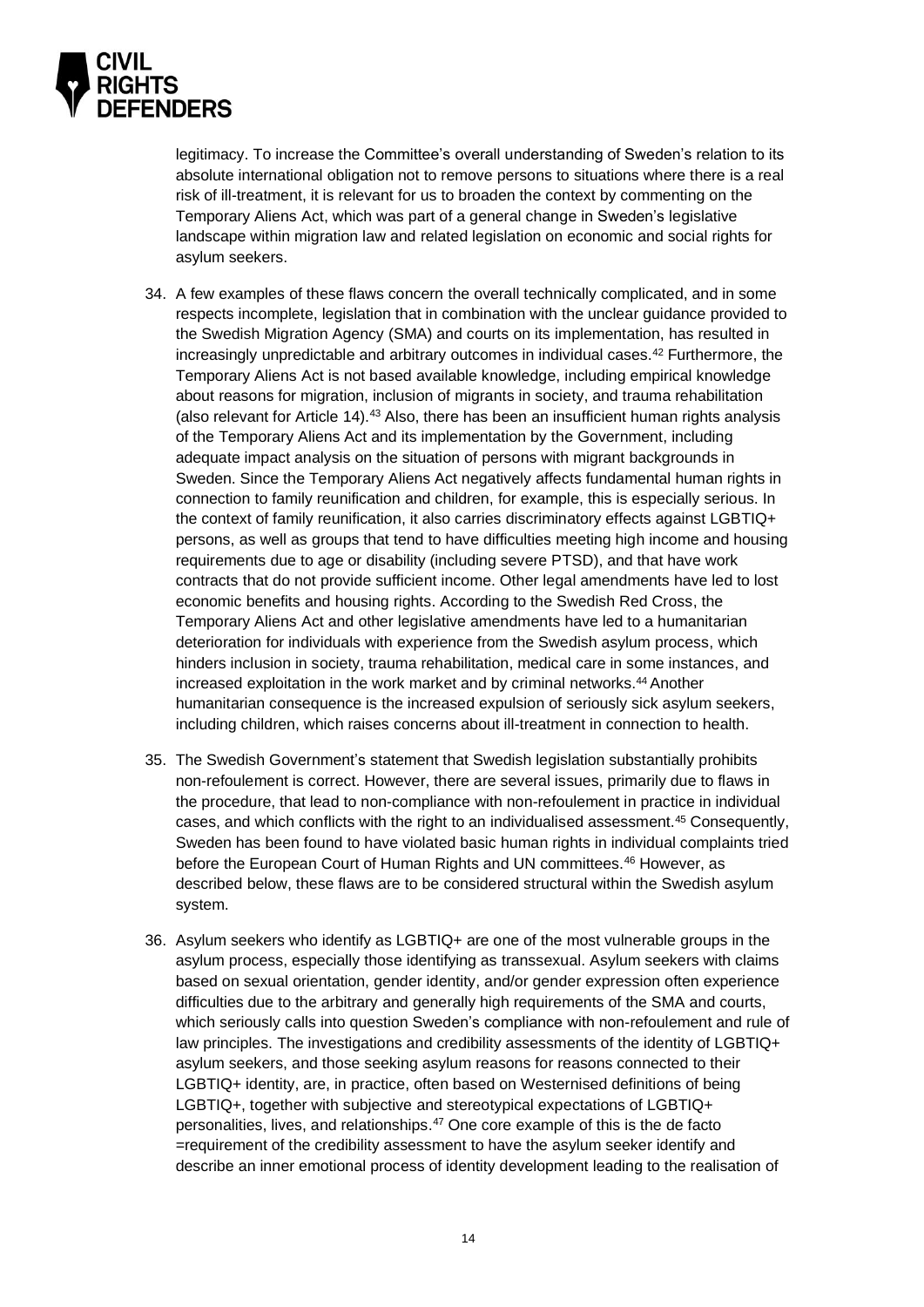

being LGBTIQ+. However, not all asylum seekers with claims concerning sexual orientation, gender identity, and/or expression have the ability to reflect on or further articulate their thoughts and feelings about these matters.<sup>48</sup> The Swedish asylum system's handling of such cases in this regard has created concrete obstacles for LGBTIQ+ asylum seekers in proving their accounts, which is discriminatory. Another example is the system's knowledge gaps in terms of LGBTIQ+ vocabulary (including among interpreters) and country-specific information that result in arbitrary outcomes. Among other things, the treatment of asylum seekers with LGBTIQ+ claims in Sweden results in insufficiently individualised assessments in breach of UNHCR guidelines and persons with international protection needs being removed to countries where they are at risk of irreparable harm. In its own quality report from 2017, the SMA states that as many as 25% of the LGBTIQ+ cases had an outcome that was incorrect or questionable. Only 12% were changed by the migration courts.<sup>49</sup>

37. Civil Rights Defenders has, together with many other civil society actors such as the Swedish Bar Association, addressed inadequate procedural guarantees against refoulement of asylum-seekers who undergo medical age assessments or whose age is otherwise assessed by the SMA and courts.<sup>50</sup> Since March 2017, more than 10,000 asylum seekers have undergone medical age assessments due to difficulties in proving their age.<sup>51</sup> The assessment method, a medical examination of wisdom teeth and knee joints, has been heavily criticised by national and international experts who argue that the margin of error is too uncertain.<sup>52</sup> In spite of this, the results are generally given high evidentiary value by the Swedish Migration Agency and Swedish Migration Courts. In contrast, second opinions and evidence such as statements from schoolteachers or medical staff are normally considered to have low evidentiary value, and the personal, family, and cultural background of the individual is rarely considered, which conflicts with general principles pronounced by the Committee on the Rights of the Child.<sup>53</sup> In addition, the principle of the Benefit of the Doubt, included in international<sup>54</sup>, EU<sup>55</sup> and national<sup>56</sup> law, is rarely implemented, despite objective obstacles outside the asylum seeker's control to providing proof of identity or other evidence. During the asylum procedure, many unaccompanied minors have also turned 18 years old according to their own accounts, since the SMA did not prioritise these cases.<sup>57</sup> Altogether, these factors result in assessments that are far from individualised, severely challenge rule of law principles, and put such a large burden of proof on minors, especially unaccompanied minors, that they face an overwhelming risk of being treated as adults at the time of the decision.<sup>58</sup> Consequently, since 2017 as many as thousands of asylum seekers may have had their asylum applications wrongly rejected and were thus subjected to a real risk of illtreatment upon return to their country of origin.<sup>59</sup> Sweden's behaviour also strongly conflicts with the views of the European Court of Human Rights and the Committee on the Rights of the Child, which have declared that a child's submission on age is to be handled quickly, fairly, and in good faith by national migration authorities.<sup>60</sup> In June 2020, an independent investigator was appointed by the Government to analyse available methods for future medical age assessments for the National Board of Forensic Medicine.<sup>61</sup> However, despite strong demands from civil society, there will be no investigation into the *past* use of unreliable methods, and age assessments in general, in light of non-refoulement principles. The idea of establishing a truth commission or other effective remedies for asylum-seeking minors who might have received arbitrary decisions on expulsion are also not included in the investigation, or the responsibility of the SMA and the Migration Courts, which have implemented the result from the National Board of Forensic Medicine. In June 2020, the Swedish Chancellor of Justice decided to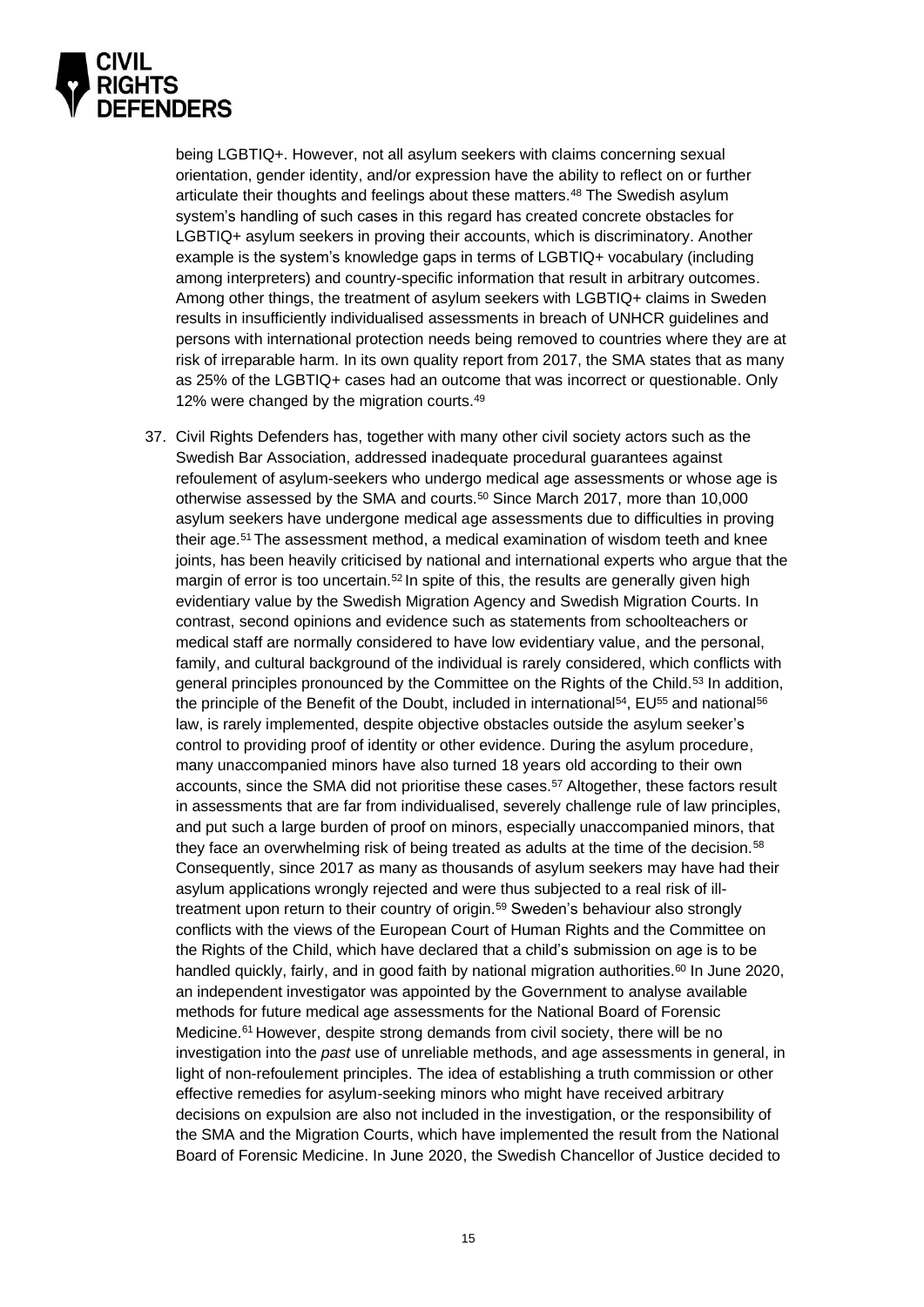

reject an application for damages in one case and refrained from criticising the National Board of Forensic Medicine, the SMA, or the migration courts for their use of arbitrary age assessments. Civil Rights Defenders and the Swedish Refugee Law Center, who represented the client, were critical towards the outcome.<sup>62</sup>

- 38. In addition to facing arbitrary age assessments, young unaccompanied asylum seekers who sought asylum during 2015 have faced a range of procedural obstacles that may have resulted in the loss of protection status and actual refoulement in certain cases, as well as great humanitarian suffering for those who stayed in Sweden, including undocumented minors(see above). $63$  The long wait between the filing of an asylum application and the decision being finalised is frequently more than three years, which creates obstacles to providing evidence of protection needs. The retroactive implementation of the Temporary Aliens Act to 25 November 2015, an arbitrarily drawn time limit, hit this group of asylum seekers especially hard since many unaccompanied asylum seekers with similar backgrounds and needs were arbitrarily excluded from legislation that provided more rights, such as temporary study permits to finish high school studies. At the same time, these temporary residence permits and the extremely difficult-to-meet requirements for work permits (or other permits) do not compensate for, and cannot be considered as effective remedies for, the loss of protection status, lost rights and in many cases, a permanent residence permit. Rather, the study permits have, in most cases, only postponed the expulsion by a few years.
- 39. In Europe and in Sweden, a growing number of NGOs and other actors (such as Amnesty, Swedish Red Cross, Save the Children, and the Swedish Church)<sup>64</sup> are demanding that the authorities cancel forced deportations to Afghanistan due to the general security situation there, and the many shortcomings in the asylum process that Afghan asylum seekers have experienced in the past years. Afghanistan is considered to be one of the most dangerous countries in the world for children; however, Sweden still expels young asylum seekers and families with children to Afghanistan. Since an agreement with Afghanistan in 2016, the number of expulsions carried out has increased in parallel with a general deterioration in the country's security situation.<sup>65</sup> In the latest Universal Periodic Review of Sweden, Afghanistan recommended that Sweden respect the principle of non-refoulement.<sup>66</sup> The reality is that Sweden rejects asylum applications by Afghans at a higher level than other EU countries on average. <sup>67</sup> In cases where an Afghani asylum seeker has feared returning to their home province, the SMA and Migration Courts have gone against the UNHCR's views by considering Kabul to be a reasonable internal flight alternative, despite the ongoing armed conflict and deteriorating humanitarian situation for internally displaced persons and returned asylum seekers.<sup>68</sup> There are also general shortcomings in the assessments of internal flight alternatives, especially with regards to the reasonableness criteria.
- 40. In 2019 Sweden was found by the Human Rights Committee to have violated the ICCPR (articles 6 and 7) after an individual complaint by an Afghan atheist living in Sweden.<sup>69</sup> The case demonstrates several structural shortcomings in the assessment of claims on the grounds of atheism or religion with regards to Afghanistan. In its decision, the HRC highlighted the complainant's multi-faceted vulnerability and criticised Sweden for having assessed each alleged ground for protection separately rather than together as part of a larger picture, which would have shown an aggravated risk. <sup>70</sup> Many cases lack an adequate holistic assessment of the applicant's personal risk factors and fail to properly assess the applicant's vulnerability in the context of overall security risks. Furthermore, the HRC has stated that atheists or perceived atheists risk persecution in Afghanistan.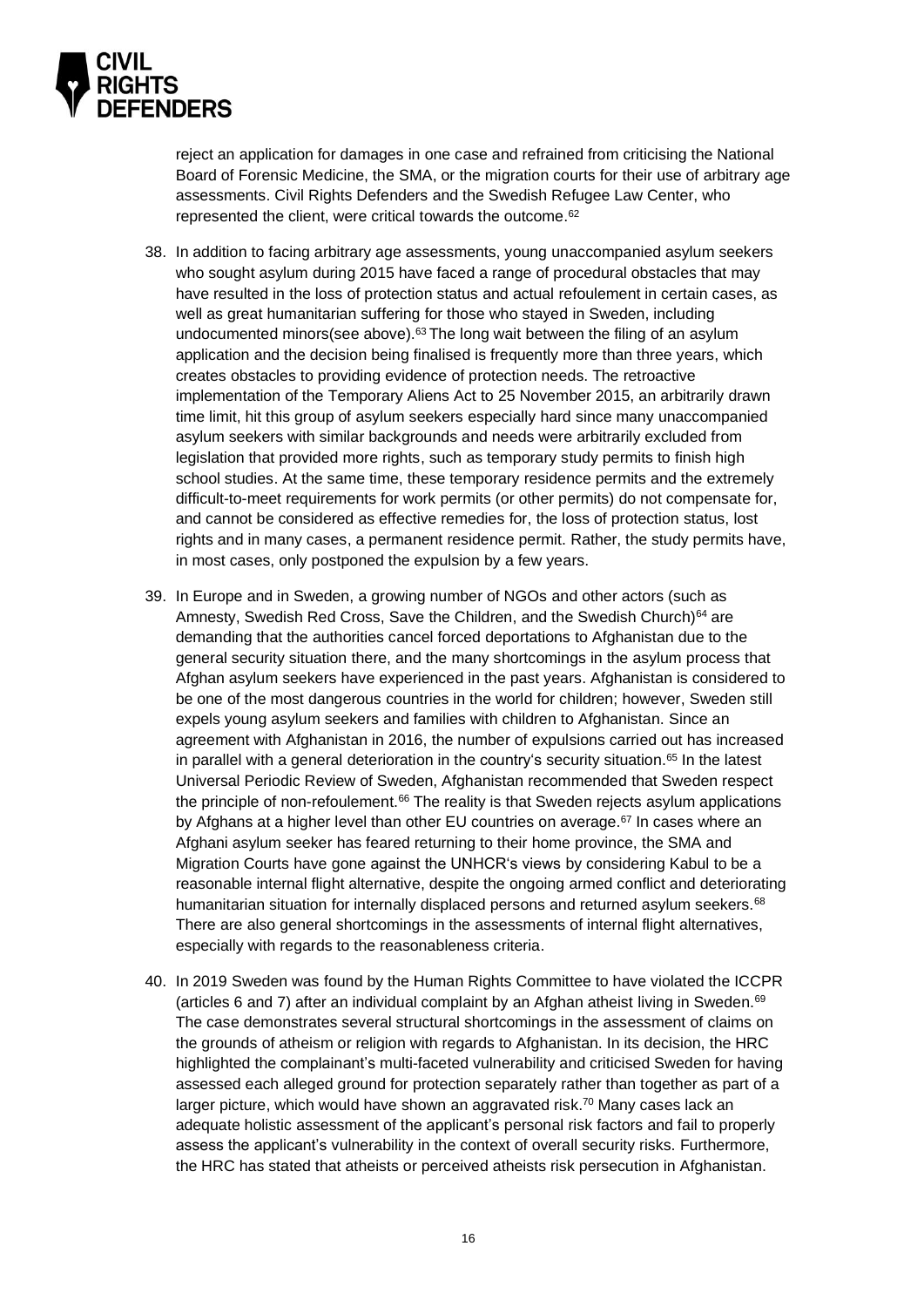

Despite this, the SMA has not changed its legal stance and continues to differentiate between Afghan converts and atheists, generally rejecting asylum claims on the ground of atheism. In a communication to the HRC, the Swedish Government stated that it did not find it necessary to take any general measures as a result of the HRC's views.<sup>71</sup>

- 41. In addition, a report on the handling of asylum applications involving claims of conversion to Christianity (independent of the country of origin) clearly reveals arbitrariness in the credibility assessment. Among other concerns, there are misunderstandings within the SMA about the Christian faith and how it can be demonstrated, which in practice results in such methods as using unreasonable knowledge tests for asylum seekers. Moreover, the report claims that such credibility assessments testing "genuine faith" unfairly favour individuals with a high intellectual capacity, who are able to articulate their inner emotional process of conversion and explain the faith itself.<sup>72</sup>
- 42. Independent of the asylum seeker's grounds for their asylum application, there is a structural issue in that credibility assessments include the applicant meeting requirements that are not supported by current scientific and behavioural research, including psychological research on memory. Examples of such requirements include "secondhand information", "speculation," and "lacking subjective fear", together with prejudice regarding the culture of the asylum seeker (see above regarding LGBTIQ+ cases in particular, see below regarding cases involving PTSD).<sup>73</sup>
- 43. The asylum process lacks the overall flexibility needed to meet the individual needs of vulnerable persons, which results in discrimination. According to the Convention on the Rights of Persons with Disabilities, to which Sweden is party, asylum seekers with disabilities have the right to equal access to the asylum process and to justice. In order for an individual to exercise these rights, the SMA is obligated to ensure that the asylum process, including the interview, can accommodate the applicant's specialised needs.<sup>74</sup> However, asylum seekers with post-traumatic stress disorder (PTSD) who have medical difficulties in giving detailed and coherent accounts of earlier events, especially traumatic events that may be of particular relevance to the asylum assessment, generally face an unequal path to asylum compared to other asylum seekers. Severe PTSD is rarely explicitly treated as a disability by the SMA and courts, either during the asylum process or in the decision. There are rarely medical investigations into the extent of a disability in relation to the asylum procedure, in breach of UNHCR Handbook para. 208.<sup>75</sup> The credibility assessment is often based upon the same requirements (coherence and a detailed account) that constitute the very symptoms of PTSD, which immediately creates an enormous disadvantage for an asylum seeker with PTSD. This behaviour leads to a disproportionate burden of proof being placed on the applicant that may result in refoulement in certain cases.<sup>76</sup> Furthermore, there are cases where disability, including severe PTSD, is not included in the SMA's and courts' assessments of the individual's international protection needs, despite its utmost relevance for the actual situation after return to their country of origin, especially to situations of armed conflict.
- 44. As noted by the Committee on the Rights of the Child, there are shortcomings in the identification and recognition of child-specific forms of persecution, and the Committee has recommended an amendment to the Aliens Act.<sup>77</sup> Moreover, there is insufficient individual investigation into and consideration of children's asylum claims. In 2016, the Swedish Migration Agency removed its units specialising in children's asylum claims.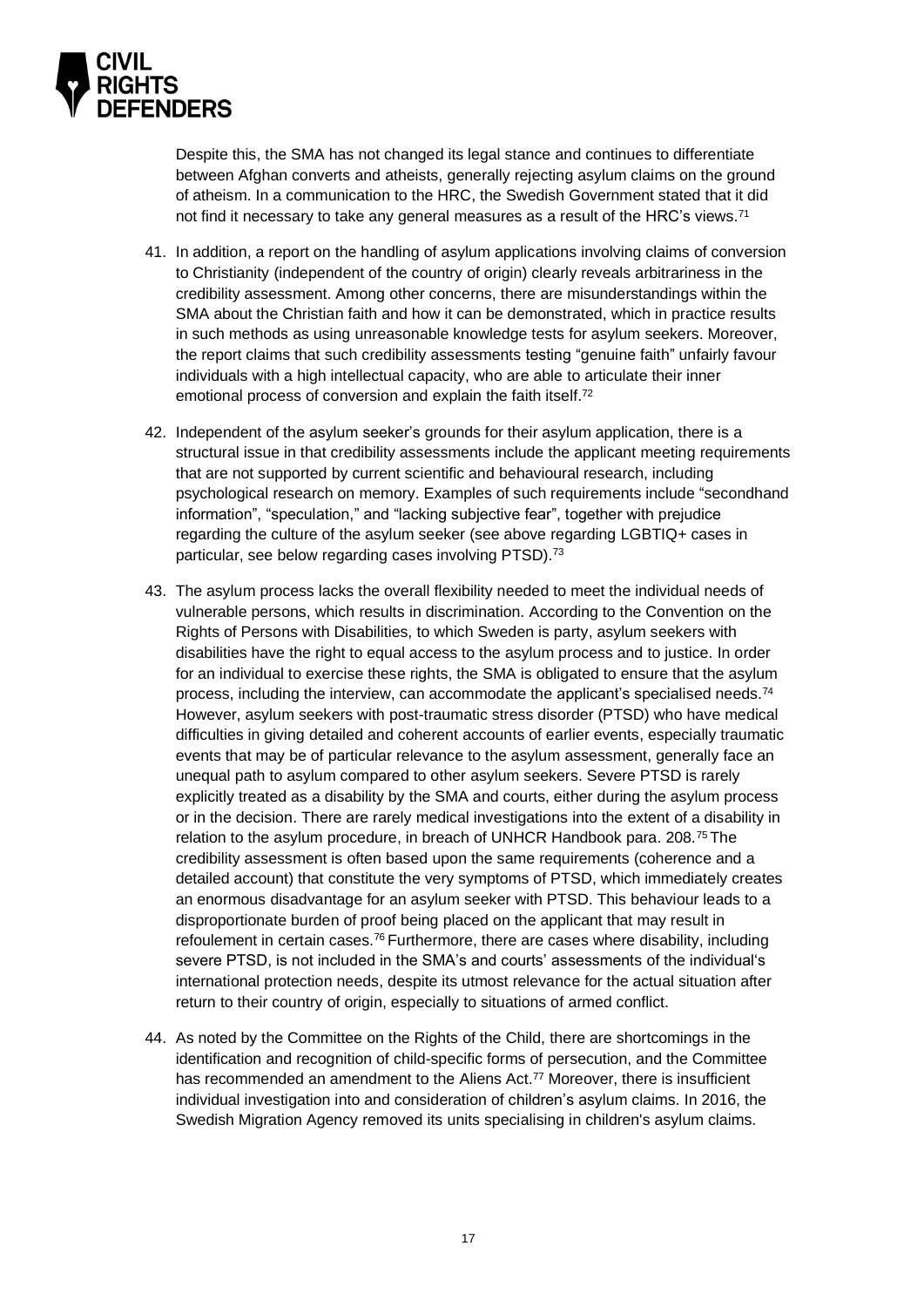

- 45. Sweden's legislature is working to pass a list of safe third countries, which the SMA will be responsible for updating.<sup>78</sup> However, civil society actors and legal scholars have highlighted several serious flaws in the proposal, which is about to become a government bill, that may undermine the rule of law and protections against non-refoulement in individual cases. Among other concerns, in order to uphold an adequate individual assessment, the legislative proposal needs to include additional procedural guarantees, such as the possibility for a court to independently assess security risks in individual cases despite the country list, the right to remain in Sweden until the appeals process has been exhausted, and the right to information on the legal implications if the asylum seeker's country of origin is included in the list. It must also be procedurally possible for the judicial system to re-examine the SMA's inclusion of countries on the list. Furthermore, according to the proposal, the Government is ultimately responsible for the list, which means that the SMA does not have complete independence in formulating the list.<sup>79</sup> This raises concerns about the lack of guarantees that political considerations will not play a role in determining which countries to include in the list. Such considerations would contradict the principles of non-refoulement and asylum law and pose a risk to protections against ill-treatment in asylum cases.
- 46. The lack of experience and/or expertise among key actors such as public defenders and interpreters in this area of law is another concern that often seriously aggravates the situation in individual cases.
- 47. As mentioned above, at the time of writing there is a Parliamentarian Committee working on Sweden's future migration politics. During the course of its work, leaked draft proposals and debates in the media have revealed political proposals including quotas or volume goals for asylum seekers. Quotas, or volume goals, conflict with the basic principles of the right to international protection and will inevitably influence the behaviour of entities within the Swedish administrative system, making legal implementation of migration laws more restrictive. Furthermore, quotas or volume goals may, together with restrictive migration policies in general, escalate existing xenophobia and Islamophobia in public opinion, along with feelings and acts of racism, especially against people with a non-European background.

### <span id="page-17-0"></span>**SUGGESTED RECOMMENDATIONS, QUESTION 8**

#### **The Government must:**

- Guarantee safe, fair, and individualised assessments of LGBTIQ+ claims without discrimination.
- End the current method for medical age assessment and ensure that such assessments are based on methods and conducted within a procedural framework in line with the rule of law and children's rights.
- Follow the UNHCR guidelines on Afghanistan and the views of the Human Rights Committee in *Q.A. v. Sweden,* and provide protection for vulnerable individuals, including unaccompanied minors that have entered adulthood.
- Guarantee non-arbitrary, fair, and individualised credibility assessments strictly based on available research on memory.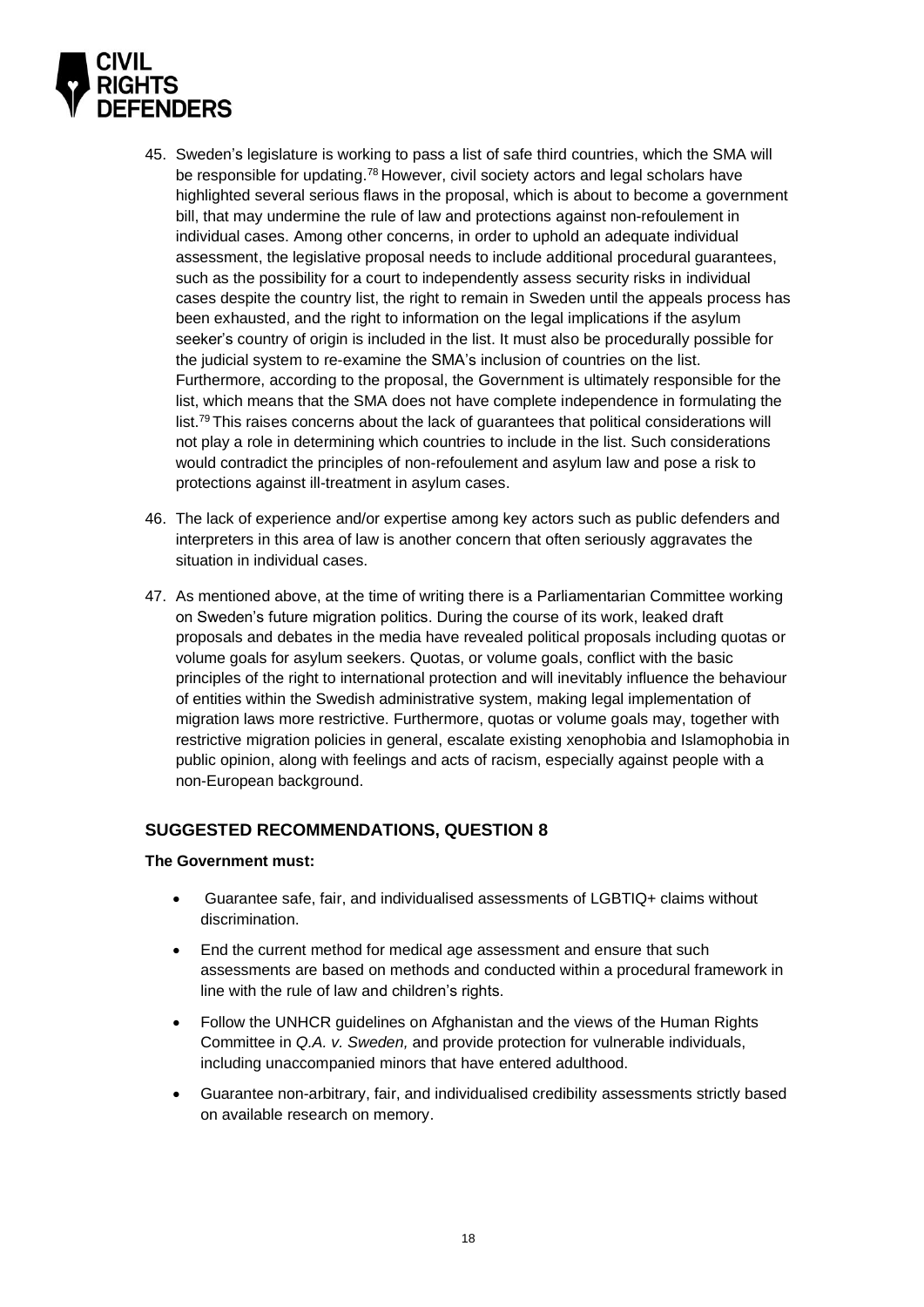

- Make sure that there are procedural guarantees for asylum seekers, such as the implementation of the Benefit of the Doubt Principle, to prevent an unreasonable burden of proof in individual cases.
- Guarantee that the asylum process accommodates the needs of asylum seekers with disabilities, including PTSD, and that disability is included in the assessment of international protection needs.
- Ensure that child-specific forms of persecution are recognised and individually assessed, both for children in families and unaccompanied children.
- Make sure that Sweden's future legislation on migration is based on knowledge, including empirical knowledge and impact analysis, human rights law, and the understanding that asylum seekers are rights bearers.

### <span id="page-18-0"></span>**QUESTION 9**

48. Since the Committee's last review, Sweden has not satisfactorily addressed structural issues regarding the investigation and documentation of torture and the identification of torture victims among asylum seekers. In a unique report<sup>80</sup> from 2015, the Swedish Red Cross reviewed Swedish asylum decisions in cases where the applicant told the SMA about experiences of torture or trauma. The Swedish Red Cross criticised Sweden for demonstrating insufficient knowledge about torture-related trauma and the consequences for the individual at all times during the asylum process and brought to light several concrete examples of procedural challenges that are still relevant today. Concerns were raised about the lack of knowledge of and guidelines for identifying an asylum seeker with torture-related trauma (which is considered a disability), and inadequate routines and resources to accommodate individual needs during asylum procedures, such as interviews, (see further above under Question 8 on PTSD). Another example concerns the failure to observe the Benefit of the Doubt Principle in relevant cases, to reduce the burden of proof on the asylum-seeker. Furthermore, there are knowledge gaps regarding the nature of the state's obligation to shift the burden of proof when there are indications of torture, in line with the judgment of the European Court of Human Rights in *R.C. v. Sweden*. <sup>81</sup> In cases involving claims of torture, the SMA generally requires medical certificates that meet a certain standard. In many cases, however, the asylum seeker is not informed in a timely manner about the types of evidence needed to shift the burden of proof to the state. Such a shift in the burden of proof would, among other things, require the state to initiate a torture investigation if it continues to question the asylum claim. In reality, adult asylum seekers often encounter difficulties in obtaining the necessary medical certificates since they only have a very limited right to public health care (only in situations where health care "cannot be deferred"). Most often the documentation from a torture investigation becomes very important in lending credibility to earlier experiences of torture. However, few torture investigations are initiated and paid for by the SMA if it still questions the claim of earlier torture, which conflicts with EU law<sup>82</sup> and the Istanbul Protocol. The SMA has also questioned the medical considerations in torture investigations. Altogether, these structural flaws lead to an increased burden of proof for torture victims compared to other asylum seekers in the asylum process, which may lead to wrongful expulsions.<sup>83</sup> Notably, despite the Red Cross report and recommendations from the Committee, the SMA has not updated its regulations on the treatment of torture victims since 2012.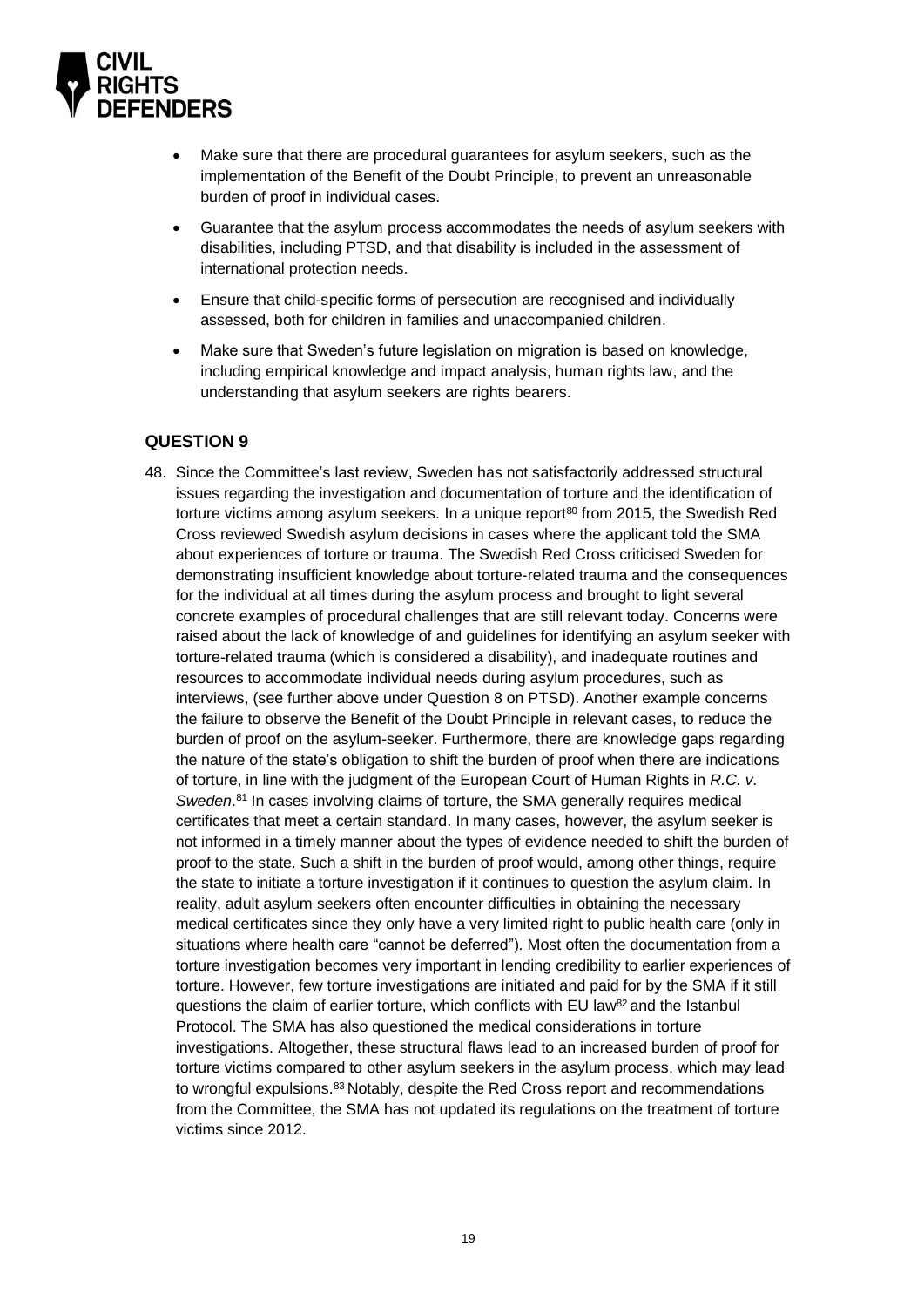

### <span id="page-19-0"></span>**SUGGESTED RECOMMENDATIONS, QUESTION 9**

#### **The Government must:**

- Strengthen the knowledge within the administrative and judicial systems regarding the nature and consequences of torture and trauma, and the state's related legal obligations.
- Ensure that torture investigations are actually initiated by the SMA or courts when the credibility of the asylum-seeker's verbal account is questioned, or in other situations where such an investigation would be relevant.
- Ensure that victims of torture or trauma have access to health care in practice and are provided with trauma care and the medical certificates necessary in the asylum process.

### <span id="page-19-1"></span>**QUESTION 10**

49. Since the last review, we have no new information on the existence of any diplomatic assurances given in decisions on expulsions that have been carried out. However, the Migration Court of Appeals has made statements in individual cases of expulsion according to the Act Concerning Special Controls in Respect of Aliens (*lag (1991:572) om särskild utlänningskontroll*) in which *future* diplomatic assurances have played a substantial role in the Court's assessment of the prohibition against non-refoulement. The Migration Court of Appeals considered that the principle of non-refoulement would be respected in the case of an expulsion.<sup>84</sup> The cases concerned imams from different countries such as Iraq and Russia, where it was alleged that they had engaged in behaviour connected to terrorism. So far, no diplomatic assurances are known to have been given in any of these cases.

### <span id="page-19-2"></span>**SUGGESTED RECOMMENDATIONS, QUESTION 10**

#### **The Government must:**

• Ensure that actual or future diplomatic assurances do not play a substantial role in decision-making on removal in the administrative and judicial systems.

# <span id="page-19-3"></span>**ARTICLE 10**

### <span id="page-19-4"></span>**QUESTION 14**

50. The signatory organisations welcome the investment in training for law enforcement regarding persons with psychosocial disabilities and urge the police authority to continue its efforts to ensure that all Swedish police officers have relevant knowledge in how to deal with persons with such disabilities. However, the trainings still lack a human rights perspective, and do not always involve people who have themselves had encounters with the police. The inclusion of both perspectives in training programs is important in improving knowledge and understanding of different groups, as well as in decreasing the risk of disproportional and unnecessary violence.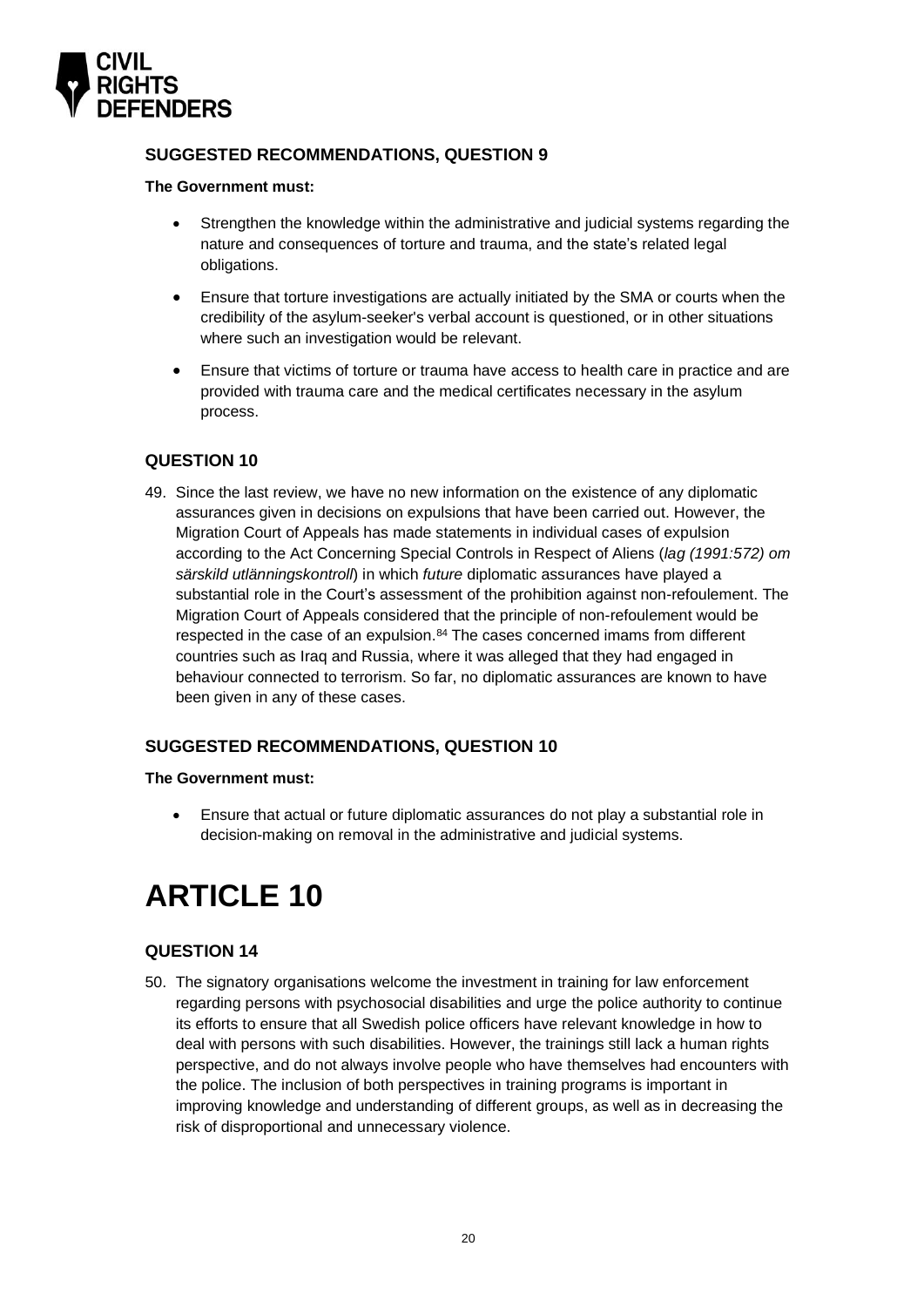

51. In 2016, an inquiry report (SOU 2016:39) was presented, dealing with how the basic education requirements for becoming a police officer could be transformed into an appropriate university education. The signatory organisations are very critical of the fact that the report did not consider the need for development in relation to Sweden's international commitments, or the criticism Sweden has received from the UN and the Council of Europe.<sup>85</sup> So far, no further action has been taken, nor has the inquiry report led to any changes.

### <span id="page-20-0"></span>**SUGGESTED RECOMMENDATIONS, QUESTION 14**

#### **The Government must:**

• Ensure that law enforcement training, as well as for the law enforcement but also the fundamental police education program, includes education on the provisions of the Convention, as well as the opportunity for law enforcement officers and students to hear directly from individuals with psychosocial and other disabilities about their personal experiences during encounters with the police.

# <span id="page-20-1"></span>**ARTICLE 11**

### <span id="page-20-2"></span>**QUESTION 18 AND 19**

- 52. The Government submitted a bill proposing a more effective procedure for arrests and reduced isolation (Prop. 2019/20:129) in March 2020. The proposed time limit for pretrial detention is six months for adults and three months for minors, regardless of the crime. However, in exceptional circumstances the court can still decide that the time may be exceeded. The bill does not include an absolute time limit. The new provisions are therefore not in line with international standards.
- 53. The Government bill (prop. 2019/20:129) introduces isolation-reducing measures for minors with a right to four hours of contact with a staff member or another person each day. The decision does not consider CRC's recommendation to prohibit the use of solitary confinement in all circumstances in the Concluding Observations on the Fifth Periodic Report of Sweden (2015). The committee states that: "The Committee is seriously concerned about the practice of solitary confinement of children in conflict with the law in remand prisons and police cells and about the large number of children in the latter, as well as about the coercive and involuntary treatments inflicted on children with disabilities" "the Committee urges the State party to:

*"(a) Immediately remove all children from solitary confinement, and revise its legislation to prohibit the use of solitary confinement in all circumstances"*

54. The Prison Service's measurements of isolation-reducing measures from 2018 show that the extensive international criticism directed against Sweden does not appear to have had any significant impact on the degree of isolation of detainees. The report shows., for instance, that 83 percent of detainees with restrictions were considered isolated. Even more noteworthy is that the survey shows that 33 percent of detainees who were not notified of restrictions or privacy placement decisions also were isolated. A report from the National Preventive Mechanism on the use of isolation in pre-trial detention from 2020 shows that the situation continues to be very critical.<sup>86</sup>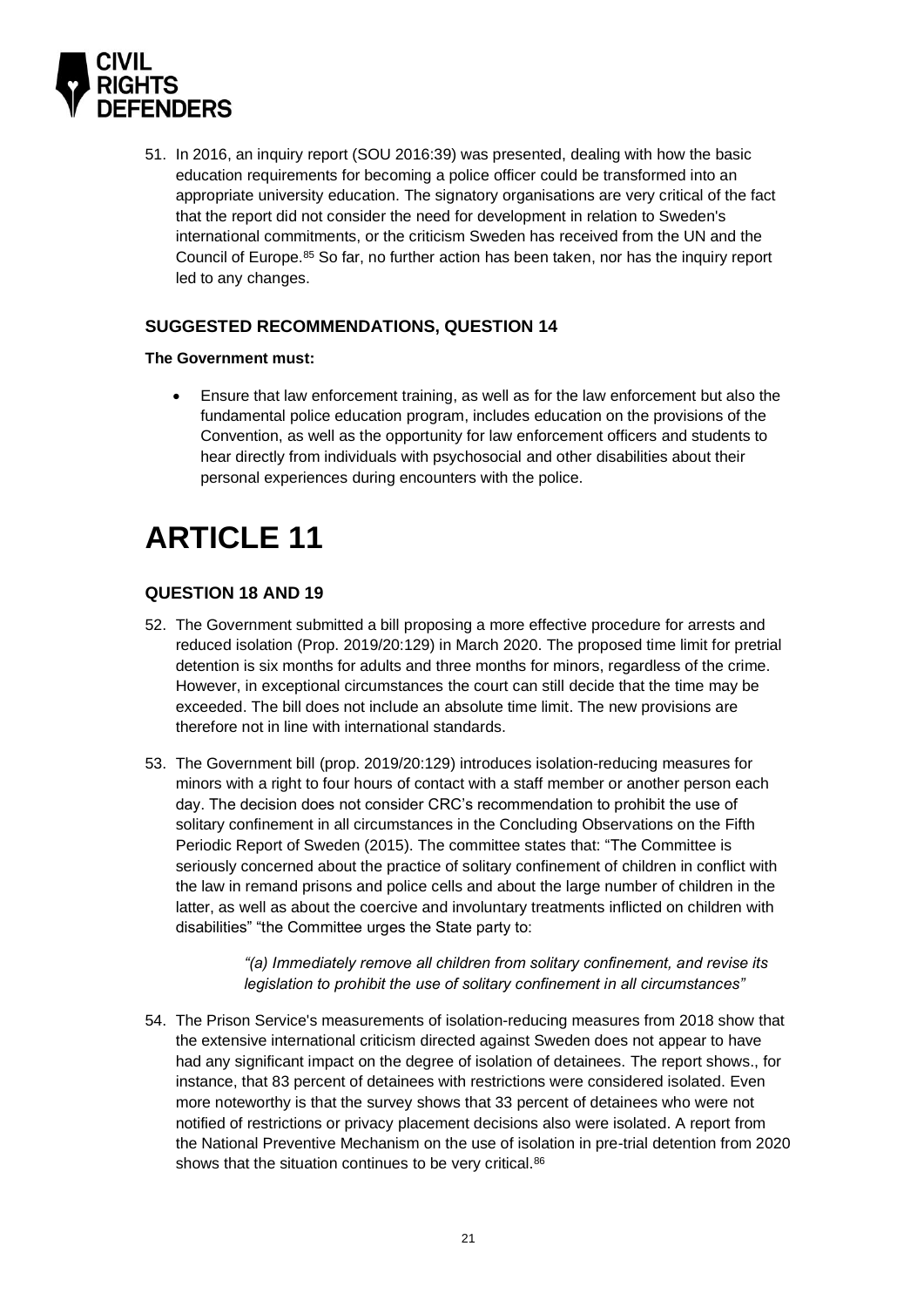

### <span id="page-21-0"></span>**SUGGESTED RECOMMENDATIONS, QUESTIONS 18 AND 19**

#### **The Government must:**

- Undertake necessary legislative measures to introduce a maximum time limit for pretrial detention.
- Prohibit the use of solitary confinement of children in all circumstances.
- Consider all the recommendations from the Parliamentarian Ombudsmen to guarantee adult detainees a certain amount of isolation-reducing measures per day.

### <span id="page-21-1"></span>**QUESTION 21**

55. Civil Rights Defenders has conducted a study on Access to Justice for Victims of Violent Crime Suffered in Pre-Trial Detention and detention of migrants in Sweden.<sup>87</sup> A general observation from the interviews with various stakeholders is that detained individuals are not seen as crime victims in situations where they have been subjected to violence. This frequently leads to the victims not being afforded their rights as a victim as stipulated in the EU victim directives. In interviews with victims in immigration detention, all respondents who had been subjected to violence in detention indicated that staff at the detention centre admitted that they had the right to report the incident but did not take any special actions when the crime was reported. For example, injuries were not documented, and doctors were not summoned.<sup>88</sup> The study therefore concluded that the current procedures for documenting injuries suffered by individuals in detention are inadequate.

### <span id="page-21-2"></span>**SUGGESTED RECOMMENDATIONS, QUESTION 21**

#### **The Government must:**

- Make sure that staff members in detention facilities have the appropriate knowledge of victims' rights, as well as the understanding that a detainee can be a victim of a crime.
- Clarify (1) the obligation of the Migration Detention and the Prison and Probation Service to report offences that take place in detention facilities, and (2) the guidelines on responsibility towards crime victims, such as proper documentation of injuries, in order to clearly delineate the roles and responsibilities of each government authority and other stakeholders, including healthcare professionals and the police.

### <span id="page-21-3"></span>**QUESTION 22**

56. There are currently no further time limits for how long a migrant with an expulsion decision in custody can be detained. According to the Aliens Act (2014:655) chapter 10 § 9, the authority has an obligation to re-evaluate the detention decision after two weeks, counted from the day of the enforcement of the decision. If there is a decision about expulsion or deportation, a re-evaluation of the decision should be conducted two months after enforcement. There are however no further time limits on how long a migrant can be detained in custody Even if there are obligations to regularly retry these decisions, the signatory organisations believe this is not in accordance with international standards.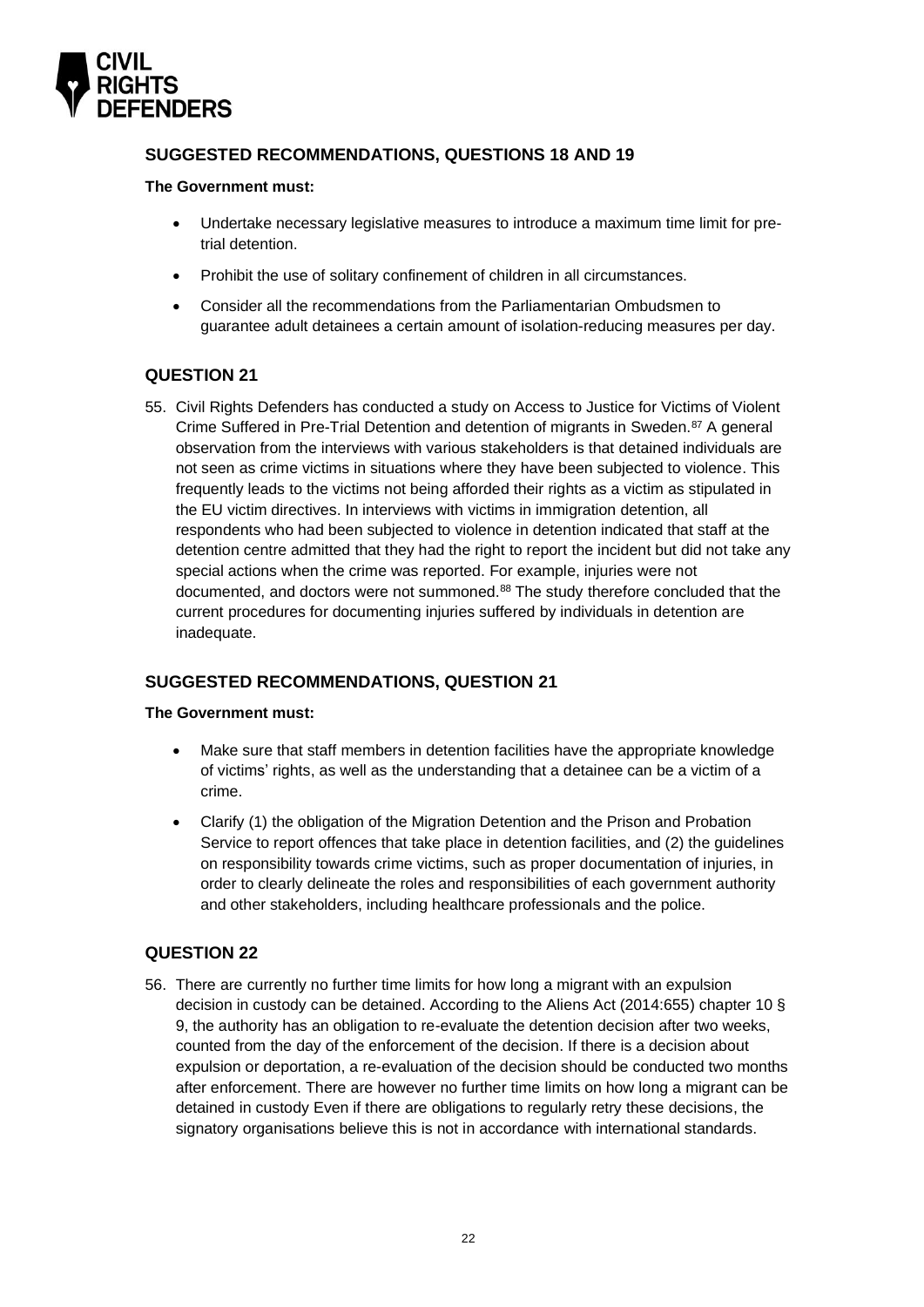

- 57. Reports from the Office of the Parliamentary Ombudsmen state that it is common for security placements to be made due to the Swedish Migration Agency's limited resources; that detainees with mental health problems are placed in detention mainly because the personnel at the institutions do not have the skills to handle them; and that it often takes longer than ideal before the Swedish Migration Agency visits detainees placed there in order to reassess the placement decisions. Furthermore, in the majority of cases from the Migrations Agency's detention centers, such ongoing reconsiderations were not carried out. The Office of the Parliamentary Ombudspersons has also concluded that this is a result of the lack of a statutory legal requirement for reconsideration of security placement, and that this leads to faults in the supervision of these cases as there are no clear routines.<sup>89</sup>
- 58. Besides the fact that this causes many individuals to be held in detention centers for longer than necessary, not having such a statutory requirement makes it less likely that the state can ensure that detention of migrants is only used as a last resort, as the decisions are not based on the facts and actual circumstances of the case. According to Swedish law, the alternative to detention is supervision, which per the Aliens Act (2014:655) chapter 1 § 8 must be chosen instead of detention if it can be deemed a sufficient measure. In a report from the Red Cross in which they examined 953 decisions and judgements regarding detention, they concluded that supervision as an alternative is rarely used to the extent possible, and that the Swedish Migration Agency is not willing to use this alternative, leading to arbitrary decisions regarding detention.<sup>90</sup>

#### <span id="page-22-0"></span>**SUGGESTED RECOMMENDATIONS, QUESTION 22**

#### **The Government should:**

• Ensure in law and in practice that detention of asylum seekers is used only as a last resort and where necessary, and for as short a period as possible.

### <span id="page-22-1"></span>**QUESTION 23**

59. The number of children in compulsory psychiatric care is constantly increasing. According to the National Board of Health and Welfare, 301 children were cared for under the Psychiatric Compulsory Care Act (LPT) in 2018, compared with 207 children in 2011.<sup>91</sup> In 2018 there were 174 incidents of children in compulsory psychiatric care being physically restrained, spread out over 46 patients under 18 years old. In 2017, the figures were 378 incidents in total, spread over 51 patients.  $92$  It is also important to note the existing problem of cases being underreported,<sup>93</sup> which is why the actual figures are estimated to be even higher. Reasons for this include lack of transparency and working methods that do not promote alternatives to coercive and restrictive methods. The relevant legislation is not interpreted in accordance with a human rights-based approach.<sup>94</sup> When it comes to monitoring the treatment of patients in compulsory care, a wider range of indicators must be developed. It is necessary to include not only health-related indicators but also human rights indicators to help assess whether the individual's human rights are being safeguarded. For instance, to be able to understand the consequences of the use of coercive measures, it is also important to know in how many of those cases the individual had received information on their right to appeal the decision, but also to what extent they received the information in a language or in a format they could understand. In this way, potential abuse can be properly monitored, remedied, and prevented.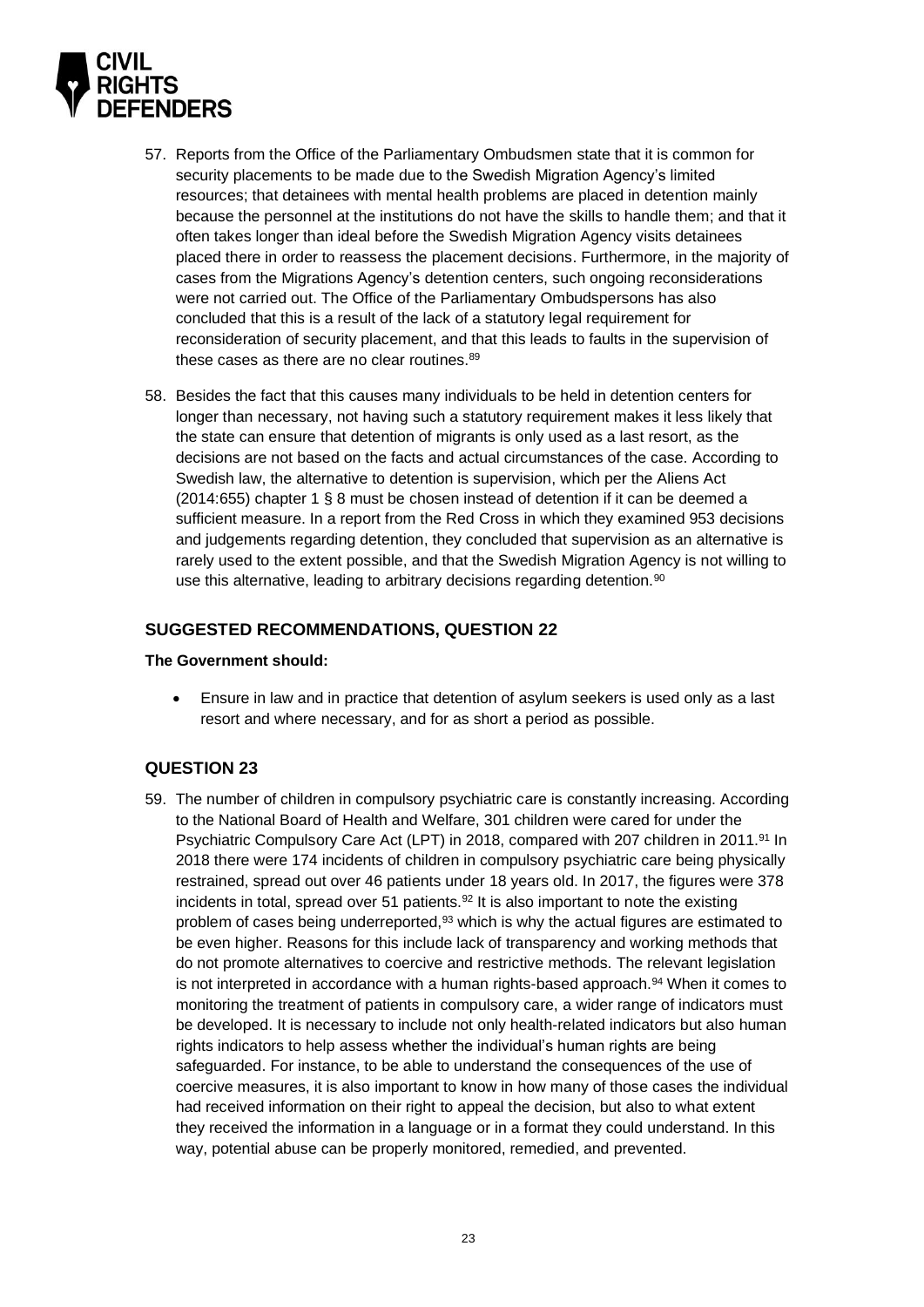

- 60. In 2018, the National Board of Health and Welfare conducted a study on the prevalence of documented psychiatric diagnoses and clinical symptoms among young people being treated in an investigative or treatment department within the National Board of Institutions (SiS). The survey showed that the prevalence of psychiatric conditions is high among young people in institutions. On average, seven out of ten adolescents fulfil the criteria for at least one psychiatric diagnosis, and every other youth has at least two concurrent diagnoses.<sup>95</sup> This calls for care based on the individual needs and for alternatives to coercive and intrusive methods.
- 61. Due to the inquiry report (SOU 2017:111) mentioned in the government's report (para. 143), a government bill on improvements for children in psychiatric compulsory care (Prop. 2019/20:84) was presented in February 2020. The proposal includes a stricter prerequisite, which means that the use of physical restraints on a child should only occur if there is a risk of immediate danger to the patient, not to the staff or other patients. It must also be obvious that alternative measures would not be sufficient. The signatory organisations welcome these improvements, but the proposal continues to allow the use of physical restraints and solitary confinement of children. This is not in accordance with the recommendations from the Committee on the rights of the child, on the fifth rapport of Sweden. The regulations have been tightened with a special provision introducing time limits of one hour for the use of physical restraints and two hours for solitary confinement. However, an extension of the decision to use such methods can be granted based on an assessment by only one chief physician, and such an extension can be granted unlimited times. There is thus no ultimate time limit. Thus, the regulations are still not in accordance with international standards.
- 62. The Health and Social Care Inspectorate (IVO) has repeatedly reported missing and/or late assessments of physically restraining individuals and stated that care in connection with long-term use of physical restraints needs to be safer.<sup>96</sup> The statistics show patients being belted for more than 4 hours and even more than 72 hours.<sup>97</sup> It has also been observed that the statistics are not reliable, with hundreds of cases of the use of physical restraints going unreported. 98
- 63. When it comes to the use of bed restraints for adults, several inspections have noted that the clinics' procedures are unclear as to the circumstances in which such measures may be used. One clinic's procedural description contained wording that in the opinion of the Parliamentary Ombudsmen could be interpreted as meaning that the use of bed restraints is possible for disciplinary reasons. The OPCAT report for 2015 -2017 also reveals that the Parliamentary Ombudsmen have observed cases where patients have been held in isolation/solitary confinement for many years, <sup>99</sup> as well as cases where patients have been subjected to far more coercive measures than the law allows.<sup>100</sup>
- 64. There is still no ban on children being treated together with adults. This is not in accordance with Article 11 of the CAT, nor with Article 37(c) in the Convention on the Rights of the Child, which states that every child deprived of liberty shall be separated from adults unless it is considered in the child's best interest not to do so.
- 65. The proposal (Prop. 2019/20:84) introduces the right to one hour of outdoor exercise for children placed in compulsory care. This is a step in the right direction. Such a right is, however, still not afforded to adults. The Parliamentary Ombudsmen recommend at least one hour of daily outdoor exercise but have observed that there are cases where the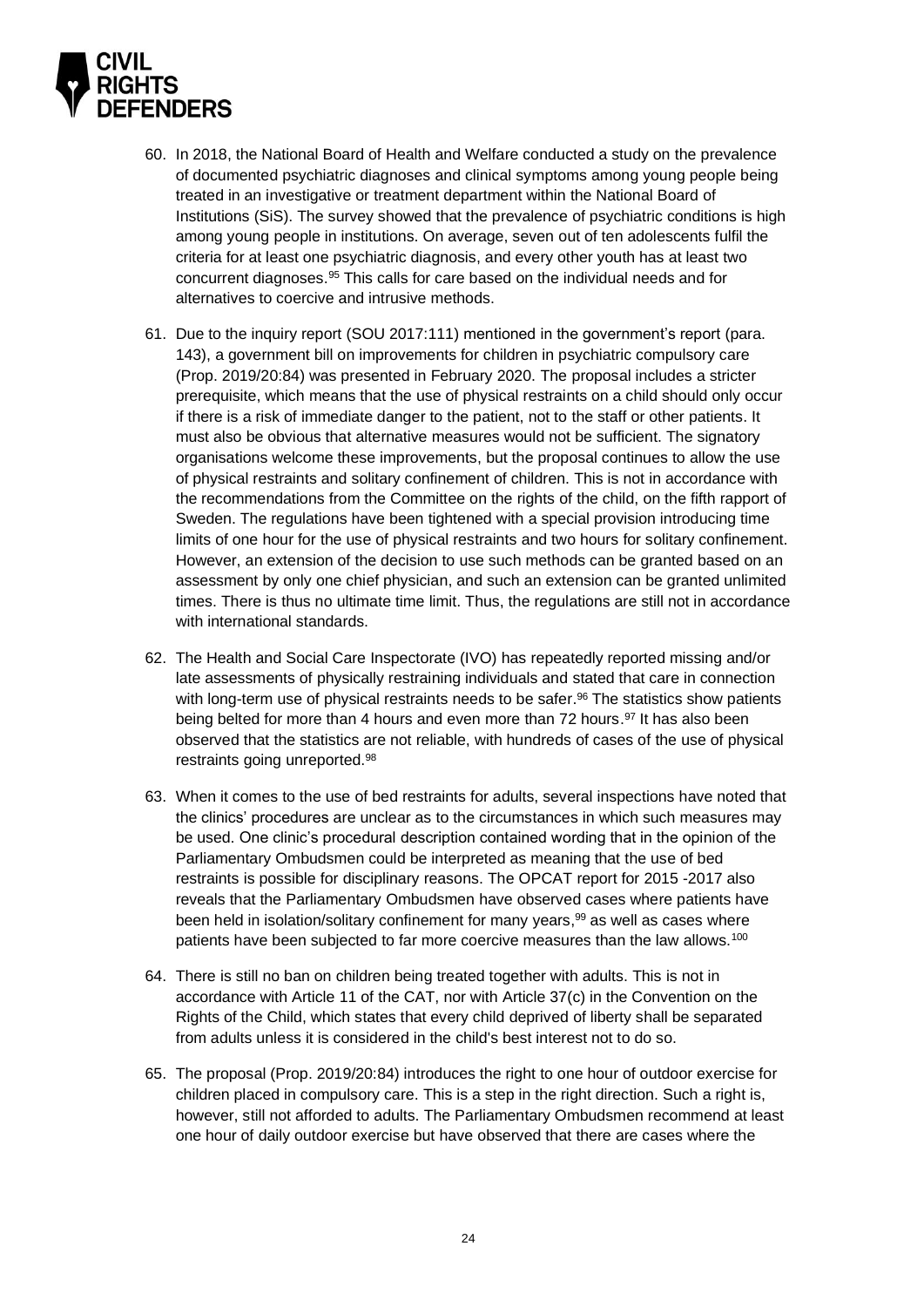

opportunities for this are limited, and moreover that such a right has been made conditional depending on the patient's behaviour. 101

- 66. The signatory organisations would also like to draw attention to the overuse of prescription medication among children who are placed in institutions for children and in foster homes. In a report from the National Board of Health and Welfare states, the authority notices that the use of psychoactive drugs is up to 30 times higher among placed children compared with peers in the population. A conclusion from the National Board of Health and Welfare is that the social service staff is not prepared enough for the fact that many of the placed children have psychiatric problems. Another conclusion is that the social services must support the children in their contacts with the healthcare. Children and young people with high use of different psychotropic drugs have great need of continuity in treatment and closeness to specialists. Despite this, children and juveniles in institutions or in foster homes do not have access to this to the same extent as other peers. In another report, the authority describes crucial shortages in cooperation between social services, psychiatric services, for children and juveniles, and the healthcare providers, which further exacerbates the situation of overuse of drugs among the children.
- 67. The signatory organisations emphasise the importance of Sweden ensuring that all staff at compulsory care institutions receive adequate training in how to apply a human rightsbased approach in their work. During its inspections, the Parliamentarian Ombudsman has observed that there have been cases in which coercive measures have been misused due to the staff's lack of knowledge of alternative methods. The Parliamentary Ombudsman has also observed that conflict management training plays an important role in reducing the use of coercive measures.<sup>102</sup>
- 68. That a human rights based approach decreases the use of coercive measures is also confirmed from a pilot project at the Angered Hospital and parts of the psychiatric clinic at Sahlgrenska University hospital who, during the period of 2012–2015, were selected to incorporate human rights into their regular work. During the pilot project, staff reduced the use of belts from about four times per month to four times per year. Now the working method has been established in those institution and still gives the same result.<sup>103</sup>
- 69. Statistics show that women are more likely to be subjected to coercive and intrusive measures during compulsory care, such as forced medication, ECT (electro-convulsive treatment), and isolation.<sup>104</sup> The use of such measures against women is even more common when it comes to minors (in 2016, 84% of reported incidents were against girls).<sup>105</sup> When it comes to ECT-treatment, 62% out of the patients registered in 2017 were female.<sup>106</sup> Yet little or nothing has been done to stop this culture that allows women to be subjected to coercive and intrusive methods.
- 70. Some reporting on the use of electro-convulsive treatments (ECT) in Sweden is already in place but it is lacking in effectiveness. An investigation conducted by the National Board of Health and Welfare shows that only half of the incidents of ECT use are registered, and the reporting system as such is inaccurate. One of the most common critiques of the use of ECT is the lack of information about the treatment and the consequences thereof, and the lack of informed consent by the individual regarding participation in the treatment. The Patient Act (2014:821), which aims to strengthen the position of the patient, does require health care services to ensure that patients are involved in decisions and able to give free and informed consent regarding their care.107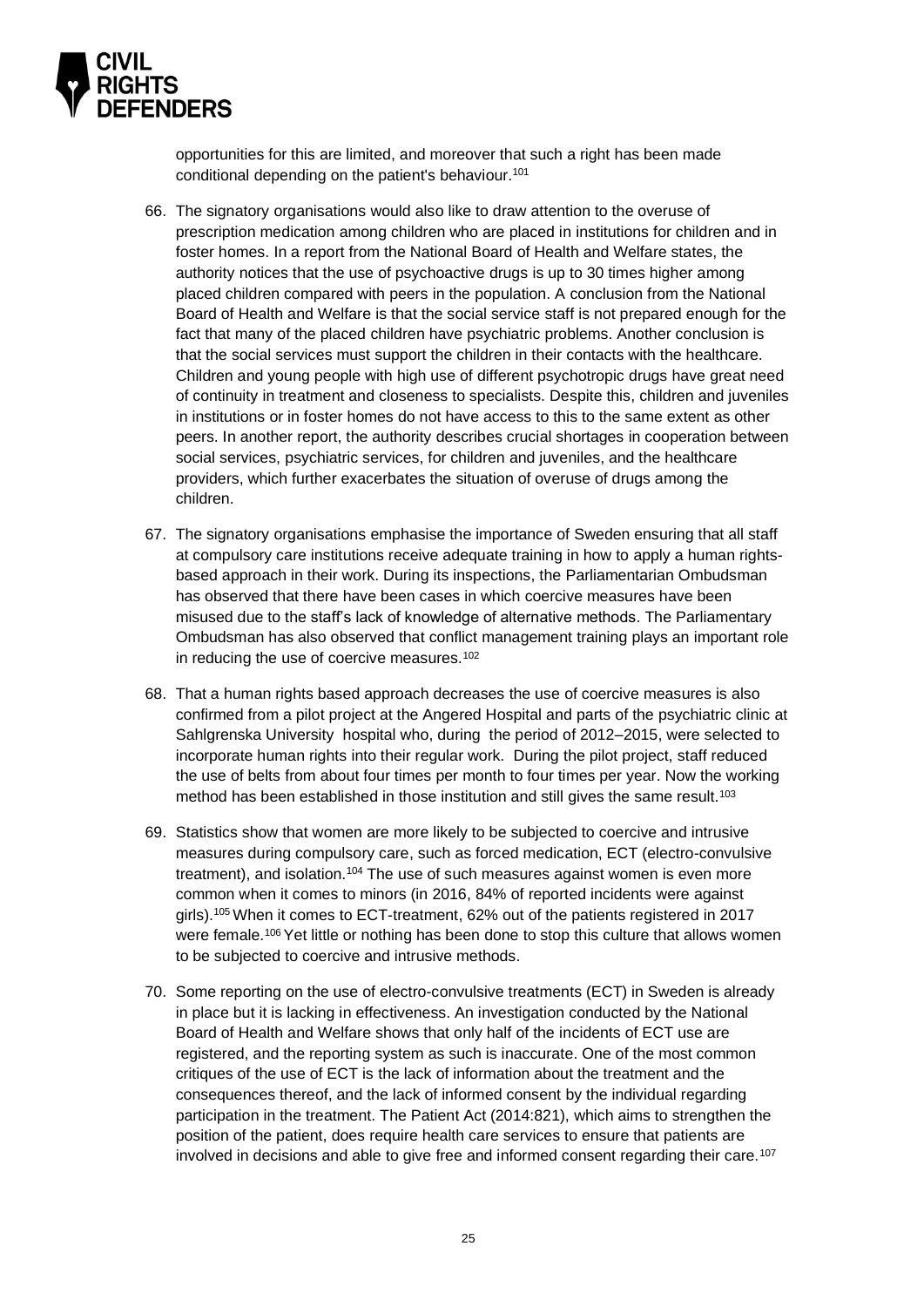

However, written informed consent is still not always sought for before resorting to ECTtreatment in Sweden. This was criticised by the European Committee for the Prevention of Torture and Inhuman or Degrading Treatment or Punishment (CPT) in 2016.<sup>108</sup> However, no further measures have been taken by the Swedish Government.

71. Furthermore, a report from the Swedish Agency for Health and Care Services Analysis (2017:2) clearly shows that the Patient Act has not increased the patient's level of involvement or use of informed consent in relation to treatment.<sup>109</sup>

### <span id="page-25-0"></span>**SUGGESTED RECOMMENDATIONS, QUESTION 23**

#### **The Government must:**

- Ensure that Sweden fully respects the human rights of persons in compulsory care and addresses the criticism directed at Sweden by the Committee in the previous session, in particular, the recommendation to "Use restraints and solitary confinement as a measure of last resort and for the shortest possible time and under strict medical supervision" for both minors and adults.
- Ensure that all staff at Swedish compulsory care institutions receive training in how to apply a human rights-based approach in their work.

### <span id="page-25-1"></span>**QUESTION 24**

- 72. Data from the National Board of Health and Welfare from 2018 regarding the number of people in various types of care shows: 12,186 were treated in closed psychiatric compulsory care; 1,773 were treated in closed forensic psychiatric care; 1,223 people were treated in open psychiatric compulsory care; and 519 people were treated in open forensic care. In studying this data, one interesting observation is that the number of people treated in the first three types of care has increased over the last seven years, while the number treated through open psychiatric care through LRV has decreased during the same period.<sup>110</sup> This may be an indicator that less-invasive options such as open care is not used to the extent possible, and that alternative methods are insufficient.
- 73. Additionally, many patients are being held in closed forensic care for a longer period of time than necessary. According to the annual report from 2019, the number of patients deemed to be ready for open forensic care but still being treated in closed care in 2019 was 9.5%.<sup>111</sup> This is a decrease of 0.5% from the prior year. However, the accuracy of the data is rather uncertain as Sweden does not have a clear definition of when a patient should be considered ready for open forensic psychiatric care. There is also no consensus on how long it is acceptable for a patient who has been deemed ready for open forensic care to remain in closed care before this is considered a problem. In cases where the patient is deemed ready for open care, but such a transition is not possible in practice, various causes prevent the move: lack of housing and lack of collaboration between the authorities, among others. The most common reason is lack of accommodations. This cause has been stated increasingly for each year since 2009 and was it amounted to about 60 percent in 2018.<sup>112</sup> This reveals the challenges in caring for patients using alternative forms of treatment, and together with the inadequacies in collaboration between relevant stakeholders, this causes patients to be held in closed care for longer than necessary.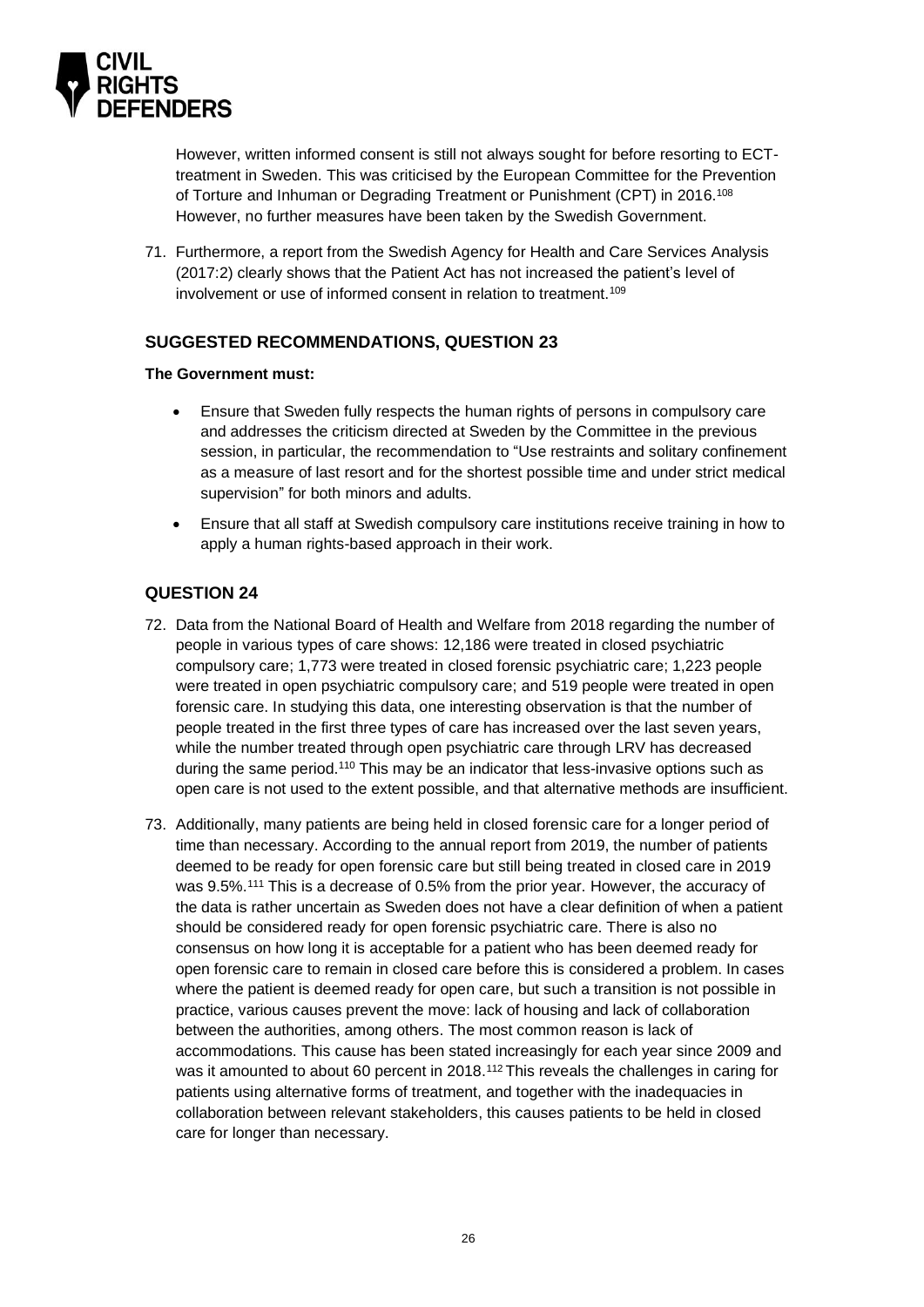

### <span id="page-26-0"></span>**SUGGESTED RECOMMENDATIONS QUESTION 24**

#### **The Government must:**

• Ensure that when the legal grounds for deprivation of liberty are no longer present, the individual must immediately be released. The Government must ensure that after release, individuals receive adequate support to reintegrate into society.

### <span id="page-26-1"></span>**QUESTION 25**

- 74. The signatory organisations confirm the information in the Governmental report but emphasise that the SU is not objective or independent enough to fulfil Sweden's obligations under international law.
- 75. The signatory organisations believe that the SU's mandate needs to include a clearer human rights-based approach in preventive and detection activities, that is based on both Swedish law and Sweden's obligations under international law. SU should also have a stated mission of reviewing the police, based on both human rights conventions by which Sweden is bound and relevant recommendations from the monitoring committees.

### <span id="page-26-2"></span>**SUGGESTED RECOMMENDATIONS, QUESTION 25**

#### **The Government must:**

- Establish an independent body to ensure prompt, impartial, and effective investigation of all allegations of ill-treatment and excessive use of force by law enforcement officers.
- Ensure that the new authority is tasked with training the police on their international human rights obligations in order to ensure better implementation of international standards.

# <span id="page-26-3"></span>**ARTICLE 14**

### <span id="page-26-4"></span>**QUESTION 27**

76. See answer above under Article 3, question 8.

# <span id="page-26-5"></span>**ARTICLE 16**

# <span id="page-26-6"></span>**QUESTION 29**

77. A significant number of the recommendations for Sweden from the 2020 UPR, the UN Human Rights Committee in 2016, and the Committee on the Elimination of Racial Discrimination in 2018, concern the need to strengthen efforts to combat and eliminate discrimination and hate crimes, particularly racism and xenophobia against Muslims, Afro-Swedes, Roma, Jews and the indigenous Sami.<sup>113</sup>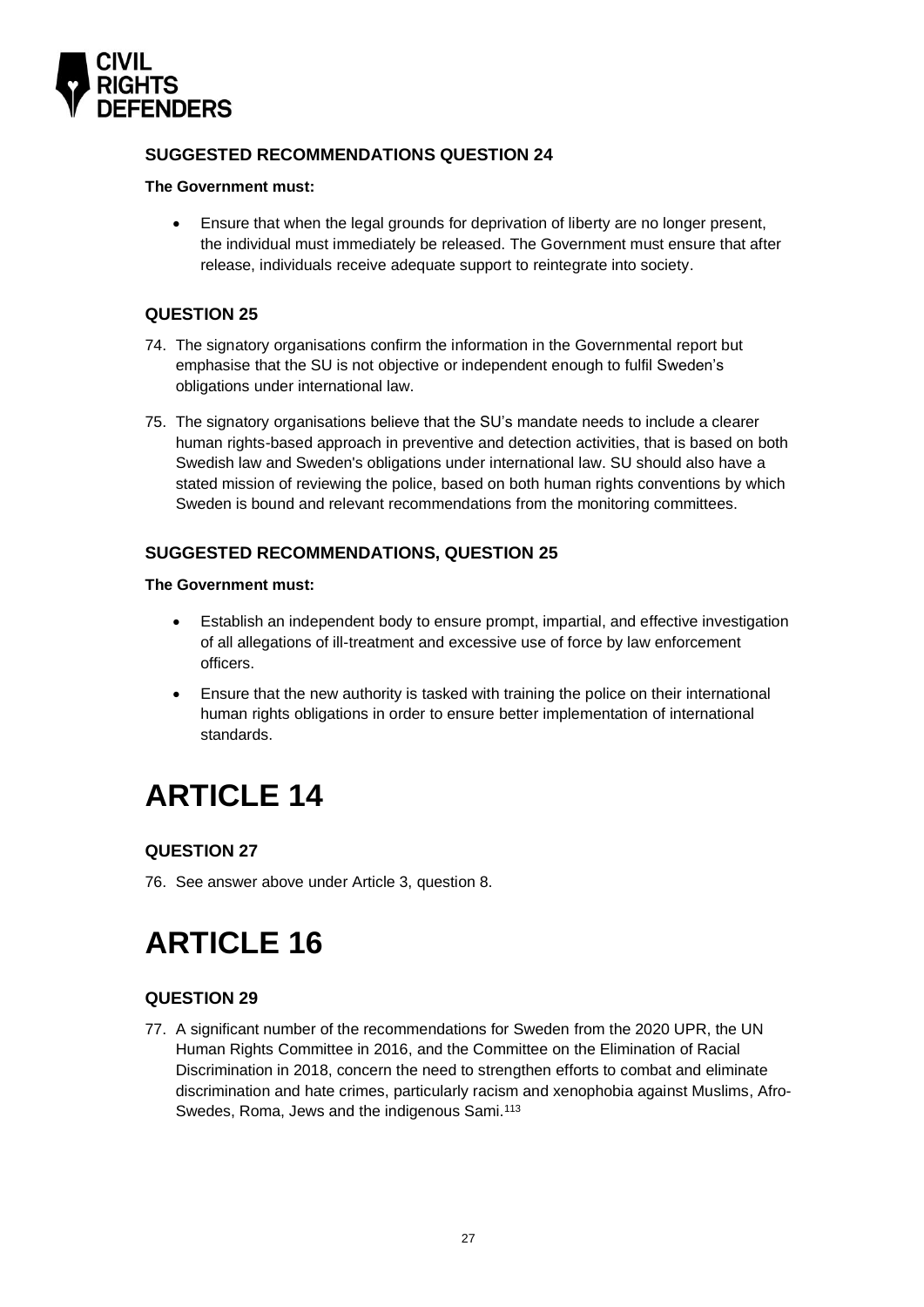

- 78. The number of reported hate crimes in Sweden remains high. According to the Swedish National Council for Crime Prevention, xenophobia and racism were the most prevalent motives for hate crimes during 2013–2016. The latest numbers indicate that approximately 145,000 individuals had experienced 225,000 hate crimes. Out of these, only 17% were reported to the police. Additionally, an estimated 47,000 individuals experienced 81,000 hate crimes with an anti-religion motive during the same period. However, only 26% were reported to the police.<sup>114</sup> Out of the number of hate crimes reported in 2015 and processed through January 2017, only 4% could be tied to an identified perpetrator through an indictment, the issuance of a summary sanction order, or the issuance of a waiver of persecution. A preliminary investigation was initiated in 49% of all reported cases of hate crime, whereas 47% of the cases were closed without the initiation of a preliminary investigation.<sup>115</sup>
- 79. Sweden has developed a strategy to combat hate crimes, which was initiated in June 2015 and included, *inter alia*, training of police officers in identifying and processing hate crimes. In its internal evaluation of the project, the Police Authority, however, noted that prosecutors participating in their surveys did not experience any improvement of quality in the investigations into hate crimes. Responses were received from thirteen different specialist prosecutors. Most had not perceived any improvement in the communication between the Police Authority and the Prosecution Authority regarding cases of hate crimes. <sup>116</sup> Furthermore, a survey conducted by the National Council for Crime Prevention shows that the majority of employees at five out of seven police districts that had received education on hate crimes in 2015 still felt that they lacked the ability to detect, investigate, and prosecute hate crimes.<sup>117</sup> Thus, it is clear that further efforts need to be made to properly train staff on how to effectively investigate hate crimes in order to close the gap between reported incidents and convictions.
- 80. After the internal evaluation, in 2017 an additional 10 million SEK was provided to the Police Authority for improving their work on hate crimes.<sup>118</sup> In 2018, the Government also directed the Police Authority to report back on what had been done and what was in process regarding the work against hate crimes. From the report from the police in March 2019, it is clear that the three special hate crime units are still understaffed and, in any case, small: 26 staff out of 20,000 police officers in Sweden.<sup>119</sup> Also, resources are concentrated in the three major cities, Stockholm, Gothenburg, and Malmö, and the necessary expertise and staff is lacking in the rest of the country.
- 81. The Government has in submissions to UN Treaty Bodies explained these numbers by the fact that the proportion of cases of damage/graffiti reported as hate crimes has risen between 2008 and 2015, and that person-based clearance in cases of damage/graffiti is more difficult than those of assault, where witnesses can often provide evidence.<sup>120</sup> However, the increase of damage/graffiti reported as a hate crime, and the decrease in assault reported as a hate crime, is not so dramatic to the extent that it can stand as the sole explanation for the poor person-based clearance in reported cases of hate crimes.
- 82. Furthermore, the indigenous Sami people are subjected to everyday discrimination, hate crimes, and prejudiced behaviour by the non-Sami. After the Supreme Court verdict in January 2020 where the reindeer herding district of Girjas won a major battle against the state over hunting and fishing rights, more hate crimes have been reported, such as the torturing of reindeer and death threats against reindeer herders.<sup>121</sup> A few years ago, the European Commission Against Racism and Intolerance (ECRI) recommended that Sweden conduct widespread awareness-raising activities aimed at conveying to the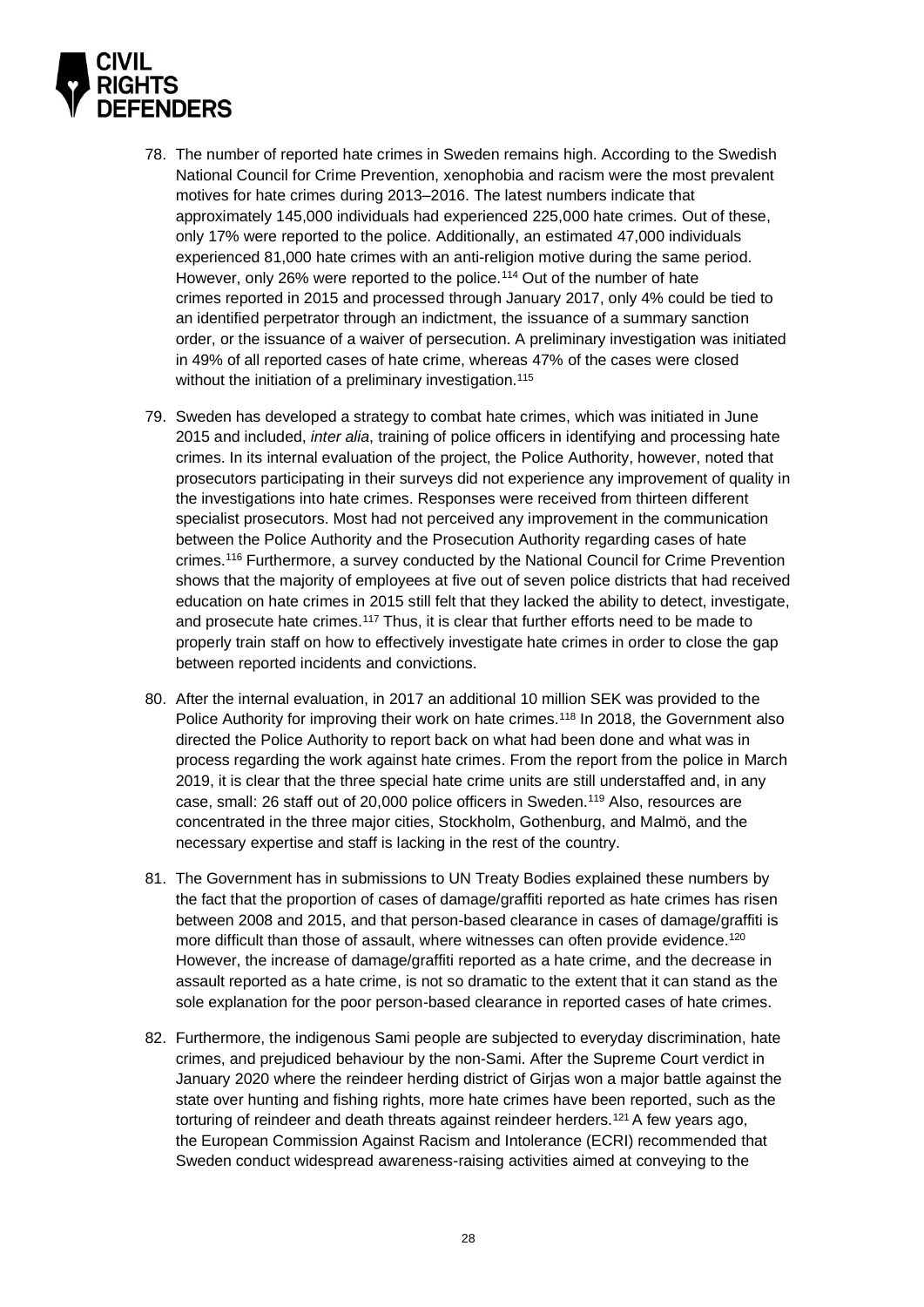

general public the unique value of the indigenous Sami culture as an integral part of Scandinavia and its cultural heritage.<sup>122</sup> In 2018, an academic survey on racism against Sami was published, and is now subject to review.<sup>123</sup> Hence, a lot needs to be done to combat racism, discrimination, and ill-treatment against the Sami, whose indigenous rights are not adequately protected by Swedish legislation. However, few measures have been taken by the Government to address ill-treatment against the Sami People.

- 83. In November 2016, the Government adopted a national plan to combat racism, similar forms of hostility, and hate crimes. <sup>124</sup> Civil Rights Defenders has taken part in the civil society reference group for implementation of the plan and has consistently highlighted the need for a more challenging and adequate approach in relation to the responsible authorities. While the plan aims to enable authorities and other civil society actors to more effectively combat racism and hate crimes, it completely ignores racism and discrimination within the authorities, and the role they play as part of discriminatory structures in society. One example of such discriminatory practices that need to be addressed is racial/ethnic profiling by the police.
- 84. The provisions in Sweden's Penal Code (cha. 16 sec. 8) concerning agitation against national and ethnic groups does not ban describing people with disabilities in an offensive manner. The provision covers sexual orientation, religion, ethnicity, and transgender identity but not disability, which means that persons with disabilities do not receive the same protections under the law as other groups facing discrimination.

### <span id="page-28-0"></span>**SUGGESTED RECOMMENDATIONS, QUESTION 29**

#### **The Government should:**

- Expand existing training programs on hate crimes for police employees and make training on the legislation and implementation of legislation on hate crimes mandatory for all areas of law enforcement, including the police, prosecutors, and the judiciary.
- Institute hate crime units in all police regions and allocate sufficient resources for such prioritisation to effectively be made.
- With respect to the Sami People's right to free, prior and informed consent, take measures to prevent acts of hate crimes, discrimination, and racism directed against the Sami, such as educating the general public about the Sami's past and present conditions and the implications of their status as an indigenous people, and acknowledging the collective human rights of the Sami as part of ensuring nondiscriminatory treatment.
- Make further efforts to build trust among populations vulnerable to ethnically motivated hate crimes, and to increase their ability to properly report hate crimes.
- Revise the national plan to combat racism, similar forms of hostility, and hate crimes to emphasise the accountability of the responsible authorities to review and address internal practices that may result in discrimination.
- Put forth legislation that gives people with disability protections against hate crimes.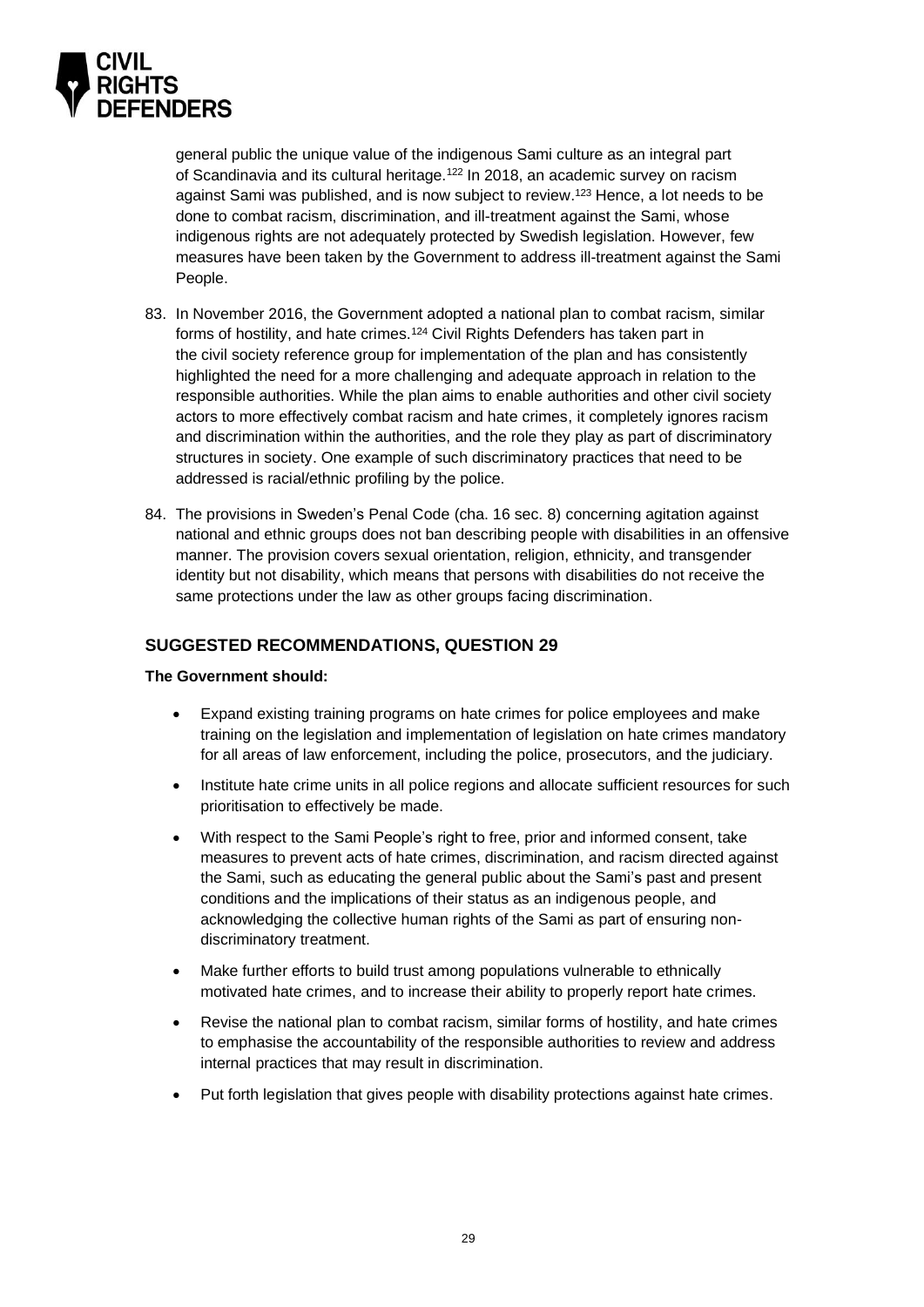

# <span id="page-29-0"></span>**OTHER AREAS OF CONCERN**

Non-vital and irreversible surgery and other medical treatments are still performed on intersex children without them first giving sufficient informed consent and receiving impartial counselling.<sup>125</sup> The Swedish health care system cannot currently guarantee that these patients ever give sufficient informed consent. Previous treatment guidelines advised that information about the diagnosis and early operations be withheld from the patient. <sup>126</sup> For example, for a group where early genital surgery might be introduced, <sup>127</sup> the approaches to this type of surgery vary between medical teams and surgeons.

Some work actively with parents in order to postpone the decision about undergoing surgery, while others put less emphasis on this and perform the operations relatively early in the child's life. This difference is important as it affects the individual's future ability to make informed decisions based on their gender identity and priorities in life. Recent key publications describe the scientific evidence as insufficient to guide decisions on gender assignment and early genital and gonadal surgery with any certainty. The decisions are made jointly by the medical teams and the parents and are described by the teams as sometimes difficult to make.<sup>128</sup>

### <span id="page-29-1"></span>**SUGGESTED RECOMMENDATIONS**

#### **The Government must:**

- Protect children's right to bodily integrity, autonomy, and self-determination by ensuring via legislation or otherwise that non-vital surgical or other medical procedures on intersex infants and children are not performed before they are able to provide their informed consent, in accordance with the conventional interpretations by the Committee on the Rights of the Child;
- Take the necessary legislative, administrative, and/or other measures to guarantee respect for the physical integrity and autonomy of intersex persons, and ensure that no one is subjected during infancy or childhood to unnecessary medical or surgical procedures;
- Guarantee counselling services for all intersex children and their parents in order to inform them of the consequences of unnecessary surgery and other medical treatment;
- Ensure that full, free, and informed consent is respected in connection with medical and surgical treatments for intersex persons, and that non-vital, irreversible medical interventions are postponed until a child is mature enough to participate in decisionmaking and give full, free and informed consent;
- Provide adequate redress for the physical and psychological suffering caused by such practices carried out on intersex persons.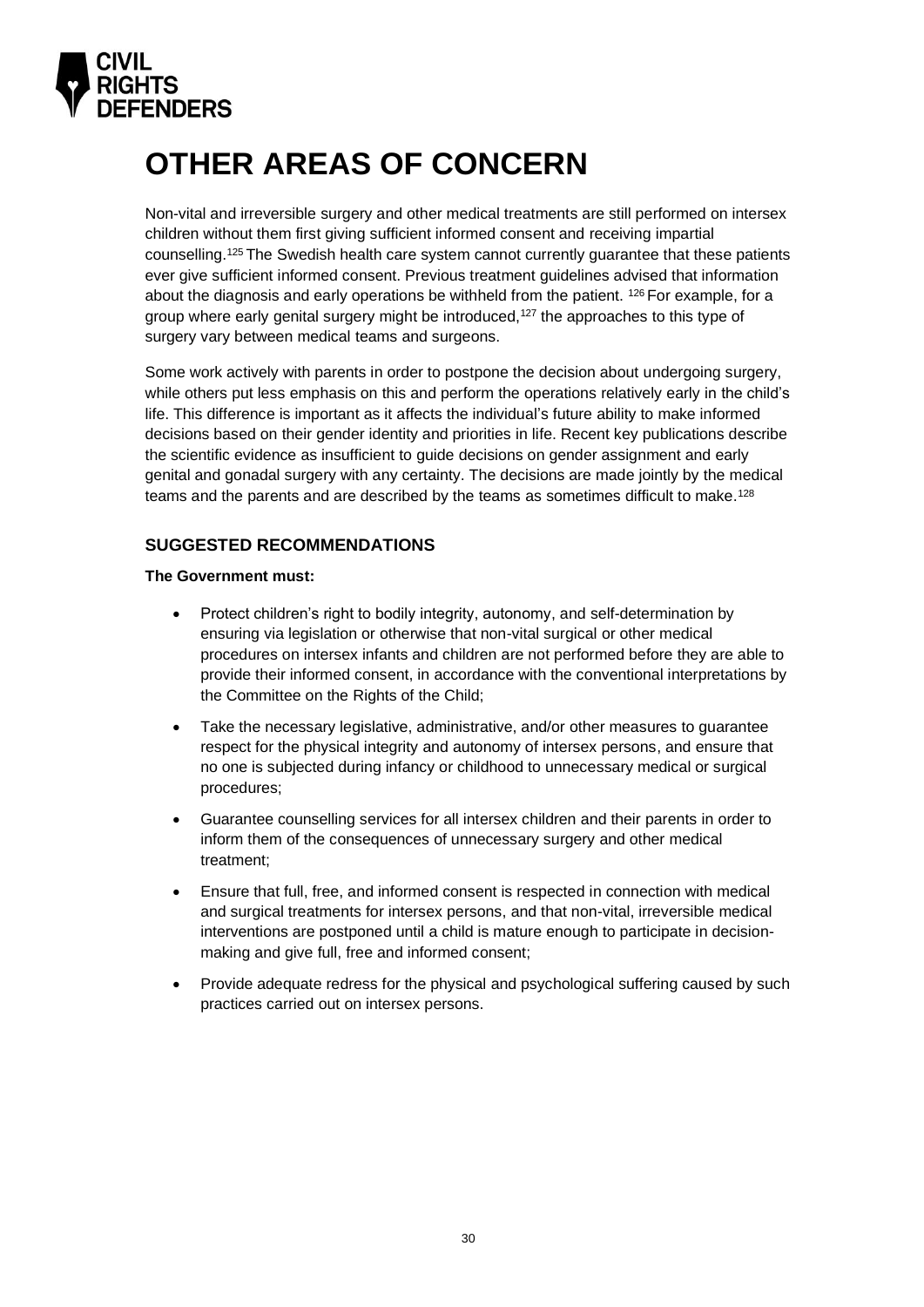

1 Department of Justice. Ds. 2015:42*, Ett särskilt tortyrbrott?* 2015, [https://www.regeringen.se/4a4af2/contentassets/740d39e2a0c640158b74198b7e760ce0/ds-2015-42-ett-sarskilt](https://www.regeringen.se/4a4af2/contentassets/740d39e2a0c640158b74198b7e760ce0/ds-2015-42-ett-sarskilt-tortyrbrott.pdf)[tortyrbrott.pdf,](https://www.regeringen.se/4a4af2/contentassets/740d39e2a0c640158b74198b7e760ce0/ds-2015-42-ett-sarskilt-tortyrbrott.pdf) *p. 183.*

2 Advokaten (the Magazine for the Swedish Bar Association), issue 2, 2020, *Erfarna brottmålsadvokater behövs för ny kvällsjour.*

3 EU Commission's recommendation of 27 November 2013 on procedural safeguards for vulnerable persons suspected or accused in criminal proceedings (2013/C 378/02), no 11.

4 Act on Certain Provisions on Young Offenders (1964:167), para 24.

5 Parliamentary Ombudsman, *decisions no 2502-2015; 2470-2015 and 2943-2015*, 17 June 2016. See also the Parliamentary Ombudsman directors' report 2013/14, Vällingby 2013, page 133.

6 58 percent of the clients at the institutions of Swedish Prison and probation Sericehave some kind of addiction, [www.kriminalvarden.se/globalassets/publikationer-och.kartlaggningar/kos\\_2019-pdf](http://www.kriminalvarden.se/globalassets/publikationer-och.kartlaggningar/kos_2019-pdf)

The prevalence of ADHD is approximately 25 percent, prevalence of comorbidity is also high. International studies also show that 60-70 percent have some kind of personality disorder. Seminarium om psykisk ohälsa 27 april 2016. Faktablad från Kriminalvården.

7Parliamentary Ombudsman, *inspection protocol no 6889-2013*, 26 May 2014, available at: <https://www.jo.se/Global/NPM-protokoll/NPM-protokoll%206889-2013.pdf>

8 The Parliamentary Ombudsmen (JO), National Preventive Mechanism – NPM, Report from the OPCAT unit for 2018, p. 35.

9 Committee for the Prevention of Torture (CPT), *Report to the Swedish Government on the visit to Sweden carried out by the European Committee for the Prevention of Torture and Inhuman or Degrading Treatment or Punishment from 18 to 28 May 2015*, page 5.

10 The Swedish Prison and Probation Service, *Initial hälsoundersökning*, internal regulations about healthcare 2016.

11 Email correspondence between Lars Håkan Nilsson and Civil Rights Defenders.

12 Dagens Nyheter (DN), *Intagna ska undersökas för ADHD-diagnos*, 21 Augusti 2019. Fångar testas sällan för ADHD, https://sverigesradio.se/artikel/7274979

13 The Parliamentary Ombudsmen, Protokoll, Opcat-inspektion av Migrationsverkets förvarsenhet i Kållered, Göteborg, den 22–23 februari 2017, dnr 1000–2017, p. 5, 14.

14 The Parliamentary Ombudsmen, Protokoll, Opcat-inspektion av Kriminalvården, häktet Gävle, den 30 och 31 januari 2017, dnr 418–2017, p. 10.

15 See the annual report of the Equality Ombudsman from 2018, available at: [http://www.do.se/globalassets/om](http://www.do.se/globalassets/om-do/diskrimineringsombudsmannens-arsredovisning-20182.pdf)[do/diskrimineringsombudsmannens-arsredovisning-20182.pdf.](http://www.do.se/globalassets/om-do/diskrimineringsombudsmannens-arsredovisning-20182.pdf)

16 See the annual reports of the Equality Ombudsman from 2009, available at: [http://www.do.se/globalassets/om](http://www.do.se/globalassets/om-do/arsredovisning-2009.pdf)[do/arsredovisning-2009.pdf,](http://www.do.se/globalassets/om-do/arsredovisning-2009.pdf) and from 2010, available at: [http://www.do.se/globalassets/om-do/arsredovisning-](http://www.do.se/globalassets/om-do/arsredovisning-2010.pdf)[2010.pdf.](http://www.do.se/globalassets/om-do/arsredovisning-2010.pdf)

17 Committee on the Elimination of Racial Discrimination, Concluding observations on the combined twenty-second and twenty-third periodic reports of Sweden, UN doc. CERD/C/SWE/CO/22–23, 6 June 2018, para. 27.

18 Human Rights Council, Draft report of the Working Group on the Universal Periodic Review, A/HRC/WG.6/35/L.9, 30 January 2020, para. 6.115; para. 6.132.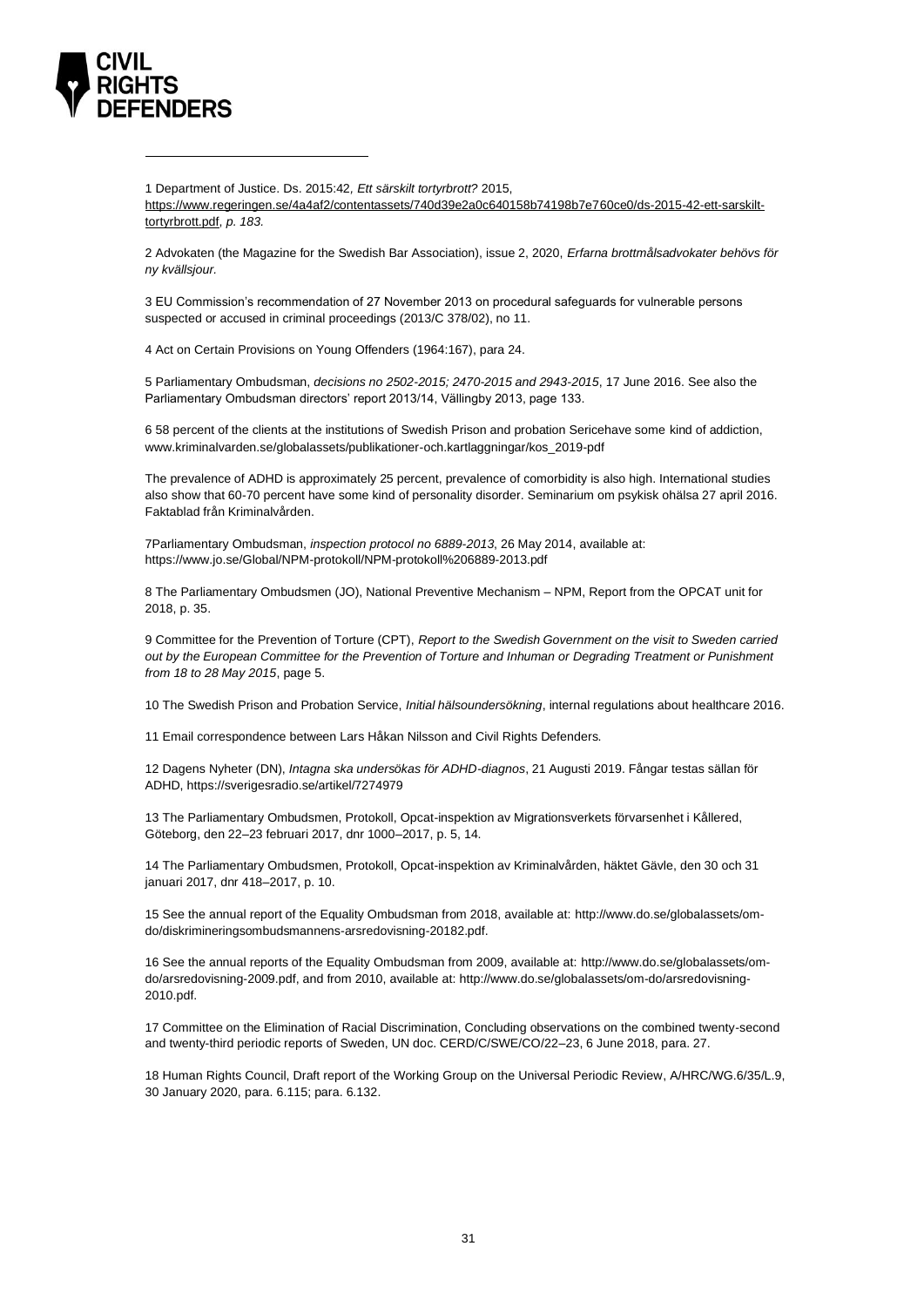

19 See Civil Rights Defenders' report *Randomly Selected – Racial/Ethnic Profiling in Sweden*, December 2017. Available at[: https://crd.org/wp-content/uploads/2019/03/CRD-Randomly-selected.pdf.](https://crd.org/wp-content/uploads/2019/03/CRD-Randomly-selected.pdf)

20 Diskrimineringslagen (Discrimination Act), SFS 2008:567.

21 Human Rights Council, Report of the Working Group on the Universal Periodic Review: Sweden, A/HRC/C/29/13, 13 April 2015, paras. 145.10-145.16; See also recommendations from UN human rights Committees, Human Rights Committee (HRC), Concluding observations on the seventh periodic report of Sweden, CCPR/C/SWE/CO/7, 25 April 2016, paras. 8-9; The Committee on the Elimination of Discrimination against Women, Concluding observations on the combined eighth and ninth periodic reports of Sweden, CEDAW/C/SWE/CO/8-9, 10 March 2016, paras. 20-21; The Committee on Economic, Social and Cultural Rights (CESCR), Concluding observations on the sixth periodic report of Sweden, E/C.12/SWE/CO/6, 14 July 2016, paras. 9-10; Committee on the Rights of Persons with Disabilities (CRPD), Concluding observations on the initial report of Sweden, CRPD/C/SWE/CO/1, 12 May 2014, paras. 61-62; Committee on the Elimination of Racial Discrimination (CERD), Concluding observations on the combined twentysecond and twenty-third periodic reports of Sweden, CERD/C/SWE/CO/22-23, 6 June 2018, paras. 8-9; Committee on the Rights of the Child (CRC), Concluding observations on the fifth periodic report of Sweden, CRC/C/SWE/CO/5, 6 March 2015, paras. 11-12.

22 The Parliamentary Ombudsmen, Information about Opcat-unit, [https://www.jo.se/sv/Opcat/Om-Opcat-enheten/.](https://www.jo.se/sv/Opcat/Om-Opcat-enheten/)

23 The Parliamentary Ombudsmen, Protocols, [https://www.jo.se/sv/Opcat/Opcat-protokoll/.](https://www.jo.se/sv/Opcat/Opcat-protokoll/)

24 En systematisk kunskapssammanställning om utsattheten för våld och kränkningar mot flickor

och pojkar med funktionsnedsättning (2016). Stiftelsen Allmänna Barnhuset.

http://www.allmannabarnhuset.se/wp-content/uploads/2016/09/Om-barn-medfunktionsnedsättning-i-Sverige-ochderasutsatthet-för-våld-och-kränkningar.pdf

25 Myndigheten för delaktighet, *Mäns våld mot kvinnor med funktionsnedsättning* (The Swedish Agency for Participation, *Men's Violence against Women with Disabilities*) (2017), [https://www.mfd.se/contentassets/bf6a1232cfac4da2ab2fc19ea7477adf/2017-29-mans-vald-mot-kvinnor-med](https://www.mfd.se/contentassets/bf6a1232cfac4da2ab2fc19ea7477adf/2017-29-mans-vald-mot-kvinnor-med-funktionsnedsattning.pdf)[funktionsnedsattning.pdf,](https://www.mfd.se/contentassets/bf6a1232cfac4da2ab2fc19ea7477adf/2017-29-mans-vald-mot-kvinnor-med-funktionsnedsattning.pdf) p. 19 and 25.

26 Mäns våld mot kvinnor med funktionsnedsättning. Myndigheten för delaktighet 2017.

http://www.mfd.se/globalassets/dokument/publikationer/rapporter/2017/2017-29-mans-vald-mot-kvinnor-medfunktionsnedsattning.pdf

27 Folkhälsomyndighetens studie om Sexuella och Reproduktiva rättigheten. Fokus saknas nästan helt på funktionsnedsättning, trots att studien säger sig fokusera på jämlikhet. https://www.folkhalsomyndigheten.se/publicerat-material/publikationsarkiv/s/sexuell-och-reproduktiv-halsa-ochrattigheter-i-sverige-2017/?pub=60999

28 System för uppföljning och analys av jämställdhetspolitiken, rapport från Jämställdhetsmyndigheten 2018. https://www.jamstalldhetsmyndigheten.se/system-for-uppfoljning-och-analys-av-jamstalldhetspolitiken-20185

29 Eneroth, Skriftlig fråga till statsråd, *2017/18:358 Övergrepp i samband med färdtjänst*, (Written question to a minister, *2017/18: 358 Abuse in connection with transport service*[\) https://data.riksdagen.se/fil/3E306E24-31EA-](https://data.riksdagen.se/fil/3E306E24-31EA-4A59-94CB-DE292944611F)[4A59-94CB-DE292944611F.](https://data.riksdagen.se/fil/3E306E24-31EA-4A59-94CB-DE292944611F)

30 Näringsdepartementet, *Transportstyrelsen ska få mer information om dömda förare (*The Ministry of Industry, *the Transport Agency should receive more information about convicted drivers), [https://www.regeringen.se/pressmeddelanden/2018/06/transportstyrelsen-ska-fa-mer-information-om-domda-forare/.](https://www.regeringen.se/pressmeddelanden/2018/06/transportstyrelsen-ska-fa-mer-information-om-domda-forare/)*

31 Insatser och stöd till personer med funktionsnedsättning, Lägesrapport 2019, Socialstyrelsen, <https://www.socialstyrelsen.se/globalassets/sharepoint-dokument/artikelkatalog/ovrigt/2019-3-7.pdf>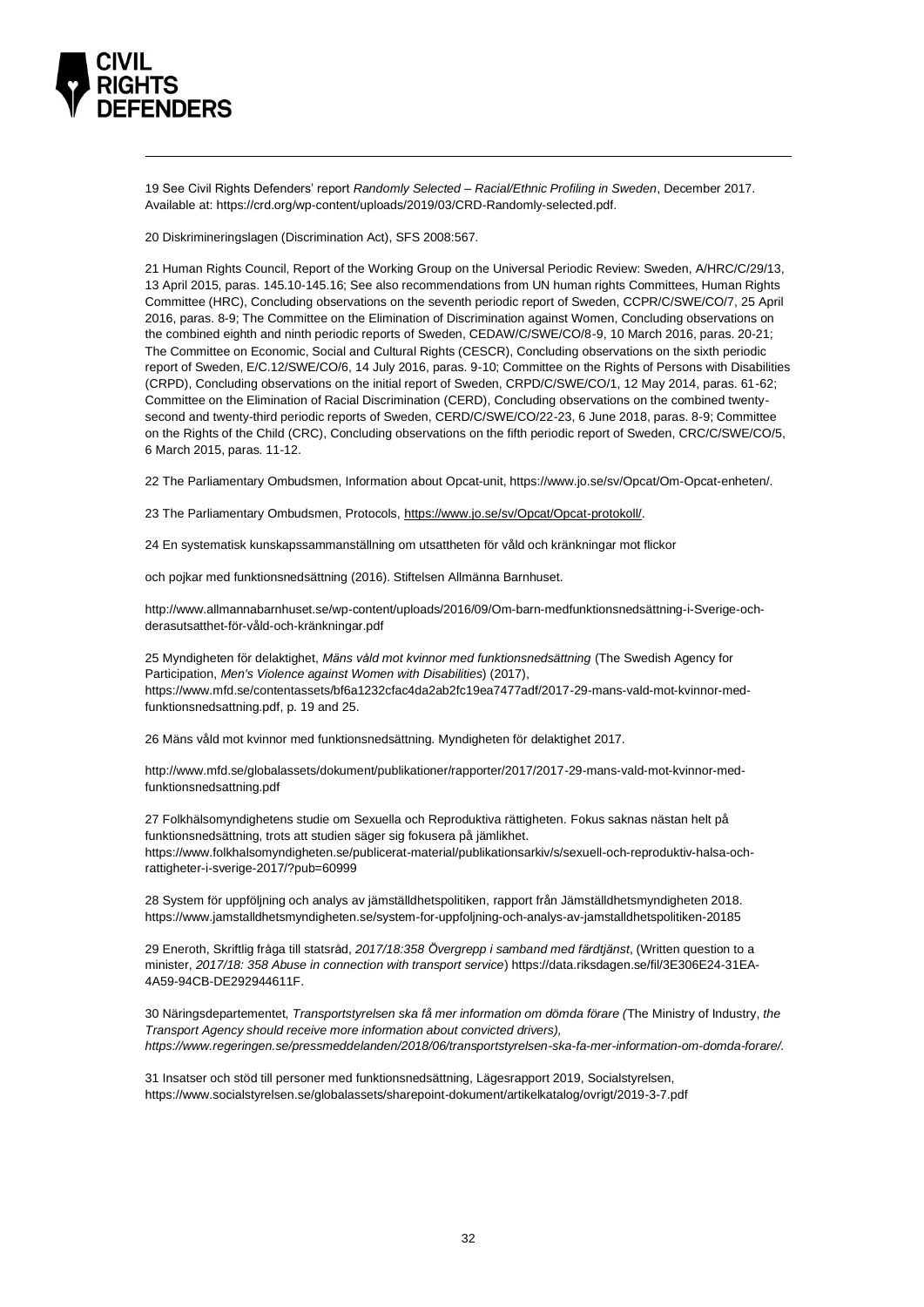

32 Feministiskt perspektiv, *Patientsäkerheten hotas av dålig beredskap mot övergrepp,* (Feminist perspective, the safety for the patient *is threatened by poor preparedness for abuse*) (2017), [https://feministisktperspektiv.se/2017/07/25/patientsakerheten-hotas-av-dalig-beredskap-mot-overgrepp/.](https://feministisktperspektiv.se/2017/07/25/patientsakerheten-hotas-av-dalig-beredskap-mot-overgrepp/)

33 ungdomars berättelser om sexuella övergrepp och trakasserier på statliga ungdomshem, Skyddsvärnet, Ung Inlåst, 2020[, https://www.mynewsdesk.com/se/foereningen-skyddsvaernet-i-stockholm/pressreleases/ny-rapport](https://www.mynewsdesk.com/se/foereningen-skyddsvaernet-i-stockholm/pressreleases/ny-rapport-personal-begaar-oevergrepp-paa-unga-i-samhaellets-tvaangsvaard-3006047?fbclid=IwAR2_D5uRp7JIL0fC6ZyLr0IwaJYcapkrnQrbO8C8M8KcivuRI_naDHrkF08)[personal-begaar-oevergrepp-paa-unga-i-samhaellets-tvaangsvaard-](https://www.mynewsdesk.com/se/foereningen-skyddsvaernet-i-stockholm/pressreleases/ny-rapport-personal-begaar-oevergrepp-paa-unga-i-samhaellets-tvaangsvaard-3006047?fbclid=IwAR2_D5uRp7JIL0fC6ZyLr0IwaJYcapkrnQrbO8C8M8KcivuRI_naDHrkF08)[3006047?fbclid=IwAR2\\_D5uRp7JIL0fC6ZyLr0IwaJYcapkrnQrbO8C8M8KcivuRI\\_naDHrkF08](https://www.mynewsdesk.com/se/foereningen-skyddsvaernet-i-stockholm/pressreleases/ny-rapport-personal-begaar-oevergrepp-paa-unga-i-samhaellets-tvaangsvaard-3006047?fbclid=IwAR2_D5uRp7JIL0fC6ZyLr0IwaJYcapkrnQrbO8C8M8KcivuRI_naDHrkF08)

34 Länsstyrelserna, *Kartläggning av skyddat boende för särskilt utsatta personer (2016),* (the County Administrative Boards, Survey of protected housing for particularly vulnerable persons), p. 22 ff. [https://www.lansstyrelsen.se/download/18.570d3e071634a145608673/1542289074938/Rapport%202016-](https://www.lansstyrelsen.se/download/18.570d3e071634a145608673/1542289074938/Rapport%202016-23%20Kartläggning%20av%20skyddat%20boende%20för%20särskilt%20utsatta%20personer.pdf) [23%20Kartläggning%20av%20skyddat%20boende%20för%20särskilt%20utsatta%20personer.pdf.](https://www.lansstyrelsen.se/download/18.570d3e071634a145608673/1542289074938/Rapport%202016-23%20Kartläggning%20av%20skyddat%20boende%20för%20särskilt%20utsatta%20personer.pdf) 

35 Länsstyrelserna, *Kartläggning av skyddat boende för särskilt utsatta personer (2016),* (the County Administrative Boards, Survey of protected housing for particularly vulnerable persons), p. 18, 25, 32, 35. [https://www.lansstyrelsen.se/download/18.570d3e071634a145608673/1542289074938/Rapport%202016-](https://www.lansstyrelsen.se/download/18.570d3e071634a145608673/1542289074938/Rapport%202016-23%20Kartläggning%20av%20skyddat%20boende%20för%20särskilt%20utsatta%20personer.pdf) [23%20Kartläggning%20av%20skyddat%20boende%20för%20särskilt%20utsatta%20personer.pdf.](https://www.lansstyrelsen.se/download/18.570d3e071634a145608673/1542289074938/Rapport%202016-23%20Kartläggning%20av%20skyddat%20boende%20för%20särskilt%20utsatta%20personer.pdf)

36 Myndigheten för delaktighet, *Mäns våld mot kvinnor med funktionsnedsättning* (The Swedish Agency for Participation, *Men's Violence against Women with Disabilities*) (2017), [https://www.mfd.se/contentassets/bf6a1232cfac4da2ab2fc19ea7477adf/2017-29-mans-vald-mot-kvinnor-med](https://www.mfd.se/contentassets/bf6a1232cfac4da2ab2fc19ea7477adf/2017-29-mans-vald-mot-kvinnor-med-funktionsnedsattning.pdf)[funktionsnedsattning.pdf,](https://www.mfd.se/contentassets/bf6a1232cfac4da2ab2fc19ea7477adf/2017-29-mans-vald-mot-kvinnor-med-funktionsnedsattning.pdf) p. 5.

37 Government bill, prop. 2015/16:174, p. 21.

[https://www.regeringen.se/contentassets/075968fdd8c94788977dba14bae16444/forslag-om-att-tillfalligt-begransa](https://www.regeringen.se/contentassets/075968fdd8c94788977dba14bae16444/forslag-om-att-tillfalligt-begransa-mojligheten-att-fa-uppehallstillstand-i-sverige-prop.-201516174)[mojligheten-att-fa-uppehallstillstand-i-sverige-prop.-201516174.](https://www.regeringen.se/contentassets/075968fdd8c94788977dba14bae16444/forslag-om-att-tillfalligt-begransa-mojligheten-att-fa-uppehallstillstand-i-sverige-prop.-201516174) See AIDA Report, [https://www.asylumineurope.org/sites/default/files/report-download/aida\\_se\\_2019update.pdf](https://www.asylumineurope.org/sites/default/files/report-download/aida_se_2019update.pdf)

38 Originally, the investigation would have been presented on 16 August 2020 but political negotiations have partly failed. See Ministry of Justice, Den framtida svenska migrationspolitiken, Dir. 2019:32. <https://www.regeringen.se/rattsliga-dokument/kommittedirektiv/2019/06/dir.-201932/>

39 There are a number of consultation responses from Swedish civil society actors and volunteers to the bills for the passing and extension of the Temporary Aliens Act. See, inter alia, in connection to the extension of the Temporary Act in 2019 that included amendments on inter alia family reunification: Amnesty Sweden, at

[https://www.regeringen.se/495170/contentassets/e96731d263df43c39569a3a9998d6741/amnesty-international.pdf;](https://www.regeringen.se/495170/contentassets/e96731d263df43c39569a3a9998d6741/amnesty-international.pdf) Swedish Refugee Law Center, a[t https://sweref.org/remissvar-o%CC%88ver-utkast-till-lagra%CC%8Adsremiss](https://sweref.org/remissvar-o%CC%88ver-utkast-till-lagra%CC%8Adsremiss-fo%CC%88rla%CC%88ngning-av-lagen-om-tillfa%CC%88lliga-begra%CC%88nsningar-av-mo%CC%88jligheten-att-fa%CC%8A-uppeha%CC%8Allstillsta%CC%8And/)[fo%CC%88rla%CC%88ngning-av-lagen-om-tillfa%CC%88lliga-begra%CC%88nsningar-av-mo%CC%88jligheten-att](https://sweref.org/remissvar-o%CC%88ver-utkast-till-lagra%CC%8Adsremiss-fo%CC%88rla%CC%88ngning-av-lagen-om-tillfa%CC%88lliga-begra%CC%88nsningar-av-mo%CC%88jligheten-att-fa%CC%8A-uppeha%CC%8Allstillsta%CC%8And/)[fa%CC%8A-uppeha%CC%8Allstillsta%CC%8And/;](https://sweref.org/remissvar-o%CC%88ver-utkast-till-lagra%CC%8Adsremiss-fo%CC%88rla%CC%88ngning-av-lagen-om-tillfa%CC%88lliga-begra%CC%88nsningar-av-mo%CC%88jligheten-att-fa%CC%8A-uppeha%CC%8Allstillsta%CC%8And/) Swedish Red Cross, a[t https://www.rodakorset.se/om-oss/fakta](https://www.rodakorset.se/om-oss/fakta-och-standpunkter/remissvar/forlangning-av-den-tillfalliga-utlanningslagen/#:~:text=Sammanfattning%20av%20Svenska%20R%C3%B6da%20Korsets,som%20lagen%20givit%20upphov%20till.)[och-standpunkter/remissvar/forlangning-av-den-tillfalliga-](https://www.rodakorset.se/om-oss/fakta-och-standpunkter/remissvar/forlangning-av-den-tillfalliga-utlanningslagen/#:~:text=Sammanfattning%20av%20Svenska%20R%C3%B6da%20Korsets,som%20lagen%20givit%20upphov%20till.)

[utlanningslagen/#:~:text=Sammanfattning%20av%20Svenska%20R%C3%B6da%20Korsets,som%20lagen%20givit](https://www.rodakorset.se/om-oss/fakta-och-standpunkter/remissvar/forlangning-av-den-tillfalliga-utlanningslagen/#:~:text=Sammanfattning%20av%20Svenska%20R%C3%B6da%20Korsets,som%20lagen%20givit%20upphov%20till.) [%20upphov%20till.;](https://www.rodakorset.se/om-oss/fakta-och-standpunkter/remissvar/forlangning-av-den-tillfalliga-utlanningslagen/#:~:text=Sammanfattning%20av%20Svenska%20R%C3%B6da%20Korsets,som%20lagen%20givit%20upphov%20till.) Civil Rights Defenders, a[t https://crd.org/sv/2019/03/19/yttrande-over-forlangning-av-lagen-om](https://crd.org/sv/2019/03/19/yttrande-over-forlangning-av-lagen-om-tillfalliga-begransningar-av-mojligheten-att-fa-uppehallstillstand-i-sverige-utkast-till-lagsradsremiss/)[tillfalliga-begransningar-av-mojligheten-att-fa-uppehallstillstand-i-sverige-utkast-till-lagsradsremiss/;](https://crd.org/sv/2019/03/19/yttrande-over-forlangning-av-lagen-om-tillfalliga-begransningar-av-mojligheten-att-fa-uppehallstillstand-i-sverige-utkast-till-lagsradsremiss/) the volunteer network Vi står inte ut (We can't stand it), a[t https://www.mynewsdesk.com/se/number-](https://www.mynewsdesk.com/se/number-vistaarinteut/documents/civilsamhaellets-roest-88873)

[vistaarinteut/documents/civilsamhaellets-roest-88873.](https://www.mynewsdesk.com/se/number-vistaarinteut/documents/civilsamhaellets-roest-88873) See also UNICEF, The Swedish Red Cross, Save the Children, Amnesty International Sweden, The Swedish Church, Swedish Refugee Law Center, Civil Rights Defenders, Caritas Sweden, The Swedish Network of Refugee Support Groups and Sveriges Stadsmissioner, *To the Members of the Parliamentarian Committee on Sweden's Future Migration Politics* (*Till ledamöterna i den parlamentariska kommittén om en framtida migrationspolitik*), March 2020[. https://crd.org/wp-content/uploads/2020/03/till-ledamoterna-i-den](https://crd.org/wp-content/uploads/2020/03/till-ledamoterna-i-den-parlamentariska-kommitten-om-en-framtida-migrationspolitik.pdf)[parlamentariska-kommitten-om-en-framtida-migrationspolitik.pdf](https://crd.org/wp-content/uploads/2020/03/till-ledamoterna-i-den-parlamentariska-kommitten-om-en-framtida-migrationspolitik.pdf)

40 See, inter alia, the consultation response by Uppsala University Law Faculty to the extension of the Temporary Act in 2019, at [https://www.regeringen.se/494f8b/contentassets/e96731d263df43c39569a3a9998d6741/uppsala](https://www.regeringen.se/494f8b/contentassets/e96731d263df43c39569a3a9998d6741/uppsala-universitet.pdf)[universitet.pdf.](https://www.regeringen.se/494f8b/contentassets/e96731d263df43c39569a3a9998d6741/uppsala-universitet.pdf) See also the report by the academics' and civil society platform Asylkommissionen (Asylum Commission), a[t https://liu.se/nyhet/asylkommissionen-skickar-skuggdirektiv-till-regeringen.](https://liu.se/nyhet/asylkommissionen-skickar-skuggdirektiv-till-regeringen) See in English, at: [https://liu.se/en/research/asylum-commission.](https://liu.se/en/research/asylum-commission)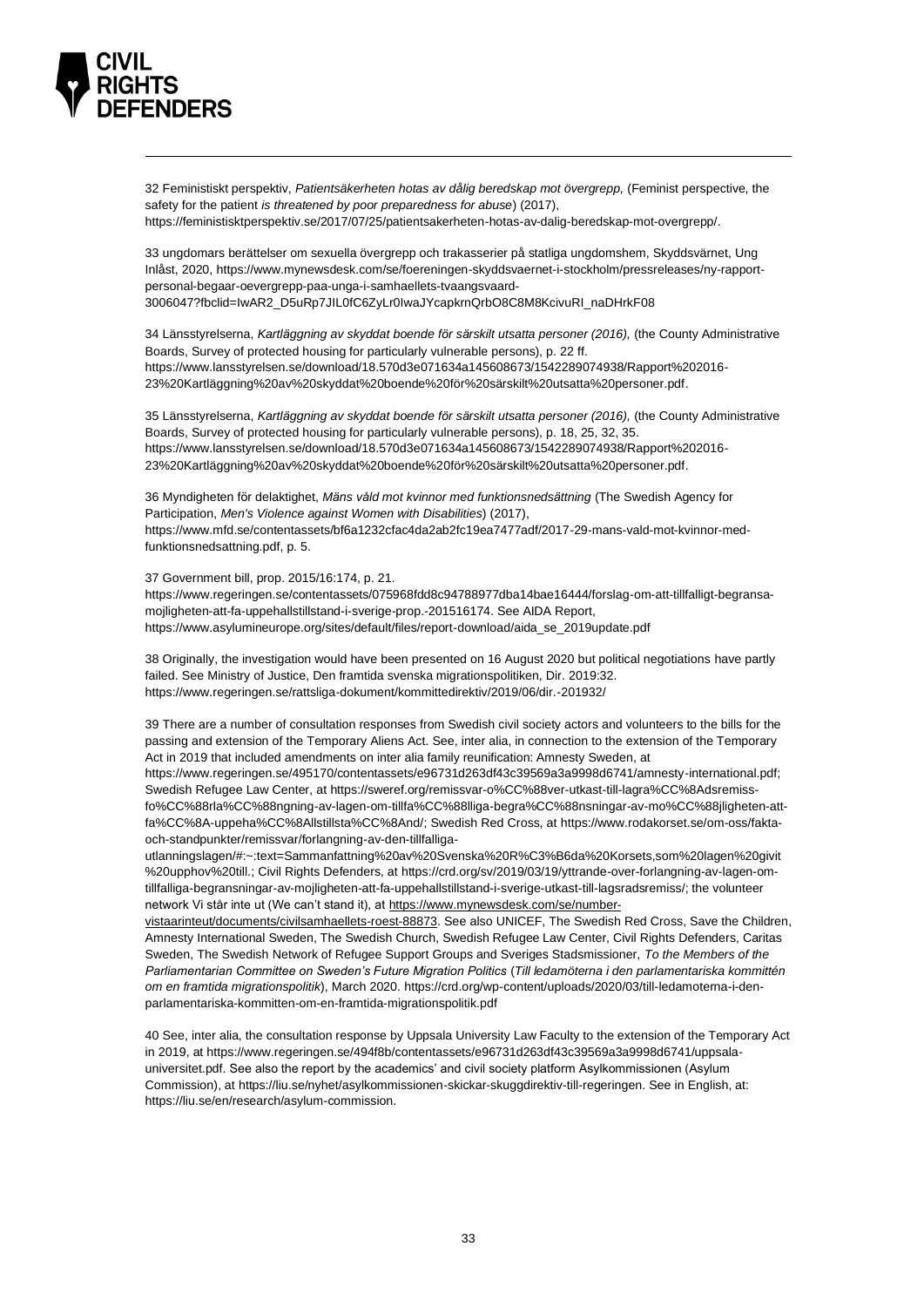

41 See, inter alia, the consultation response by the Swedish Bar Association to the extension of the Temporary Act in 2019, a[t https://www.regeringen.se/494f84/contentassets/e96731d263df43c39569a3a9998d6741/sveriges](https://www.regeringen.se/494f84/contentassets/e96731d263df43c39569a3a9998d6741/sveriges-advokatsamfund.pdf)[advokatsamfund.pdf.](https://www.regeringen.se/494f84/contentassets/e96731d263df43c39569a3a9998d6741/sveriges-advokatsamfund.pdf)

42 One outstanding example regards the interpretation of Sweden's "convention commitments" in cases that include serious health issues or other humanitarian issues for asylum seekers and other migrants. See Rebecca Thorburn Stern, *Innebörden av "svenskt konventionsåtagande" — svårare att tolka än man tror*, Svensk Juristtidning, 2020, s. 120–136[. https://svjt.se/svjt/2020/120;](https://svjt.se/svjt/2020/120)

43 Instead there is substantial reason to think that political events in Europe, especially the closing of external and internal borders that have led to less asylum seekers in Sweden after 2015. Swedish Red Cross, Humanitarian Consequences of the Temporary Act (*Humanitära konsekvenser av den tillfälliga utlänningslagen)*, in Swedish, 3 October 2018, p. 56[. https://www.rodakorset.se/globalassets/rodakorset.se/dokument/om-oss/fakta-och](https://www.rodakorset.se/globalassets/rodakorset.se/dokument/om-oss/fakta-och-standpunkter/rapporter/konsekvenser-av-den-nya-lagen-181206.pdf)[standpunkter/rapporter/konsekvenser-av-den-nya-lagen-181206.pdf](https://www.rodakorset.se/globalassets/rodakorset.se/dokument/om-oss/fakta-och-standpunkter/rapporter/konsekvenser-av-den-nya-lagen-181206.pdf)

See also the report by the academics' and civil society platform Asylkommissionen (Asylum Commission), at [https://liu.se/nyhet/asylkommissionen-skickar-skuggdirektiv-till-regeringen.](https://liu.se/nyhet/asylkommissionen-skickar-skuggdirektiv-till-regeringen)

44 Swedish Red Cross, Humanitarian Consequences of the Temporary Act (*Humanitära konsekvenser av den tillfälliga utlänningslagen)*, in Swedish, 3 October 2018.

[https://www.rodakorset.se/globalassets/rodakorset.se/dokument/om-oss/fakta-och-](https://www.rodakorset.se/globalassets/rodakorset.se/dokument/om-oss/fakta-och-standpunkter/rapporter/konsekvenser-av-den-nya-lagen-181206.pdf)

[standpunkter/rapporter/konsekvenser-av-den-nya-lagen-181206.pdf;](https://www.rodakorset.se/globalassets/rodakorset.se/dokument/om-oss/fakta-och-standpunkter/rapporter/konsekvenser-av-den-nya-lagen-181206.pdf) See also, The Swedish Red Cross, The Humanitarian Situation in Sweden For Unaccompanied Children and Young Persons (*Den humanitära situationen för ensamkommande barn och unga i Sverige*), 30 January 2020. In Swedish: [https://www.rodakorset.se/globalassets/rodakorset.se/dokument/om-oss/fakta-och-](https://www.rodakorset.se/globalassets/rodakorset.se/dokument/om-oss/fakta-och-standpunkter/rapporter/humanitara-situationen-ensamkommande-roda-korset.pdf)

[standpunkter/rapporter/humanitara-situationen-ensamkommande-roda-korset.pdf](https://www.rodakorset.se/globalassets/rodakorset.se/dokument/om-oss/fakta-och-standpunkter/rapporter/humanitara-situationen-ensamkommande-roda-korset.pdf)

45 See last review of Sweden, CAT/C/SWE/CO/6-7 12, December 2014, para. 11, where the Committee Against Torture noted Sweden's individualized assessments of asylum applications.

46 See European Court of Human Rights, J.K. and others v. Sweden, Application no. 59166/12, 23 August 2016; European Court of Human Rights, F.G. v. Sverige, Application no. 43611/11, 23 March 2016. These leading cases are fundmental for the understanding of the obligation of non-refoulement for CoE member states. According to the EctHR, article 3 of the Convention includes both a procedural and a substantial obligation. See also Human Rights Committee on articles 6 and 7 of the ICCPR in *Q.A. v. Sweden*, Views adopted 30 October 2019, UN doc. CCPR/C/127/D/3070/2017.

47 See a study regarding claims by unaccompanied children, Hedlund & Wimark (2018), Unaccompanied Children Claiming Asylum on the Basis of Sexual Orientation and Gender Identity, Journal of Refugee Studies. [https://doi.org/10.1093/jrs/fey026.](https://doi.org/10.1093/jrs/fey026) Also this behavior is in breach of the SMA's own regulation, see Swedish Migration Agency, Rättsligt ställningstagande angående utredning och prövning av den framåtsyftande risken för personer som åberopar skyddsskäl på grund av sexuell läggning, könsöverskridande identitet eller könsuttryck, SR 38/2015, 2015- 10-02[. https://lifos.migrationsverket.se/dokument?documentSummaryId=35821](https://lifos.migrationsverket.se/dokument?documentSummaryId=35821)

48 Another example that affects the credibility is the questioning of lesbian or bisexual women with children, which demonstrates a knowledge gap when it comes to the reality and society's expectation of women, especially in countries with strong conservative values and gender discrimination, which the SMA then reproduces.

49 Swedish Migration Agency, Analysrapport. Tematisk kvalitetsuppföljning av asylärenden där hbtq-skäl prövats, 1.3.4-2017-93317, 2017, p. 12.

50 Civil Rights Defenders, the Swedish Bar Association and the Refugee Law Center, Op'ed in Svenska Dagbladet, 8 May 2019.<https://www.svd.se/fler-bor-granskas-for-aldersbedomningarna>

51 Statistics on medical age assessment between 2017-2019 can be found on the webpage of National Board of Forensic Medicine (Rättsmedicinalverket)[. https://www.rmv.se/om-oss/forskning/aktuell-statistik/](https://www.rmv.se/om-oss/forskning/aktuell-statistik/)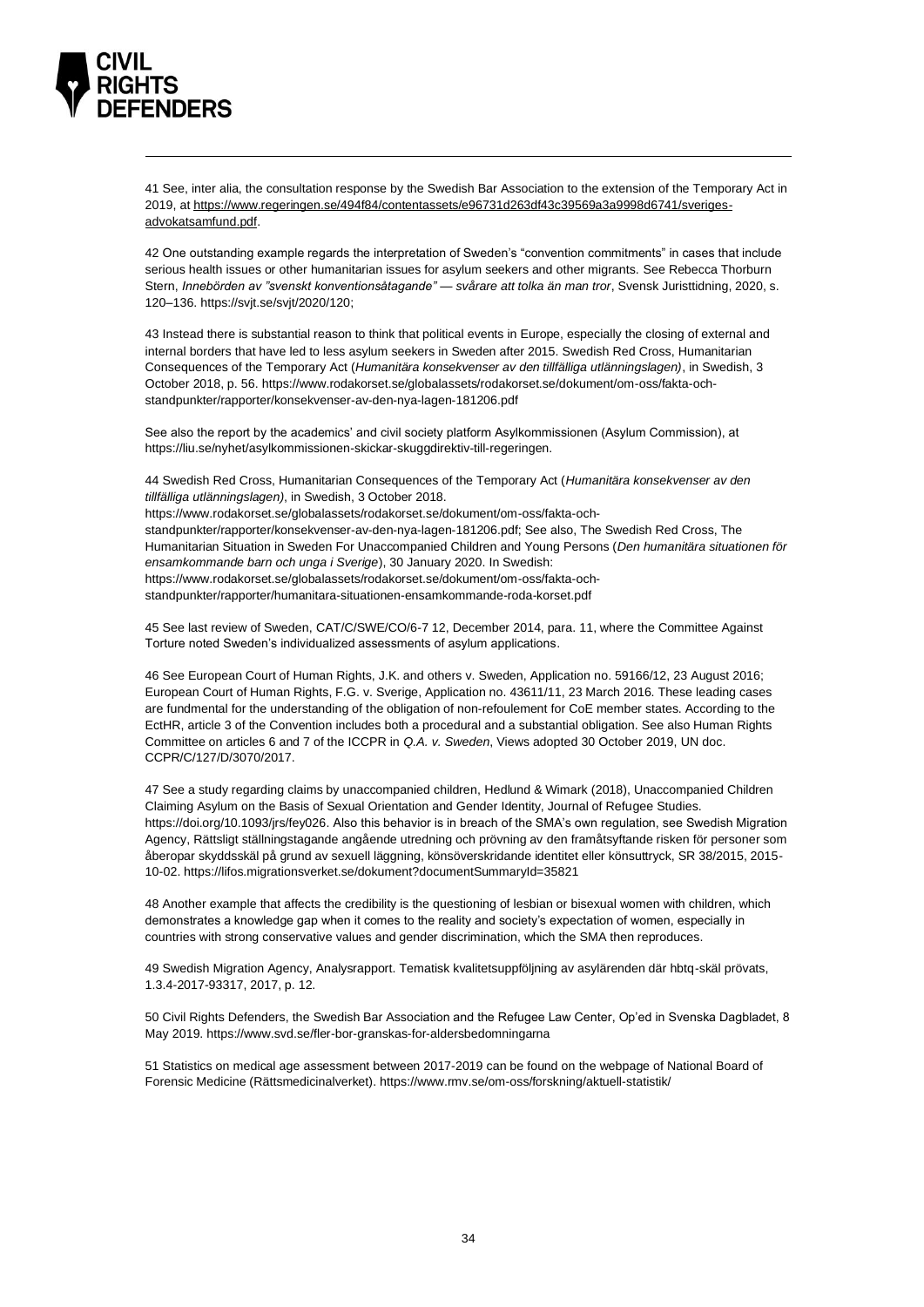

52 Civil Rights Defenders, at[: https://crd.org/sv/2019/05/06/staten-jk-anmals-for-brister-i-medicinsk-aldersbedomning/.](https://crd.org/sv/2019/05/06/staten-jk-anmals-for-brister-i-medicinsk-aldersbedomning/) For a recent scientific article: Petter Mostad and Fredrik Tamsen, Error rates for unvalidated medical age assessment procedures, International Journal of Legal Medicine 133(2), 2019, pp. 613–623.

53 See Committee on the Rights of the Child, General Comment no. 6, pp. 66-72.

54 UNHCR, 2019. Handbook on procedures and criteria for determining refugee status and guidelines on international protection under the 1951 Convention and the 1967 Protocol relating to the status of refugees. United Nations High Commissioner for Refugees, paras. 203-204.

55 Article 25(5) in revised Asylum Procedure Directive (Directive 2013/32/EU of the European Parliament and of the Council of 26 June 2013 on common procedures for granting and withdrawing international protection). The general principle is regulated in Article 4(5) in revised Qualifications Directive (Directive 2011/95/EU of the European Parliament and of the Council of 13 December 2011 on standards for the qualification of third-country nationals or stateless persons as beneficiaries of international protection, for a uniform status for refugees or for persons eligible for subsidiary protection, and for the content of the protection granted).

56 Inter alia, Sweden's Migration Court of Appeal, MIG 2007:12[. https://lagen.nu/dom/mig/2007:12](https://lagen.nu/dom/mig/2007:12)

57 This information is supported by witness accounts from staff employed by the SMA during 2015 to 2018 and elaborated in the application for damages in one individual case before the Chancellor of Justice by Civil Rights Defenders and Refugee Law Center in May 2019. About the case, in Swedish, at: <https://crd.org/sv/2019/05/06/staten-jk-anmals-for-brister-i-medicinsk-aldersbedomning/>

58 Advokaten, Åldersbedömningar utreds och JK-anmäls, No. 5 2019.

[https://www.advokaten.se/Tidningsnummer/2019/nr-5-2019-argang-85/aldersbedomningar-utreds-och-jk-anmals/.](https://www.advokaten.se/Tidningsnummer/2019/nr-5-2019-argang-85/aldersbedomningar-utreds-och-jk-anmals/) See also critical statements regarding lacking rule of law due to the medical uncertainty connected to the method in Svenska Dagbladet, 3 November 2018, made by a lawyer in the context of criminal proceedings, [https://www.svd.se/rmvs-besked-vacker-fragor-inte-bara-markligt--absurt;](https://www.svd.se/rmvs-besked-vacker-fragor-inte-bara-markligt--absurt) and statement from the latest Secretary General of the Swedish Bar Association who pronounces that the result from the National Board of Forensic Medicine weighs too heavily in the assessment on age by the SMA and courts,

<https://www.advokatsamfundet.se/Nyhetsarkiv/2017/juni/anne-ramberg-alderbedomningarna-ar-inte-rattssakra/>

59 See statement in 2018 made by the latest Secretary General of the Swedish Bar Association in Advokaten, Många kan ha felbedömts som vuxna, No. 8 2018. [https://www.advokaten.se/Tidningsnummer/2018/nr-8-2018/manga-kan](https://www.advokaten.se/Tidningsnummer/2018/nr-8-2018/manga-kan-ha-felbedomts-som-vuxna/)[ha-felbedomts-som-vuxna/.](https://www.advokaten.se/Tidningsnummer/2018/nr-8-2018/manga-kan-ha-felbedomts-som-vuxna/)

60 European Court of Human Rights, Abdullahi Elmi and Aweys Abubakar v. Malta, Application No. 25794/13 and 28151/13, 22 November 2016, paras. 145-148; Committee on the Rights of the Child, General Comment no. 6, p. 70.

61 Department of Justice, Committee Directive (*Utökat kunskapsunderlag om Rättsmedicinalverkets metod för medicinsk åldersbedömning i asylprocessen)*, Dir. 2020:64, 11 June 2020. [https://www.regeringen.se/rattsliga](https://www.regeringen.se/rattsliga-dokument/kommittedirektiv/2020/06/dir.-202064/)[dokument/kommittedirektiv/2020/06/dir.-202064/](https://www.regeringen.se/rattsliga-dokument/kommittedirektiv/2020/06/dir.-202064/)

62 See at [https://crd.org/sv/2020/06/30/civil-rights-defenders-kritisk-till-jk-beslut-om-medicinska-aldersbedomningar/.](https://crd.org/sv/2020/06/30/civil-rights-defenders-kritisk-till-jk-beslut-om-medicinska-aldersbedomningar/)

63 The number of unaccompanied minors seeking asylum has decreased from around 34,000 in 2015 to 902 in 2019 (2017: 1336; 2018: 944).

64 Amnesty and the Red Cross[, https://www.amnesty.se/aktuellt/stoppa-tvangsutvisningarna-till-afghanistan](https://www.amnesty.se/aktuellt/stoppa-tvangsutvisningarna-till-afghanistan-debattartikel/)[debattartikel/;](https://www.amnesty.se/aktuellt/stoppa-tvangsutvisningarna-till-afghanistan-debattartikel/) Swedish Church[, https://www.svenskakyrkan.se/pressmeddelande/utvisningar-av-barnfamiljer-till](https://www.svenskakyrkan.se/pressmeddelande/utvisningar-av-barnfamiljer-till-afghanistan-behover-stoppas?publisherId=1344892&releaseId=3265894&channels=3116725,3240407)[afghanistan-behover-stoppas?publisherId=1344892&releaseId=3265894&channels=3116725,3240407;](https://www.svenskakyrkan.se/pressmeddelande/utvisningar-av-barnfamiljer-till-afghanistan-behover-stoppas?publisherId=1344892&releaseId=3265894&channels=3116725,3240407) Save the Children, [https://www.helahalsingland.se/artikel/radda-barnen-kraver-amnesti-for-ensamkommande-barn.](https://www.helahalsingland.se/artikel/radda-barnen-kraver-amnesti-for-ensamkommande-barn) See also European Council on Refugees and Exiles, *No Reasons for Returns to Afghanistan: ECRE'S RECOMMENDATION FOR A SUSPENSION OF RETURNS TO AFGHANISTAN DUE TO THE SECURITY SITUATION THERE AND THE UNFAIRNESS OF ASYLUM DECISION-MAKING IN EUROPE*, 2019. ecre.org/wp-content/uploads/2019/02/Policy-Note-17.pdf

65 Ref.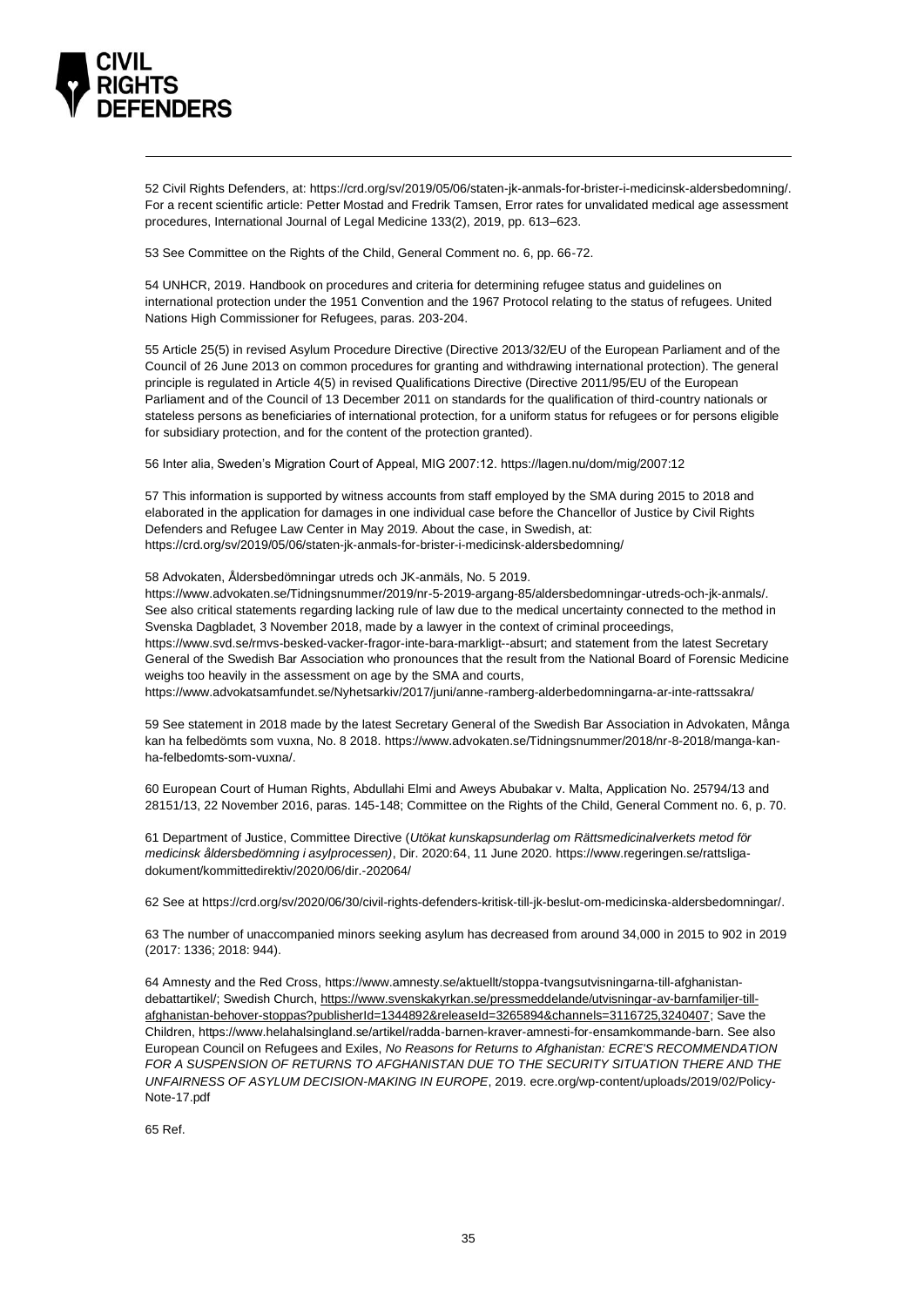

66 Sweden accepted the recommendation.

[https://www.regeringen.se/49be62/contentassets/49b69f19914542d2ab6c00d1e2ed56b2/response-from-the](https://www.regeringen.se/49be62/contentassets/49b69f19914542d2ab6c00d1e2ed56b2/response-from-the-swedish-government-regarding-upr-recommendations.pdf)[swedish-government-regarding-upr-recommendations.pdf](https://www.regeringen.se/49be62/contentassets/49b69f19914542d2ab6c00d1e2ed56b2/response-from-the-swedish-government-regarding-upr-recommendations.pdf)

67 Bernd Parusel, *Afghan Asylum Seekers and the Common European Asylum System*, 2018. [https://www.bpb.de/gesellschaft/migration/laenderprofile/277716/afghan-asylum-seekers-and-the-common-european](https://www.bpb.de/gesellschaft/migration/laenderprofile/277716/afghan-asylum-seekers-and-the-common-european-asylum-system)[asylum-system](https://www.bpb.de/gesellschaft/migration/laenderprofile/277716/afghan-asylum-seekers-and-the-common-european-asylum-system)

68 UNHCR, *UNHCR Eligibility Guidelines for Assessing the International Protection Needs of Asylum-Seekers from Afghanistan*, 30 August 2018, p. 114[. https://www.refworld.org/docid/5b8900109.html](https://www.refworld.org/docid/5b8900109.html) [accessed 16 June 2020]. Compare the legal stance by the SMA, SR 03/2019.

[https://www.migrationsverket.se/download/18.748d859516793fb65f9132b/1550071361697/RCSR%200319%20rev19](https://www.migrationsverket.se/download/18.748d859516793fb65f9132b/1550071361697/RCSR%200319%20rev190212.pdf) [0212.pdf](https://www.migrationsverket.se/download/18.748d859516793fb65f9132b/1550071361697/RCSR%200319%20rev190212.pdf)

69 HRC, *Q.A. v. Sweden*, Views adopted 30 October 2019, UN doc. CCPR/C/127/D/3070/2017.

70 See paras. 9.6-9.8. See also European Asylum Support Office, *Country of Origin Information Report: Afghanistan security situation*, June 2019.

71 Ministry for Foreign Affairs, Communication No. 3070/2017, Q.A. v. Sweden, 2 June 2020, UDFMR2017/29/HRC.

72 Pingst, *Inquiry into the Asylum Processes of Religious Converts in Sweden Stockholm*, March 20, 2019. An English summary (including link to full report in Swedish) is available at: [https://www.pingst.se/content/uploads/2019/03/Konvertitutredning\\_summary\\_in\\_english.pdf.](https://www.pingst.se/content/uploads/2019/03/Konvertitutredning_summary_in_english.pdf)

73 Swedish Refugee Law Center, *Tillförlitliga kriterier? En granskning av Migrationsverkets tillförlitlighetsbedömningar av asylberättelser*, 11 June 2019[. https://sweref.org/wp-content/uploads/2020/06/Tillfo%CC%88rlitliga-kriterier](https://sweref.org/wp-content/uploads/2020/06/Tillfo%CC%88rlitliga-kriterier-webb.pdf)[webb.pdf;](https://sweref.org/wp-content/uploads/2020/06/Tillfo%CC%88rlitliga-kriterier-webb.pdf) Daniel Hedlund, *Constructions of credibility in decisions concerning unaccompanied minors*, International Journal of Migration, Health and Social Care 13(2), 2017, s. 157–172.

74 See, inter alia, articles 2, 5, 9 and 13 of the CRPD.

75 UNHCR, 2019. Handbook on procedures and criteria for determining refugee status and guidelines on international protection under the 1951 Convention and the 1967 Protocol relating to the status of refugees. United Nations High Commissioner for Refugees.

76 The Committee for the Rights of Persons with Disabilities has several cases against pending against Sweden. This behavior is also in breach of the UNHCR Handbook, paras. 209-212.

77 Committee on the Rights of the Child, Concluding observations on the fifth periodic report of Sweden, 6 March 2015, CRC/C/SWE/CO/5, para. 49.

[https://tbinternet.ohchr.org/\\_layouts/15/treatybodyexternal/Download.aspx?symbolno=CRC/C/SWE/CO/5&Lang=En](https://tbinternet.ohchr.org/_layouts/15/treatybodyexternal/Download.aspx?symbolno=CRC/C/SWE/CO/5&Lang=En)

78 Ds 2020:2, Uppenbart ogrundade asylansökningar och fastställande av säkra ursprungsländer. <https://www.regeringen.se/rattsliga-dokument/departementsserien-och-promemorior/2020/01/ds-20202/>

79 Inter alia, consultation responses by Uppsala University Law Faculty and Swedish Refugee Law Center that point to these issues. Uppsala University at

[https://www.regeringen.se/4959fa/contentassets/1900ae1cd73d4123be4dbeaa79e2801b/uppsala-universitet](https://www.regeringen.se/4959fa/contentassets/1900ae1cd73d4123be4dbeaa79e2801b/uppsala-universitet-juridiska-fakulteten.pdf)[juridiska-fakulteten.pdf;](https://www.regeringen.se/4959fa/contentassets/1900ae1cd73d4123be4dbeaa79e2801b/uppsala-universitet-juridiska-fakulteten.pdf) Swedish Refugee Law Center, at

[https://www.regeringen.se/4959aa/contentassets/1900ae1cd73d4123be4dbeaa79e2801b/asylrattscentrum.pdf.](https://www.regeringen.se/4959aa/contentassets/1900ae1cd73d4123be4dbeaa79e2801b/asylrattscentrum.pdf) Similar views are expressed by Amnesty and others, see a[t https://www.regeringen.se/remisser/2020/02/remiss-av](https://www.regeringen.se/remisser/2020/02/remiss-av-ds-20202-uppenbart-ogrundade-asylansokningar-och-faststallande-av-sakra-ursprungslander/)[ds-20202-uppenbart-ogrundade-asylansokningar-och-faststallande-av-sakra-ursprungslander/.](https://www.regeringen.se/remisser/2020/02/remiss-av-ds-20202-uppenbart-ogrundade-asylansokningar-och-faststallande-av-sakra-ursprungslander/)

80 Swedish Red Cross, *Tortyrskador i asylprocessen under lupp*, 2015, 2:a upplagan, In Swe: . https://www.transkulturelltcentrum.se/globalassets/verksamheter/transkulturellt-centrum/kunskapsstod/publicerat-avcentret/rapport-rk-tortyrarenden-under-lupp.pdf.

81 European Court of Human Rights, R.C. v. Sverige, Applicaton No. 41827/07, 9 March 2010.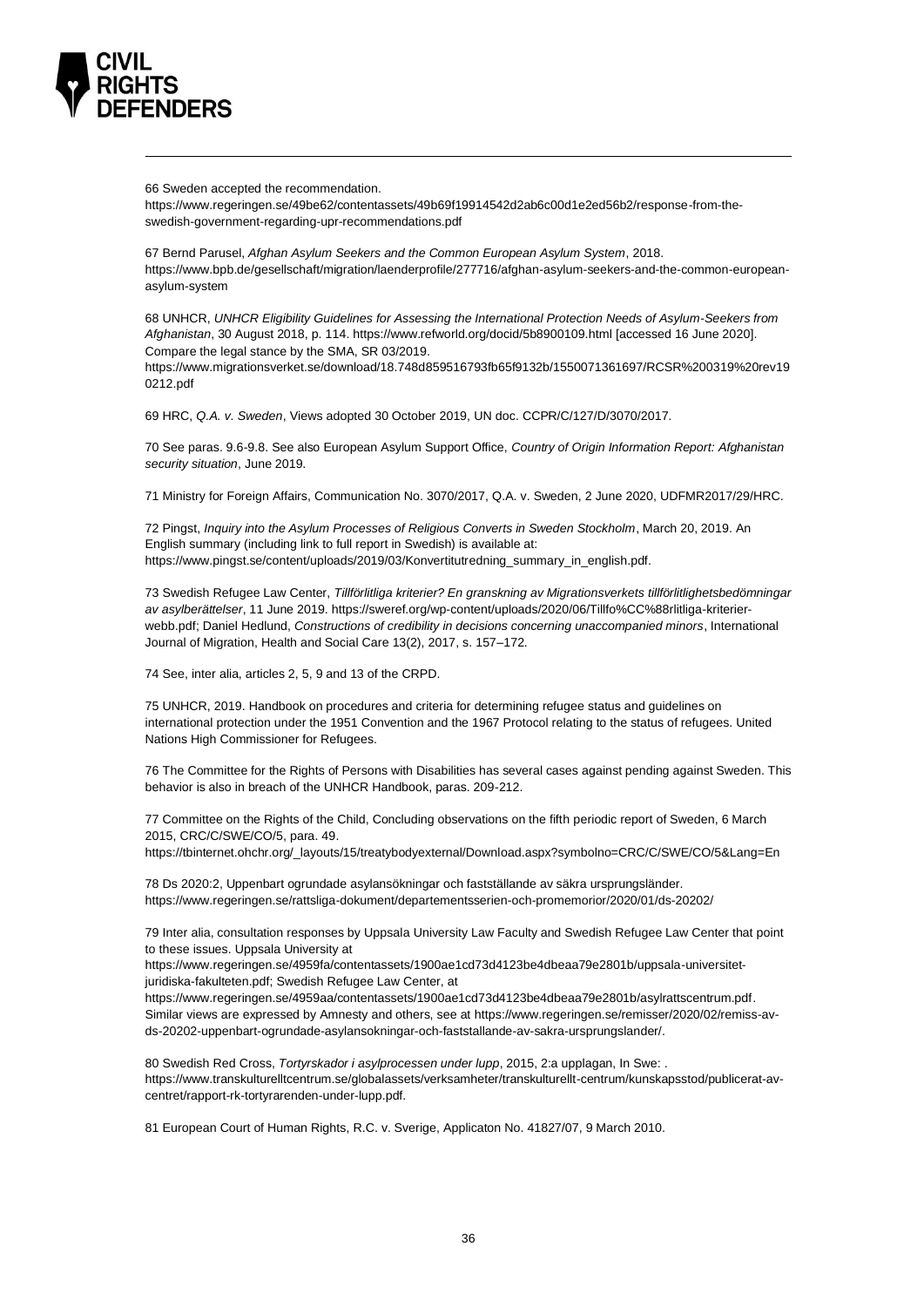

82 Article 18 of the recast Asylum Procedure Directive.

83 Swedish Red Cross, *Tortyrskador i asylprocessen under lupp*, 2015, 2:a upplagan, In Swe: . https://www.transkulturelltcentrum.se/globalassets/verksamheter/transkulturellt-centrum/kunskapsstod/publicerat-avcentret/rapport-rk-tortyrarenden-under-lupp.pdf.

84 It is the Swedish Security Service that applies before the Migration Agency to expel certain individuals that the Security Service considers posing a serious security threat to Swedish society. If the Migration Agency's decision is appealed the Government takes the final decision, which includes a statement by the Migration Court of Appeal on the individual circumstances including obstacles against expulsion such as circumstances of relevance for the nonrefoulement prohibition.

85 Committee against Torture, Concluding observations on the sixth and seventh periodic reports of Sweden, para 14; Human Rights Committee, Concluding observations on the seventh periodic report of Sweden, 2016, para 24 – 25; the European Committee for the Prevention of Torture and Inhuman or Degrading Treatment or Punishment, Report to the Swedish Government on the visit to Sweden, 2015.

86 Rapport från opcat-enheten 2020

87 Civil Right Defenders, Country Study Sweden, Access to Justice for Victims of Violent Crime Suffered in Detention, February 2020, p. 6.

88 Civil Right Defenders, Country Study Sweden, Access to Justice for Victims of Violent Crime Suffered in Detention, February 2020, p. 94-96.

89 The Office of the Parliamentary Ombusmen Protocol Dnr 939-2018*, Inspection of the Migration Agency, the detention unit in Kållered, Gothenburg, March 13-14, 2018,* [https://www.jo.se/Global/Inspektionsprotokoll/Inspektionsprotokoll%20939-2018.pdf,](https://www.jo.se/Global/Inspektionsprotokoll/Inspektionsprotokoll%20939-2018.pdf) p. 1 and 25, The Office of the Parliamentary Ombusmen Protocol Dnr 665-2018, *Inspection of national facility and detention coordination at Migration Agency's detention unit in Märsta, November 13, 2018,*  [https://www.jo.se/Global/Inspektionsprotokoll/Inspektionsprotokoll%206665-2018.pdf,](https://www.jo.se/Global/Inspektionsprotokoll/Inspektionsprotokoll%206665-2018.pdf) p. 7.

90 Red Cross, *Förvar under Lupp – en studie av rättssäkerheten för asylsökande i förvar, 2012, [http://d20tdhwx2i89n1.cloudfront.net/image/upload/ffiesvu23cq2djwms3gx.pdf.](http://d20tdhwx2i89n1.cloudfront.net/image/upload/ffiesvu23cq2djwms3gx.pdf)* 

91 The National Board of Health and Welfare*, Statistics database for psychiatric compulsory care*, [https://sdb.socialstyrelsen.se/if\\_tvangsvard/resultat.aspx.](https://sdb.socialstyrelsen.se/if_tvangsvard/resultat.aspx)

92 The National Board of Health and Welfare*, Statistics database for psychiatric compulsory care*, [https://sdb.socialstyrelsen.se/if\\_tvangsvard/resultat.aspx.](https://sdb.socialstyrelsen.se/if_tvangsvard/resultat.aspx)

93 SOU 2017:111, *For the best of the child? Government inquiry on coercive measures against children in psychiatric compulsory care*, p. 97.

94 The Swedish Disability Rights Federation, *Respect for rights? Report on how Sweden lives up to the Convention on the Rights of Persons with Disabilities 2019,* p. 48.

95 The National Board of Health and Welfare, *Care for children and young people in HVB based on their overall needs*, Annex 2 [https://www.socialstyrelsen.se/globalassets/sharepoint-dokument/artikelkatalog/ovrigt/2019-2-12.pdf.](https://www.socialstyrelsen.se/globalassets/sharepoint-dokument/artikelkatalog/ovrigt/2019-2-12.pdf) 

96 The Health and Social Care Inspectorate (IVO), What IVO has seen 2018 p. 61; The Health and Social Care Inspectorate (IVO), What IVO has seen 2019 p. 113.

97 The National Board of Health and Welfare*, Statistics database for psychiatric compulsory care*, [https://sdb.socialstyrelsen.se/if\\_tvangsvard/resultat.aspx.](https://sdb.socialstyrelsen.se/if_tvangsvard/resultat.aspx)

98 SVT Nyheter, Hundratals bältesläggningar försvinner i statistiken (Hundreds of cases of belting disappear in the statistics)[, https://www.svt.se/nyheter/granskning/ug/stort-morkertal-kring-ingrepp-i-tvangsvarden.](https://www.svt.se/nyheter/granskning/ug/stort-morkertal-kring-ingrepp-i-tvangsvarden)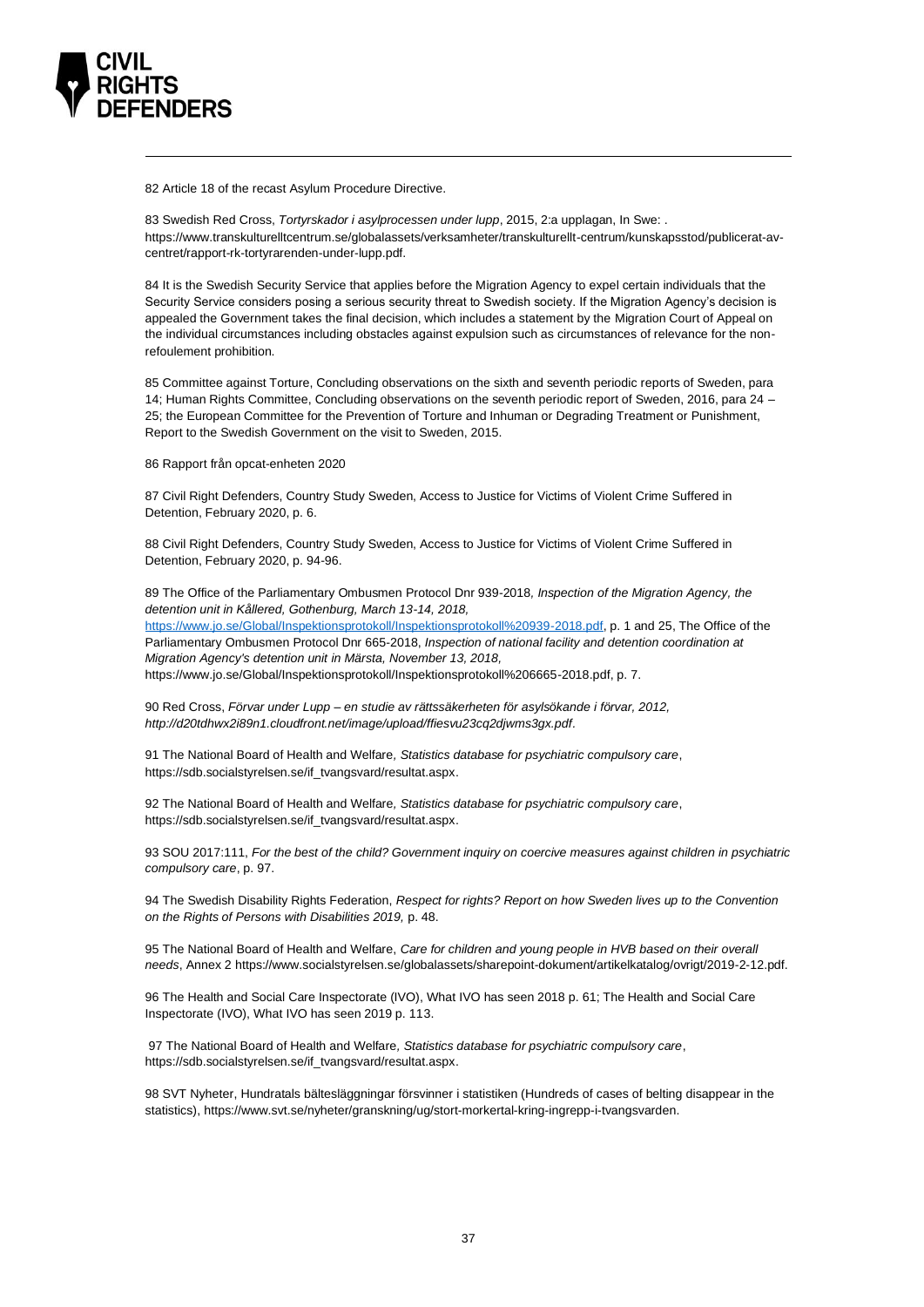

99 The Parliamentary Ombudsmen (JO), National Preventive Mechanism – NPM, Report from the OPCAT unit for 2015–2017, p. 37.

100 The Parliamentary Ombudsmen (JO), National Preventive Mechanism – NPM, Report from the OPCAT unit for 2018, p. 63.

101 The Parliamentary Ombudsmen (JO), National Preventive Mechanism – NPM, Report from the OPCAT unit for 2015–2017, p. 39.

102 The Parliamentary Ombudsmen (JO), National Preventive Mechanism – NPM, Report from the OPCAT unit for 2018, p. 64.

103 A Human Rights-Based Approach to Psychiatry: Is It Possible? – Health and Human Rights Journal, available at: <https://www.hhrjournal.org/2020/06/a-human-rights-based-approach-to-psychiatry-is-it-possible/>

104 Socialstyrelsen (The National Board on Health and Welfare), *Statistik om psykiatrisk tvångsvård enligt lagen om psykiatrisk tvångvård (LPT) år 2013*, available at[: https://www.socialstyrelsen.se/SiteCollectionDocuments/statistik](https://www.socialstyrelsen.se/SiteCollectionDocuments/statistik-om-%20psykiatrisk-tvangsvard-enligt-lpt-2013.pdf)om- [psykiatrisk-tvangsvard-enligt-lpt-2013.pdf](https://www.socialstyrelsen.se/SiteCollectionDocuments/statistik-om-%20psykiatrisk-tvangsvard-enligt-lpt-2013.pdf) and Socialstyrelsen*, Bättre vård – mindre tvång?*, 2013, available at: <https://www.socialstyrelsen.se/publikationer2013/2013-11-27>

105 SOU 2017:111, p. 113.

106 Kvalitetsregistret ECT, *Årsrapport 2017*, available at[: https://registercentrum.blob.core.windows.net/ect/r/ECT-A](https://registercentrum.blob.core.windows.net/ect/r/ECT-A-rsrapport-2017-Utan-data-fr-n-patientregistret-HJeI-MAQGm.pdf)[rsrapport-2017-Utan-data-fr-n-patientregistret-HJeI-MAQGm.pdf.](https://registercentrum.blob.core.windows.net/ect/r/ECT-A-rsrapport-2017-Utan-data-fr-n-patientregistret-HJeI-MAQGm.pdf)

107 The Patient Act (2014:821) (Chapter 4 Paragraph 2 and Chapter 5).

108 CPT/Inf (2016) 1 para. 110.

109 Vårdanalys, *Lag utan genomslag, Utvärdering av patientlagen 2014-2017*, available at: [https://www.vardanalys.se/rapporter/lag-utan-genomslag/.](https://www.vardanalys.se/rapporter/lag-utan-genomslag/) 

110 Statistics from The National Board of Health and Welfare, *Statistical Database for psychiatric compulsory care 2011-2018 ages 0-75+,* [https://sdb.socialstyrelsen.se/if\\_tvangsvard/val.aspx.](https://sdb.socialstyrelsen.se/if_tvangsvard/val.aspx) 

111 Rättspsyk, *Årsrapport 2019 – Nationellt rättspsykiatriskt kvalitetsregister*, <https://registercentrum.blob.core.windows.net/rattspsyk/r/Arsrapport-2019-rygqgg6dUU.pdf>

112 Rättspsyk, *Årsrapport 2018 – Nationellt rättspsykiatriskt kvalitetsregister*, [https://registercentrum.blob.core.windows.net/rattspsyk/r/Arsrapport-2018-SkgEcT541B.pdf.](https://registercentrum.blob.core.windows.net/rattspsyk/r/Arsrapport-2018-SkgEcT541B.pdf) 

113 Human Rights Committee, Concluding observations on the seventh periodic report of Sweden, UN doc. CCPR/C/SWE/CO/7, 28 April 2016, para. 17; Committee on the Elimination of Racial Discrimination, Concluding observations on the combined twenty-second and twenty-third periodic reports of Sweden, UN doc. CERD/C/SWE/CO/22–23, 6 June 2018, para. 11.

114 Brottsförebyggande rådet (National Council for Crime Prevention), *Hatbrott 2016* (*Hate Crime 2016*)*,* Report 2017:11, 2017, p. 8. Available at:

[https://www.bra.se/download/18.4c494ddd15e9438f8ada9786/1513175214923/2017\\_11\\_Hatbrott\\_2016.pdf.](https://www.bra.se/download/18.4c494ddd15e9438f8ada9786/1513175214923/2017_11_Hatbrott_2016.pdf)

115 Ibid., p. 11.

116 Polismyndigheten (The Police Authority), *Återrapportering till regeringen angående polisens åtgärder rörande hatbrott* (*Feedback report to the government concerning police measures against hate crimes*), 27 February 2017. Available at: [https://polisen.se/siteassets/dokument/regeringsuppdrag/aterredovisning-till-regering-om-hatbrott-](https://polisen.se/siteassets/dokument/regeringsuppdrag/aterredovisning-till-regering-om-hatbrott-2017.pdf)[2017.pdf](https://polisen.se/siteassets/dokument/regeringsuppdrag/aterredovisning-till-regering-om-hatbrott-2017.pdf)